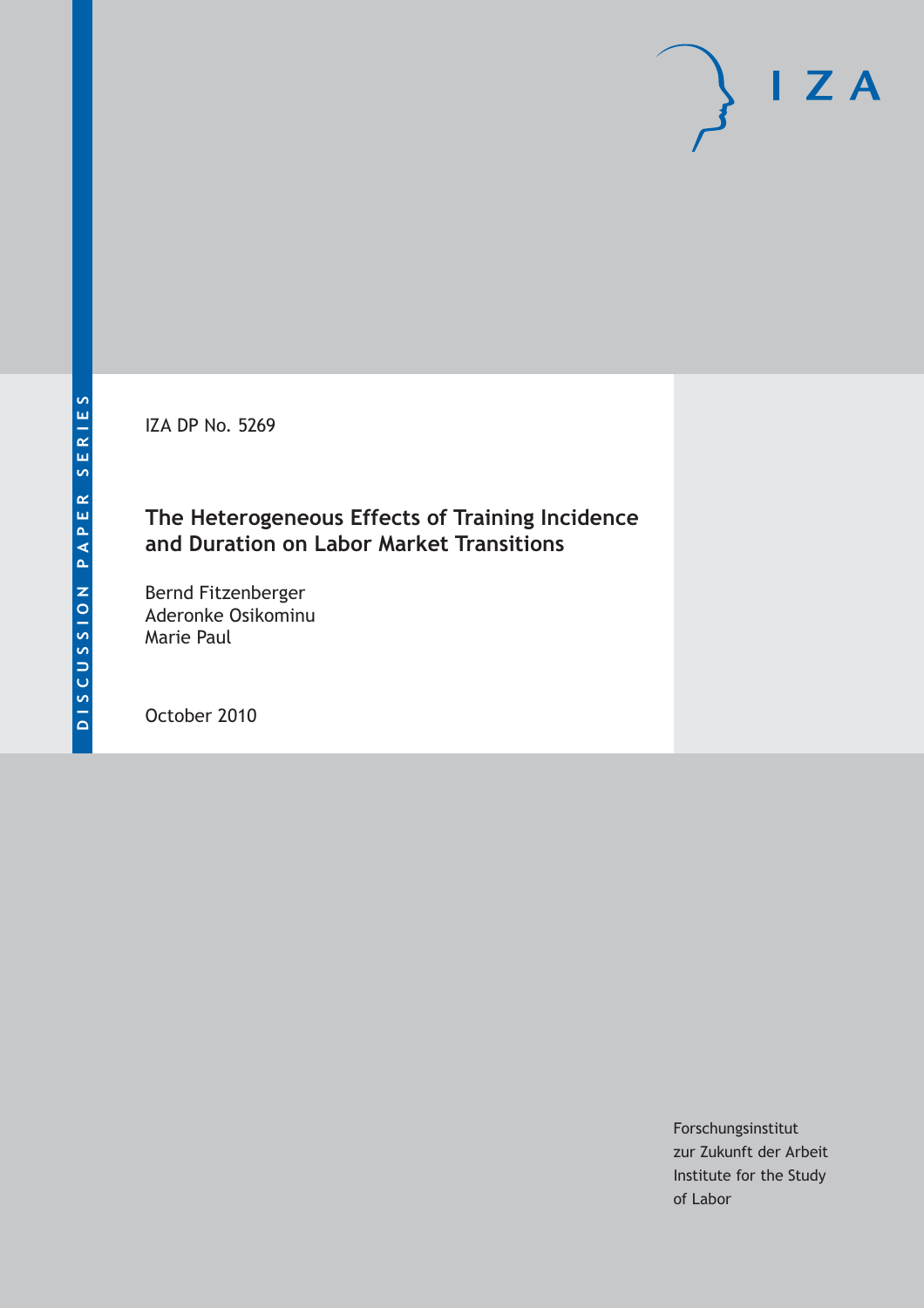# **The Heterogeneous Effects of Training Incidence and Duration on Labor Market Transitions**

#### **Bernd Fitzenberger**

*Albert-Ludwigs-University Freiburg, ZEW, IFS and IZA* 

#### **Aderonke Osikominu**

*Albert-Ludwigs-University Freiburg and IZA* 

#### **Marie Paul** (née Waller)

*Albert-Ludwigs-University Freiburg* 

Discussion Paper No. 5269 October 2010

IZA

P.O. Box 7240 53072 Bonn Germany

Phone: +49-228-3894-0 Fax: +49-228-3894-180 E-mail: iza@iza.org

Any opinions expressed here are those of the author(s) and not those of IZA. Research published in this series may include views on policy, but the institute itself takes no institutional policy positions.

The Institute for the Study of Labor (IZA) in Bonn is a local and virtual international research center and a place of communication between science, politics and business. IZA is an independent nonprofit organization supported by Deutsche Post Foundation. The center is associated with the University of Bonn and offers a stimulating research environment through its international network, workshops and conferences, data service, project support, research visits and doctoral program. IZA engages in (i) original and internationally competitive research in all fields of labor economics, (ii) development of policy concepts, and (iii) dissemination of research results and concepts to the interested public.

IZA Discussion Papers often represent preliminary work and are circulated to encourage discussion. Citation of such a paper should account for its provisional character. A revised version may be available directly from the author.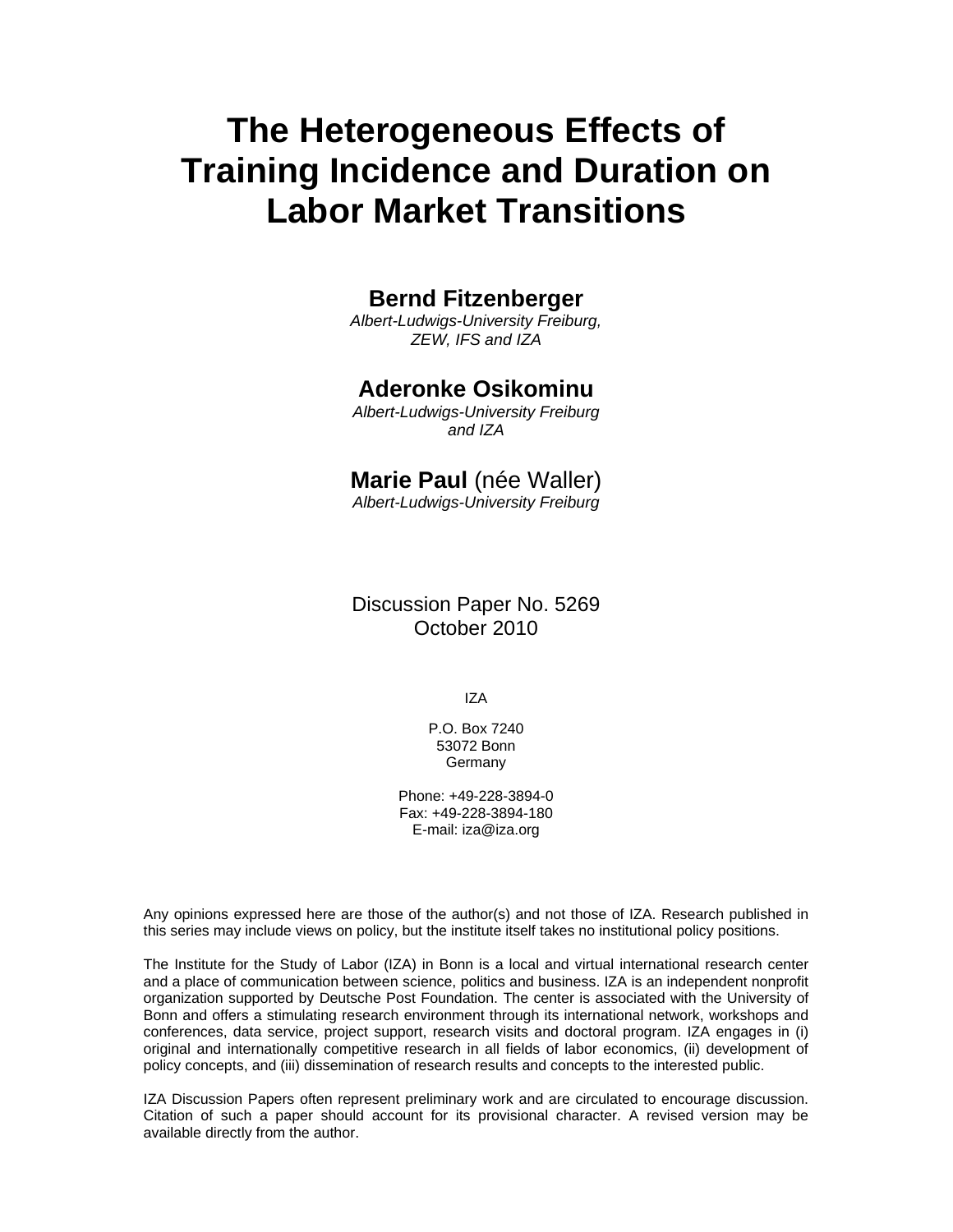IZA Discussion Paper No. 5269 October 2010

# **ABSTRACT**

# **The Heterogeneous Effects of Training Incidence and Duration on Labor Market Transitions**

This paper estimates the impact of training incidence and duration on employment transitions accounting for the endogeneity of program participation and duration. We specify a very flexible bivariate random effects probit model for employment and training participation and we use Bayesian Markov Chain Monte Carlo (MCMC) techniques for estimation. We develop a simulation approach that uses the estimated coefficients and individual specific effects from the MCMC iterations to calculate the posterior distributions of different treatment effects of interest. Our estimation results imply positive effects of training on the employment probability of the treated, lying between 12 and 21 percentage points ten quarters after program start. The effects are higher for women than for men and higher in West Germany than in East Germany. Further, we find that the effect of training versus waiting underestimates the effect of training versus no training in the medium and long run by a third. Finally, our results show that longer planned enrolment lengths of three and four quarters as opposed to just two quarters lead to an increase in employment rates in the medium and long run by four to eleven percentage points.

JEL Classification: J68, C33, C11

Keywords: evaluation, active labor market programs, dynamic non-linear panel data models, MCMC

Corresponding author:

-

Bernd Fitzenberger Department of Economics Albert-Ludwigs-University 79085 Freiburg Germany E-mail: bernd.fitzenberger@vwl.uni-freiburg.de

<sup>\*</sup> This study is part of the project "Employment effects of further training programs 2000–2002 – An evaluation based on register data provided by the Institute of Employment Research, IAB ("Die Beschäftigungswirkungen der FbW-Maßnahmen 2000–2002 auf individueller Ebene – Eine Evaluation auf Basis der prozessproduzierten Daten des IAB"; IAB project number 6-531.1A). This project is joint with the Swiss Institute for International Economics and Applied Economic Research at the University of St. Gallen (SIAW) and the Institute for Employment Research (IAB). We gratefully acknowledge financial and material support by the IAB. The usual caveat applies.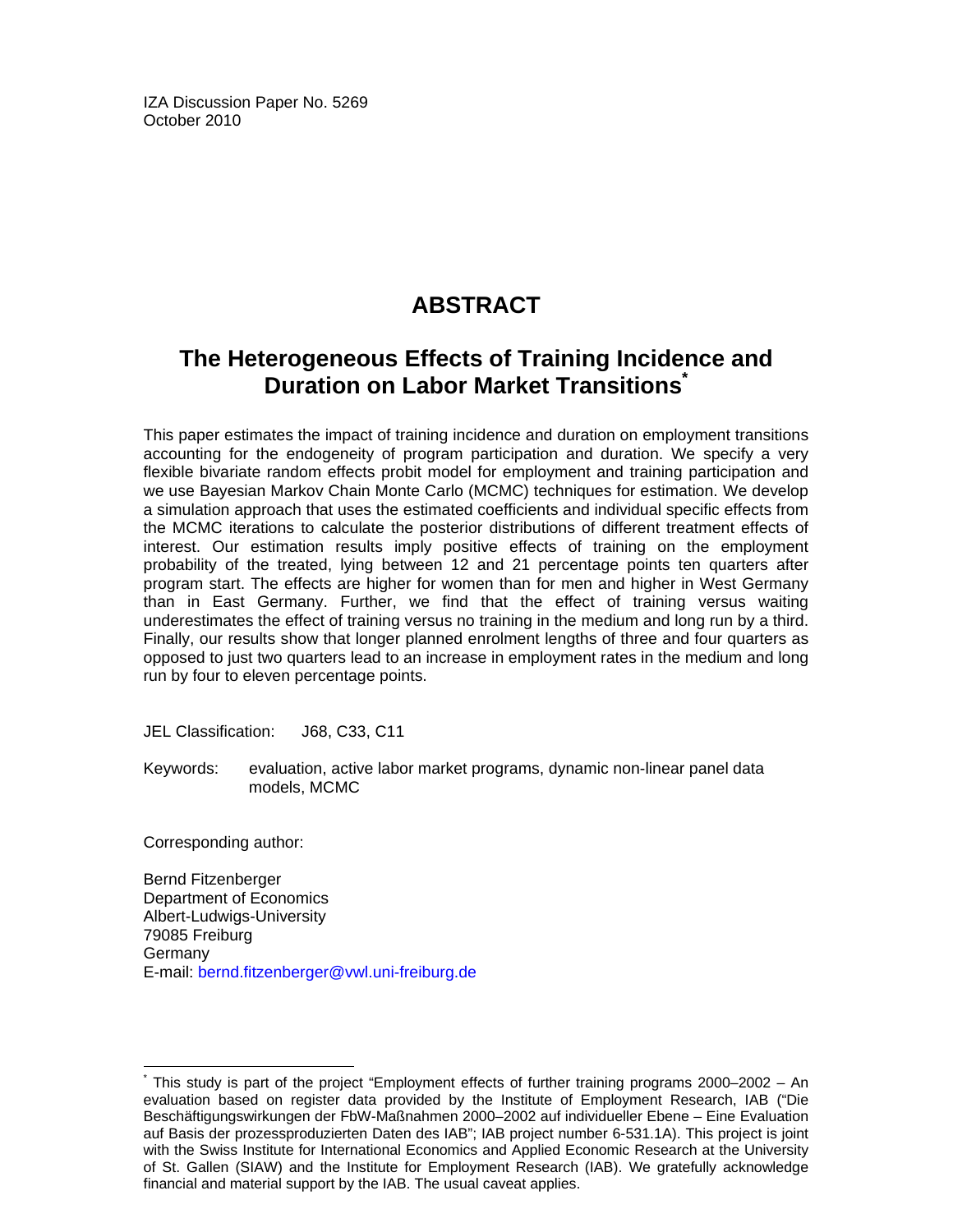# **Contents**

| 1                |          | Introduction                                                      | $\mathbf 1$ |
|------------------|----------|-------------------------------------------------------------------|-------------|
| $\boldsymbol{2}$ |          | <b>Institutional Background and Data</b>                          | 6           |
|                  | 2.1      |                                                                   | 6           |
|                  | 2.2      | Constructing a Panel Data Set                                     | 9           |
|                  | 2.3      |                                                                   | 11          |
| 3                |          | <b>Evaluation Framework</b>                                       | 12          |
|                  | 3.1      | A Framework for Dynamic Treatment Effects                         | 12          |
|                  | 3.2      |                                                                   | 18          |
|                  | 3.3      |                                                                   | 20          |
|                  | 3.4      |                                                                   | 21          |
|                  | 3.5      |                                                                   | 23          |
| 4                |          | <b>Estimation Results</b>                                         | 26          |
|                  | 4.1      | Model Fit and Selection on Unobservables                          | 26          |
|                  | 4.2      | Classical Treatment Effect on Employment and on Transition Rates. | 27          |
|                  | 4.3      |                                                                   | 28          |
|                  | 4.4      | Treatment Effects for Different Planned Training Durations        | 29          |
| 5                |          | Conclusion                                                        | 31          |
|                  |          | References                                                        | 32          |
|                  | Appendix |                                                                   | 47          |
|                  |          | A Detailed Information on the Data                                | 47          |
|                  |          | B Algorithm for the MCMC Estimation                               | 48          |
|                  |          | <b>C</b> Detailed Estimation Results                              | 49          |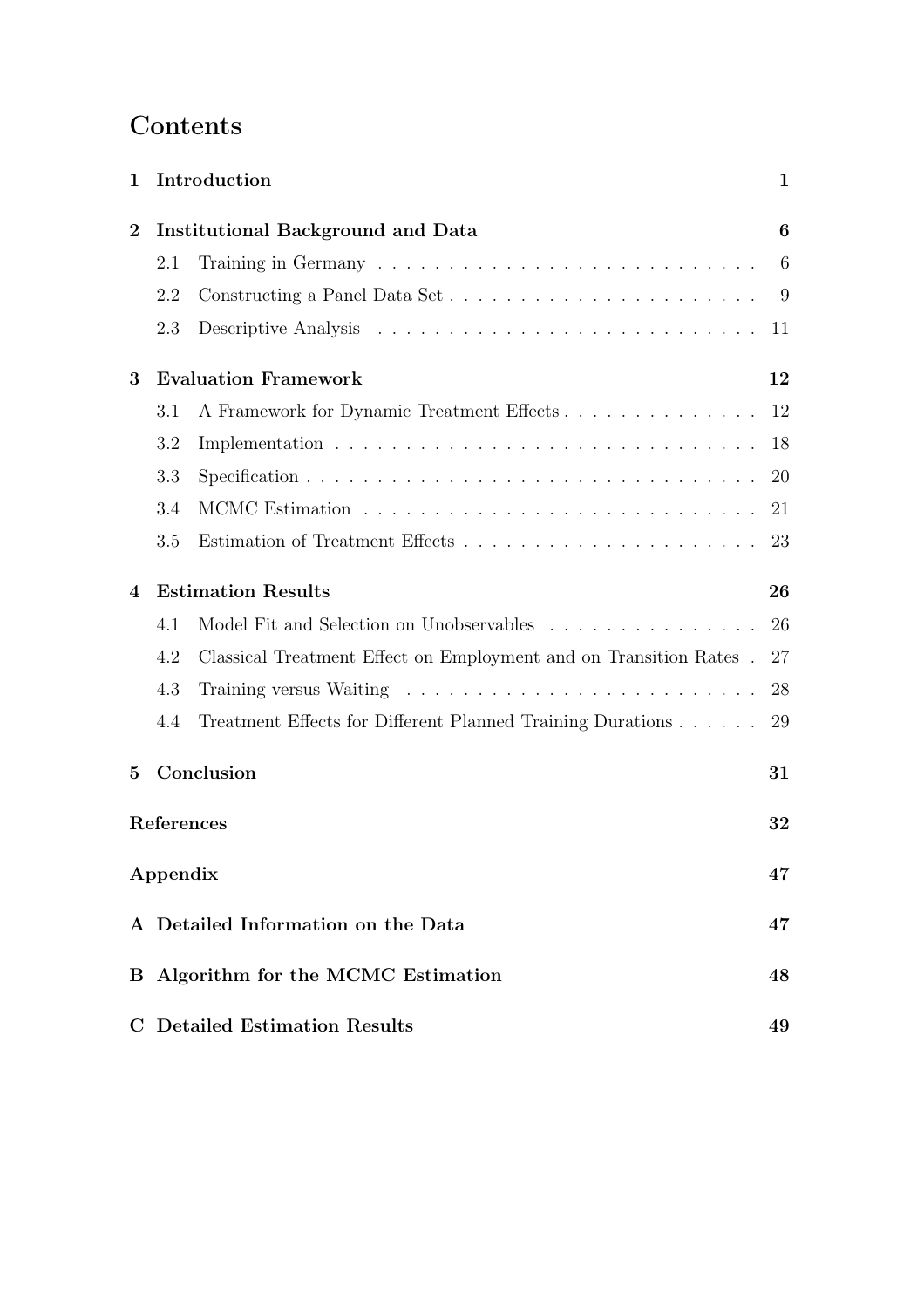### 1 Introduction

With rapidly changing technologies human capital development is viewed as a key element to ensure employability of individuals in the long run. Training programs are an important tool of active labor market policy in many advanced countries (see e.g. OECD, 2007, table J). Training schemes typically comprise a wide variety of programs, from job application training to basic education and advanced vocational training taking place on the job or in classrooms. In addition, there exist important heterogeneities within a given type of training.

An important dimension of heterogeneity that has received little attention in the literature is how the impact of a given type of training program varies with the length of enrolment.<sup>2</sup> One important reason for this is that realized training duration is an endogenous variable that depends on the success of job search during training.<sup>3</sup> On the one hand, lucky participants who receive a suitable job offer during training may drop out early, while the unlucky ones continue until the scheduled program end or even prolong participation for lack of job opportunities. This argument suggests that dropouts are a positively selected subset of participants. On the other hand, individuals may also drop out because they are unable to follow the program (e.g. because of lack of endurance). This argument suggests a negative selection of dropouts compared to completers. In any case, program drop out for reasons that are related to employment outcomes after program start raises additional endogeneity issues that are difficult to incorporate in static evaluation approaches that are commonly used in the literature.<sup>4</sup>

Not only the decision to continue or to drop out is dynamic but also the assignment to training often depends on the success of job search. In countries with comprehensive

<sup>2</sup>Two notable exceptions are Flores-Lagunes et al. (2009) and Kluve et al. (2007). Both studies view realized training duration as a continuous treatment and use a static matching approach to evaluate the effects of different training lengths. Kluve et al. (2007) test the robustness of their results by instrumenting realized training duration with planned duration for a subsample of their data set.

<sup>3</sup>See Waller (2009) for an empirical analysis of endogenous training dropouts in Germany.

<sup>4</sup>For general surveys of evaluation studies including training see e.g. Heckman et al. (1999), Martin and Grubb (2001), Card et al. (2009). Recent evaluation studies for training programs conducted in Germany using a static approach for program assignment include e.g. Bergemann et al. (2009) and Lechner et al. (2009). In order to apply static evaluation methods, such as those suggested by Hirano and Imbens (2004) and Imai and van Dijk (2004) for continuous treatments or Imbens (2000) and Lechner (2001) for multiple discrete treatments, one would have to assume that actual enrolment length is either exogenous or determined at the same time as participation.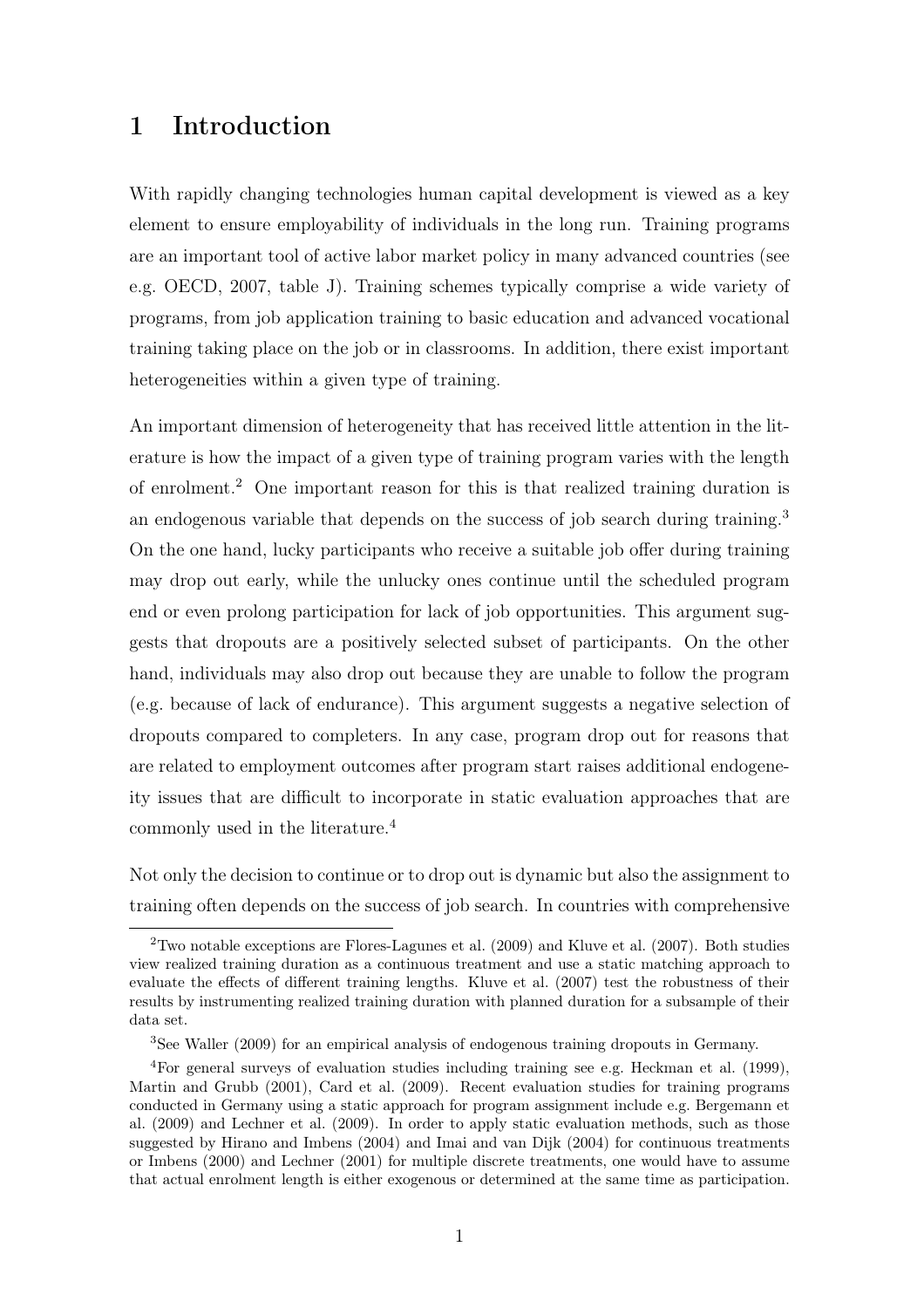systems of active labor market policies like Germany or Sweden (cf. Sianesi, 2004, on Sweden), participation in active labor market programs may take place at any point in time during unemployment. Eventually, every unemployed who does not manage to find a job on his own is assigned to an active labor market program.<sup>5</sup>

The main contribution of this paper is to estimate the impact of training incidence and planned training duration on employment transitions while taking into account the dynamic, endogenous nature of program participation. Furthermore, we compare the effect of training versus no training to the effect of training versus waiting that has been in the focus of the literature applying sequential matching techniques to address the issue of dynamic program starts (see e.g. Sianesi, 2004, Biewen et al., 2007, and Dyke et al., 2006). The effect of treatment versus waiting includes future participants in the control group and thus likely under- or overestimates the effect of treatment versus no treatment.

We focus on a large scale training program in Germany that lasts eight months on average and for which enrolment lengths vary between a couple of weeks and more than one year. We specify a joint model for the transition rates into and out of employment and training using a very flexible bivariate random effects probit model. Our specification allows in a flexible way for state dependence and duration dependence in the transition rates as well as in the treatment effects and it includes interaction effects of these model components with observed covariates. Our rich administrative data allow us to integrate such flexibility into the model while performing separate estimations by gender and region (East and West Germany). Estimating a discrete time model for labor market transitions, we account for the full observation vector for each individual over time, irrespective of the number of unemployment and employment spells experienced by an individual. We use Bayesian Markov Chain Monte Carlo (MCMC) techniques that allow a numerically very robust estimation of our flexible model specification.<sup>6</sup>

Another advantage of the MCMC technique is that it provides predictions of the individual specific effects. This allows us to assess explicitly the selectivity of the

 $5$ Fredriksson and Johansson (2008) present a formal analysis of the bias that results when applying a static evaluation approach in the case of a dynamic assignment regime as described above.

 $6$ See Chib (2001) for a survey on MCMC methods and for recent applications in labor economics see Buchinsky et al. (2010), Horny et al. (2009), and Troske and Voicu (2010).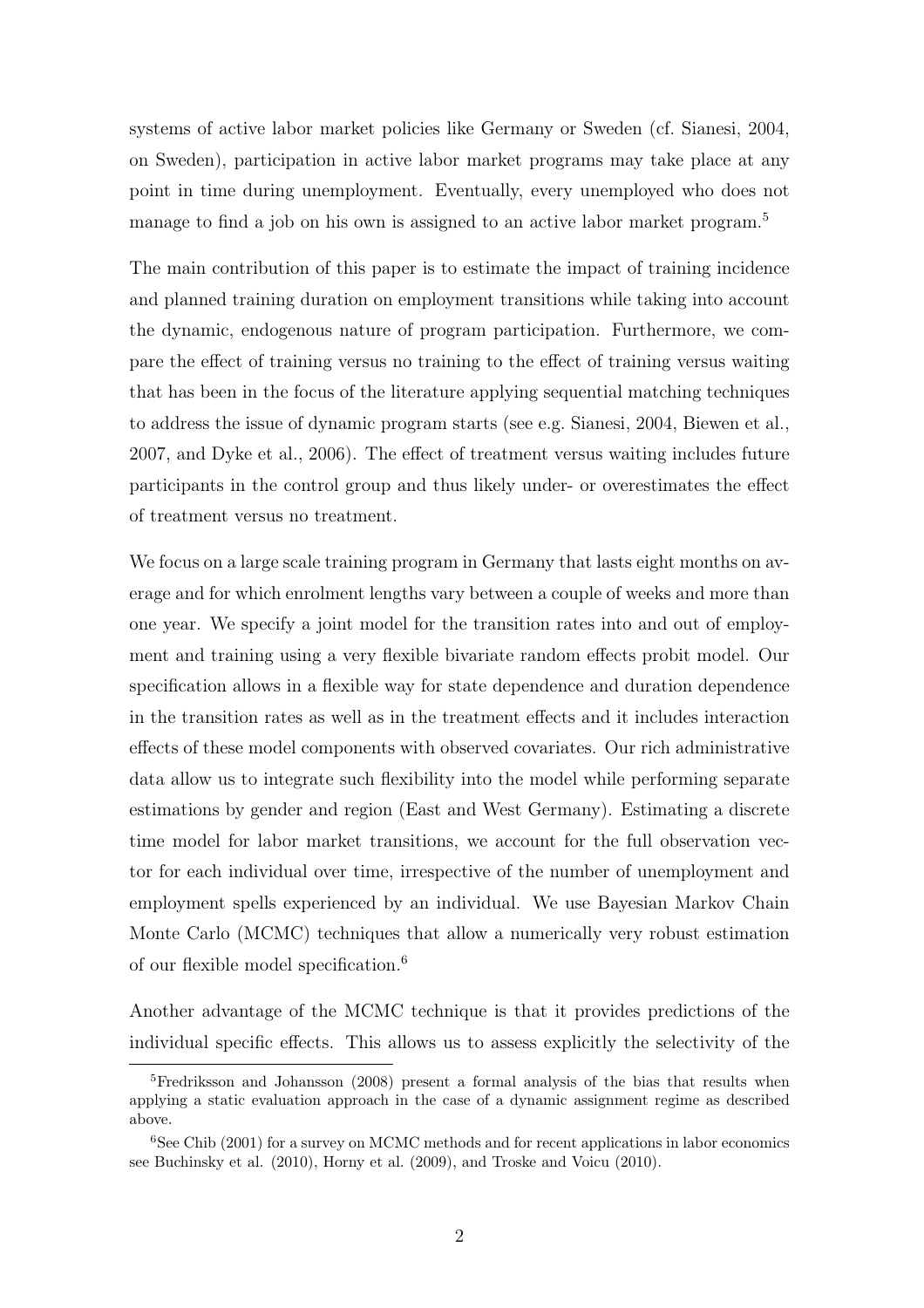treated and the nontreated individuals. We develop a simulation approach that uses the estimated individual specific effects and other model parameters to calculate the posterior distributions of different treatment effects of interest, such as the average treatment effect on the treated for the employment probability. Furthermore, we use our estimation results to simulate the effects of alternative policy scenarios. In particular, we examine how the impact of training changes when assigning different planned enrolment lengths.

A comparative assessment of different enrolment lengths for the same type of training is important for policy makers interested in an efficient use of active labor market programs. Comprehensive training schemes typically range among the most expensive active labor market programs. During training, participants generally search less intensively for a new job than comparable nonparticipants (lock-in effect). Therefore, employment effects of training are typically negative in the short run, and positive effects may unfold only some time after the completion of the program. Our analysis provides evidence to address explicitly the question whether negative short–run effects are necessary to achieve economically important positive employment effects in the long run, or whether comparable long-run effects can be obtained with shorter programs at lower costs.

A prominent issue in the evaluation literature is the nonrandom sorting of individuals into training programs. Our dynamic modeling approach accounts for selection into training based on observables as well as unobservables. Our identification strategy is semiparametric. It relies on mild functional form assumptions and exploits identifying restrictions implied by the institutional setup as well as the richness of our data in terms of sample size and covariates. With respect to the unobservables, we specify a similar structure as in the frameworks suggested by Abbring and van den Berg (2003, henceforth AvdB) and Heckman and Navarro (2007, henceforth HN) in which a low–dimensional set of latent variables generates the dependence across equations and across time. We allow for a rich set of observed covariates and a great flexibility in the way they enter the employment and training equations. In particular, we model state dependence and duration dependence in a very flexible way, allowing for interactions with observed covariates. We also allow for flexible heterogeneity of treatment effects with respect to observed covariates. In this respect, our approach is similar to matching analyses that rely on a rich and flexible specification of the observed heterogeneity. In contrast to matching methods, we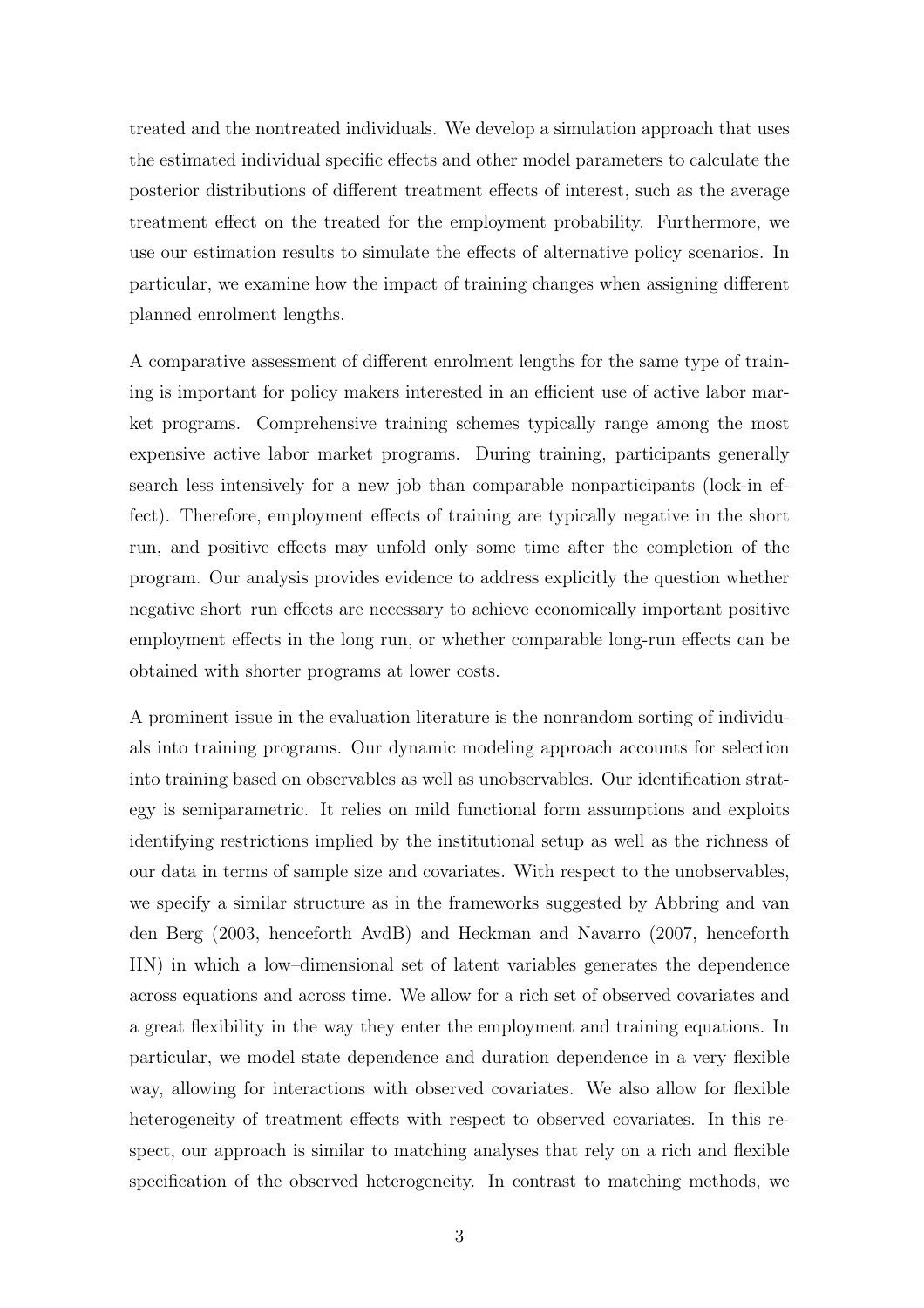allow in addition for selection into and out of training based on unobservables.

The problem of dynamic program starts has been addressed in different ways so far. In one strand of the literature, sequential matching techniques mimic a sequential randomization into treatment of individuals who are unemployed for the same elapsed duration at a given date in a sequence of possible dates. The application of matching methods presumes that sufficiently rich data are available to justify that there remains no selection on unobservables after controlling for observable variables. Identification of causal treatment effects requires that conditional on observed covariates current and future treatment status as well as future outcome states cannot be anticipated at the individual level. This approach allows one e.g. to estimate the average effect of receiving treatment at a given date of elapsed unemployment duration versus not, implying the possibility of treatment at a later time (i.e. the effect of treatment now versus waiting, Sianesi, 2004). However, as this approach focuses on nonparametric identification at given elapsed durations and does not specify a model for the selection over time, it is not possible to estimate a causal treatment effect averaged across starting dates.<sup>7</sup>

A different strand of the literature uses a continuous-time duration framework to estimate treatment effects. In contrast to sequential matching, this approach models selection into an outcome state and treatment over time. AvdB show that with single spell data on unemployment durations, waiting times until treatment start, and time constant covariates one can semiparametrically identify the effect of treatment on the exit rate from unemployment allowing for correlated individual specific effects in the outcome and the treatment equation. In particular, one has to assume a mixed proportional structure of the hazard rates into employment and into training and independence between unobservables and observables. Furthermore, identification requires that the exact moment of treatment cannot be anticipated at the individual level conditional on observed and unobserved covariates.<sup>8</sup> AvdB

<sup>7</sup>Recent applications of this approach to the evaluation of training programs include Biewen et al. (2007) and Dyke et al. (2006).

<sup>8</sup>AvdB also discuss identification based on multiple spell data where unobserved heterogeneity terms are constant within an individual. In this case, the proportionality assumption can be relaxed and observed covariates are not required any more. The baseline model of AvdB can be extended to include the effects of treatment on subsequent hazard rates or heterogeneous treatment effects that depend on observed as well as unobserved covariates. Abbring and van den Berg (2004) discuss the link between treatment effects estimation using duration models based on the timing-of-events approach on the one hand and cross-sectional binary treatment models as well as panel data models with individual specific effects on the other hand.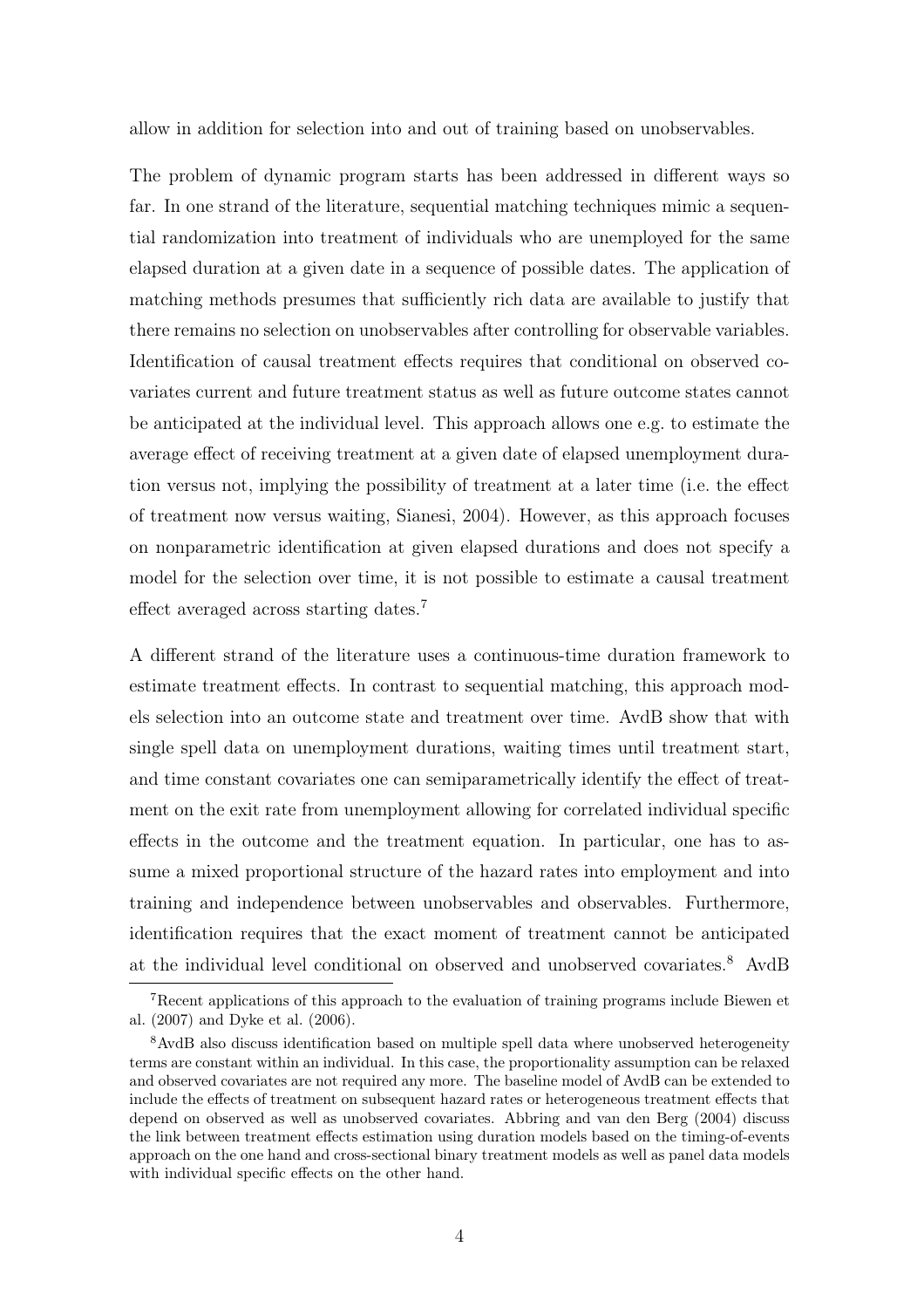view the durations in untreated unemployment until treatment start and until exit to employment as two competing risks which are linked through a permanent correlation of the unobserved heterogeneity terms (see Abbring and van den Berg, 2004, p. 15). Based on the proportionality and the conditional no-anticipation assumption, the treatment effect can be distinguished from the permanent correlation of the unobservables because program starts vary randomly over time across individuals conditional on observed covariates and the modeled unobserved heterogeneity. The treatment effect can be traced out by contrasting the hazard rate to employment after treatment start with the one where treatment has not yet started.<sup>9</sup>

HN consider semiparametric identification of dynamic treatment effects in reduced form and structural dynamic discrete choice models. They jointly model time to treatment and counterfactual outcomes associated with different treatment times. Similar to AvdB, the treatment status is allowed to depend on unobserved factors in the outcome equation. HN require the existence of exclusion restrictions or structural modeling assumptions allowing to vary choice indices over their full support independently of the outcomes for semiparametric identification of causal effects. In a dynamic context, one needs instrumental variation at each stage of the sequential selection process or variation in the impact of time-invariant instruments (see HN, Theorems 1 and 2). This variation must not be fully anticipated by the agents.<sup>10</sup>

Our paper contributes to and extends the dynamic evaluation literature in the following way. We implement a joint model in discrete time for transitions into and out of employment and into and out of training. We do not only take into account the endogenous timing of program starts but also the endogeneity of program duration. Our model allows for selection into training based on unobservables that are assumed to be independent of observed covariates. Similar to AvdB, our approach exploits the conditional no-anticipation assumption for identification of the causal effect of training. Similar to HN our model is specified in discrete time. We model the impact of training in a very flexible way in order to reduce the influence of functional form assumptions to a minimum. Based on our model estimates, we evaluate the causal effects of training incidence and planned duration.

<sup>9</sup>Recent applications of this approach to the evaluation of training programs include Hujer et al. (2006), Richardson and van den Berg (2008), Osikominu (2009).

<sup>&</sup>lt;sup>10</sup>Abbring and van den Berg (2003, 2005) argue that it is often difficult to maintain exclusion restrictions in dynamic settings with forward-looking agents.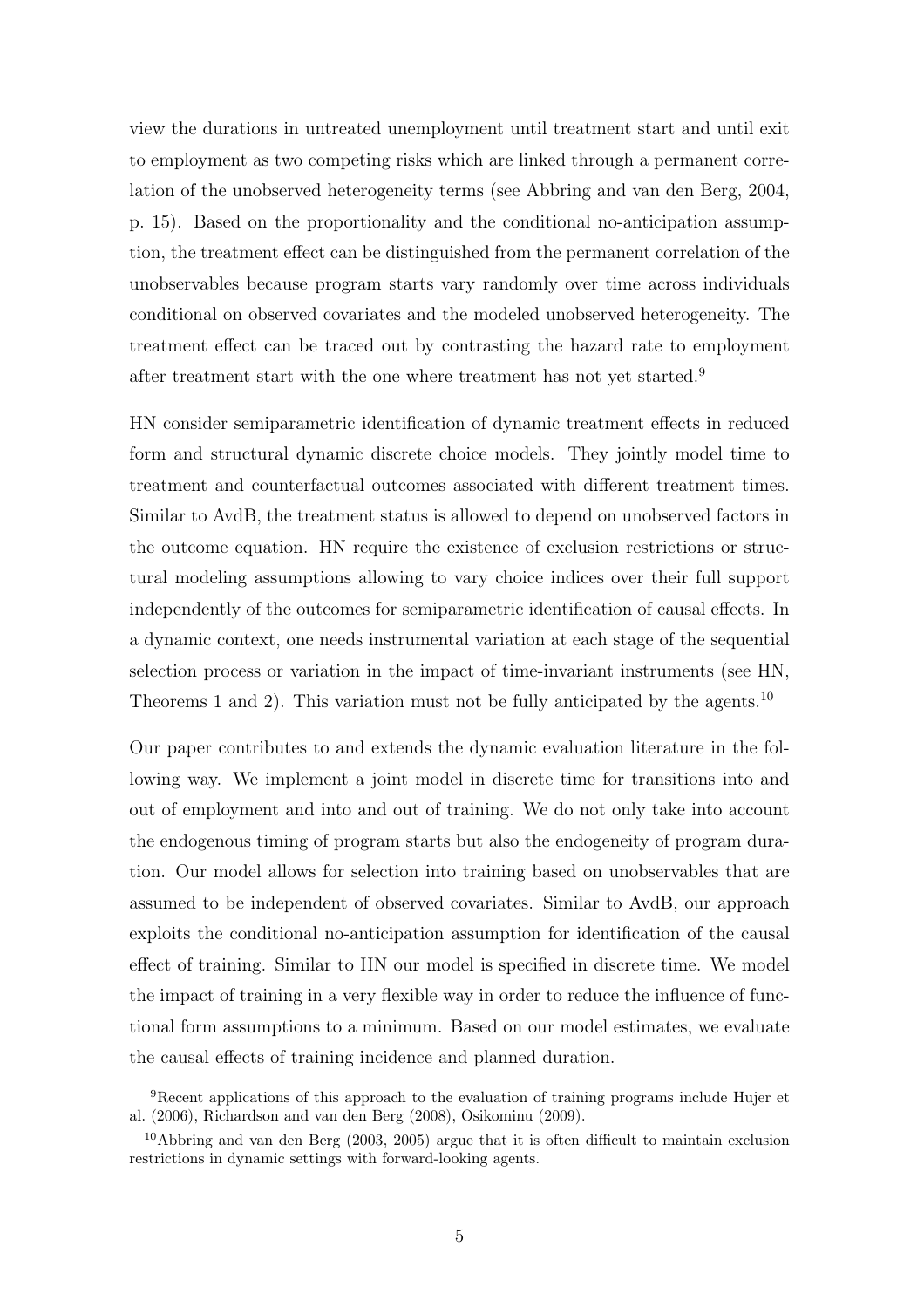Our main findings are as follows. We estimate positive effects of training on the employment probability unfolding three to four quarters after program start in all four subsamples considered. Ten quarters after program start, the effect of treatment on unconditional employment rates for the treated individuals lies between 12 and 21 percentage points (ppoints). The effects are higher for women than for men and higher in West Germany than in East Germany. To compare our results to the recent literature applying sequential matching estimators, we use our model estimates to simulate the effect of treatment start at a given date versus waiting (Sianesi, 2004). We find that the effect of treatment versus waiting underestimates the treatment effect of training versus no training in the medium and long run by a third. Finally, we use our estimates to analyze how training effects vary with planned program duration. Longer planned enrolment lengths of three and four quarters as opposed to just two quarters lead to an increase in employment rates by four to six ppoints and six to eleven ppoints, respectively, in the medium and long run. Thus, longer training programs show higher long-run employment gains, which may justify the higher costs involved.

The remainder of this paper is structured as follows. Section 2 describes the institutional setup and the data set used. Section 3 presents our evaluation framework and the MCMC estimation procedure. Section 4 discusses the results and section 5 concludes. The appendix provides further details on the data, the implementation of the estimation approach, and detailed estimation results.

## 2 Institutional Background and Data

#### 2.1 Training in Germany

Training schemes have traditionally dominated active labor market policy in Germany. Legislation distinguishes three main types of training, further training (Berufliche Weiterbildung), retraining (Berufliche Weiterbildung mit Abschluss in einem anerkannten Ausbildungsberuf), and short-term training (Trainingsmaßnahmen und Maßnahmen der Eignungsfeststellung). Figure 1 shows the evolution of entries into the three different training programs in West and East Germany during the period 1999 to 2007. Until 2000, enrolment into further training (henceforth also referred to as long-term training) was around 260,000 in West Germany and 170,000 in East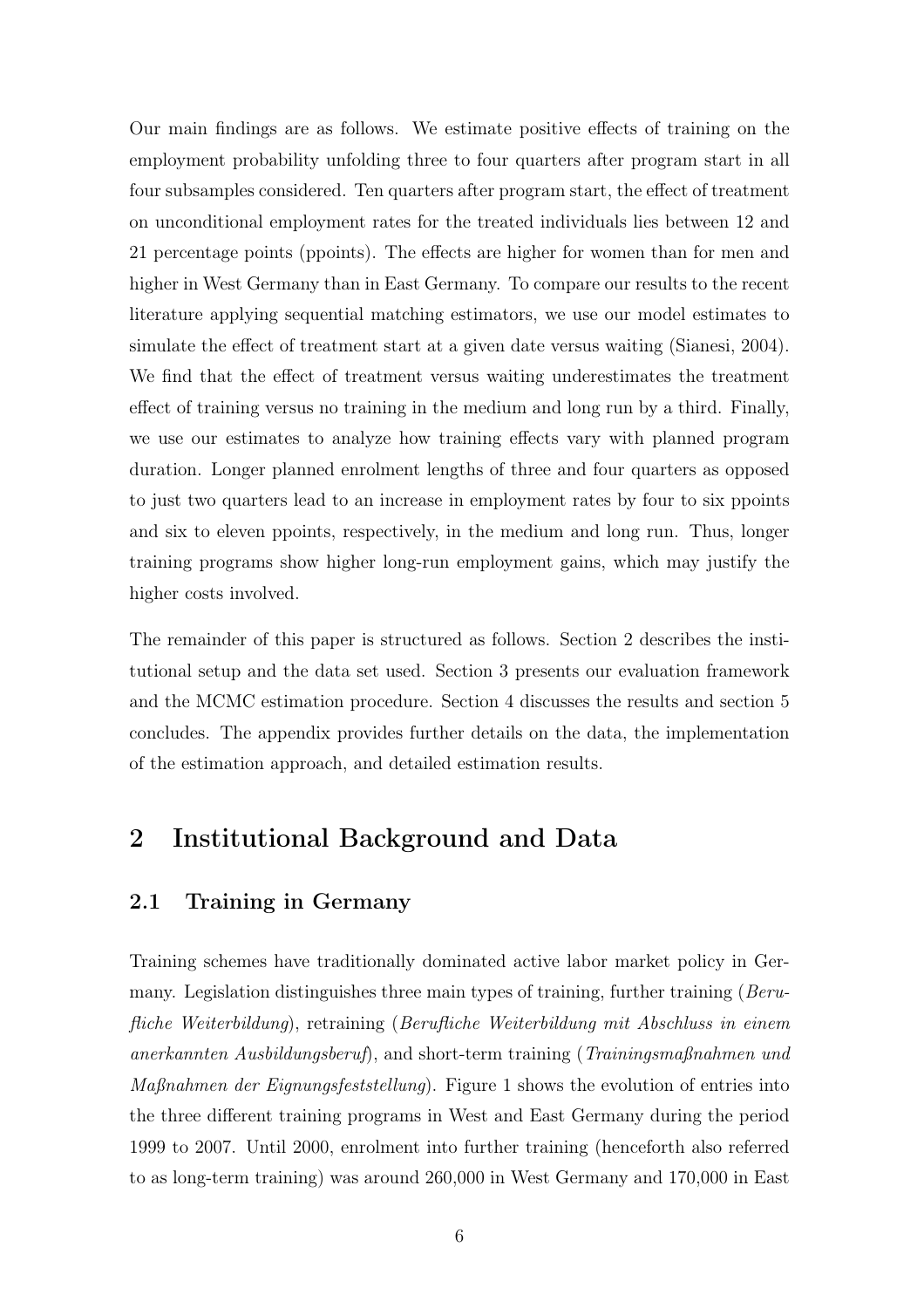Germany. A policy reorientation favoring programs supposed to activate the unemployed in the short run led to a decline in further training and retraining and a sharp increase in short-term training. In 2004, participation in further training was about 100,000 in West Germany and about 50,000 in East Germany. The corresponding figures for short-term training were 800,000 and 400,000, respectively, up from around 200,000 in 1999. After a low in 2005, participation recovered somewhat in 2006 and 2007.

— Insert figure 1 about here. —

The main goal of active labor market policy in Germany is to reintegrate unemployed individuals into employment. In this study we focus on further training programs. They are used to adjust the skills of the unemployed to changing requirements of the labor market and possibly to changed individual conditions of employability (due to health problems for example). Further training courses typically last several months to one year and are usually conducted as full-time programs. Teaching takes place in class rooms or on the job in training firms. The course curriculum may also include internships. Typical examples of further training schemes are courses on IT based accounting or on customer orientation and sales approach. Similar to the much longer retraining schemes, that lead to a complete new degree within the German apprenticeship system, further training programs aim at improving the human capital and productivity of the participant. Short-term training, in contrast, primarily aims at improving job search and lasts typically about four weeks.

In order to become eligible for training, job seekers have to register personally at the local employment agency. This involves a counseling interview with a caseworker. In principle, they have in addition to fulfill a minimum work requirement and be entitled to unemployment benefits. However, there are exceptions to this rule. The most important criterion is that the training scheme has to be considered necessary by the caseworker for the unemployed to find a new job. Participation in training can occur at any time during an unemployment spell.

Before 2003, training measures were assigned by the caseworker. This was often done in agreement with the job seeker, considering his or her willingness to receive training and to work in a specific field. The final decision was subject to the discretion of the caseworker. Assignment into programs was to a large extent driven by the supply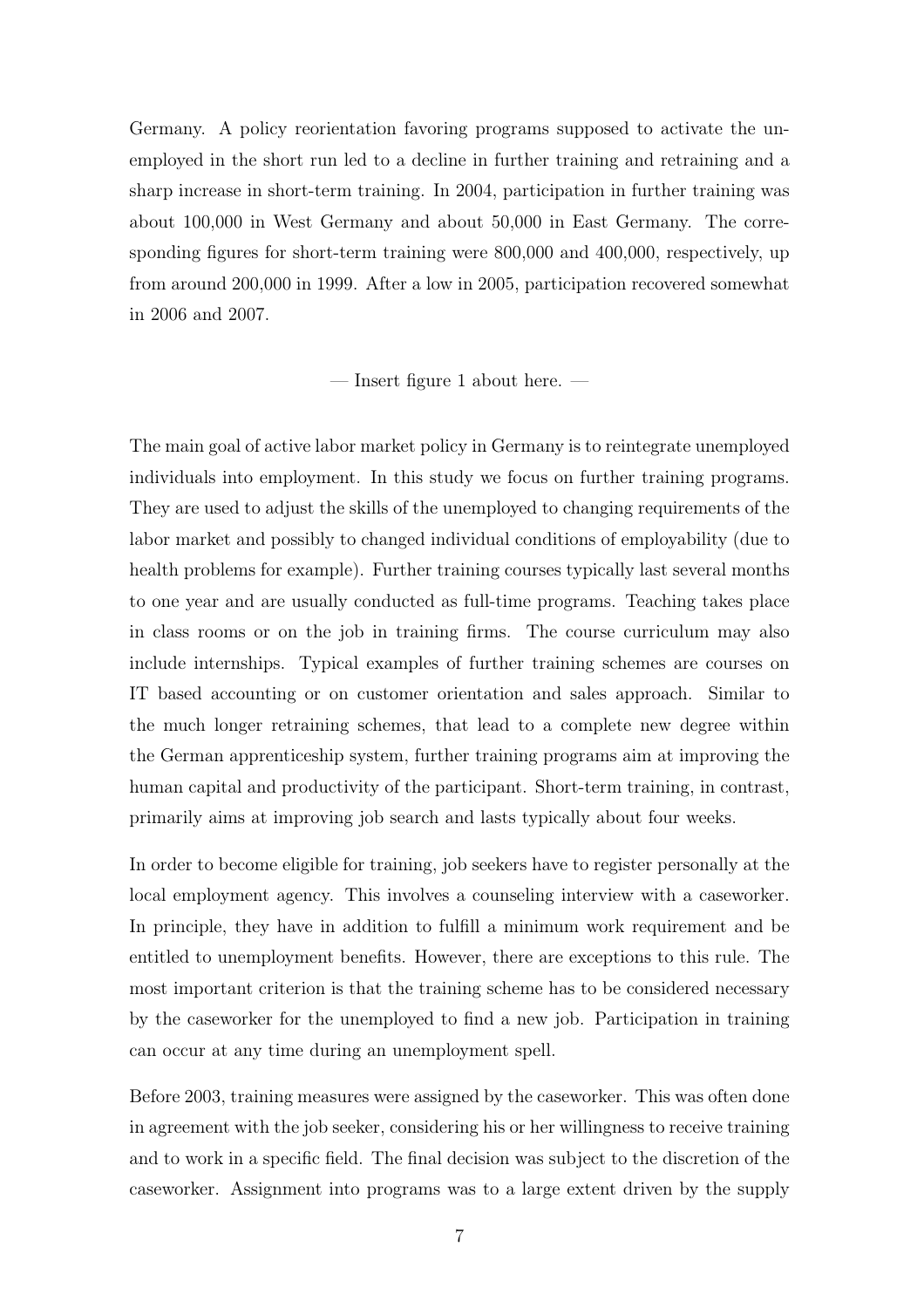of courses that were booked in advance for a year by the employment agencies from training providers. Assignments to training often occurred at very short notice in order to fill course capacities and to keep up job search incentives (Schneider et al., 2006).

In 2003, the assignment procedure changed to a system where the job seeker receives a training voucher from the caseworker valid between one and three months. The voucher specifies the maximal length, the content and the objective of the eligible training program. The job seeker then chooses by himself a suitable course from a pool of certified training providers. The 2003 reform meant to make the allocation process more targeted and selective. However, potential participants were uncertain about the actual starting date because it turned out that training providers tended to collect vouchers until a critical number of participants was reached or they shortly canceled scheduled courses if there were too few participants (Kühnlein and Klein, 2003, Schneider et al., 2006). Moreover, during the first quarter of 2003, the old and new assignment system coexisted. 93% of the programs in our analysis sample start before the reform. An additional 2% starts in the first quarter of 2003. About 5% of the programs fall in the time period when vouchers were used.

During training most participants receive a subsistence allowance of the same amount as the unemployment compensation they would receive otherwise. Participants not eligible for subsistence allowance may receive similar payments from the European Social Fund. In addition, travel and child-care costs may be covered by the employment agency.

Once a particular program or a training voucher has been assigned, participation is mandatory. Non-compliance is in general sanctioned with a temporary suspension of unemployment compensation. The planned duration of the further training programs considered in this paper is eight months on average. However, not all participants who start a program complete it. In fact, according to Waller (2009), one out of five participants who have started a program and attended it for at least one week drop out before having reached 80% of the planned duration. About half of the dropouts start employment soon after quitting a program. In many cases this behavior is encouraged by the employment agency because in general employment has priority over participation in active labor market programs. Exceptions from this rule are possible if completing the program is deemed necessary for a stable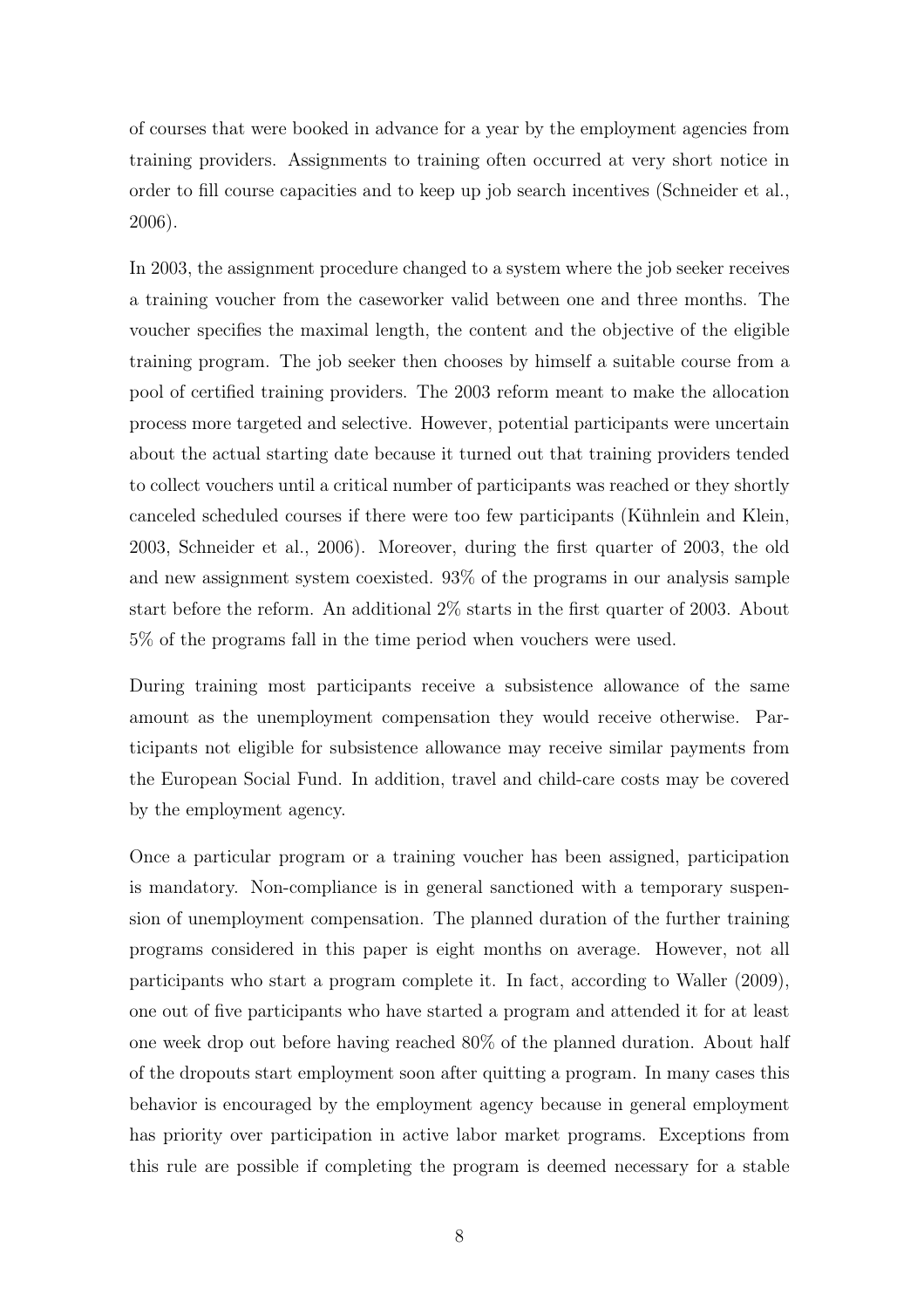placement. Those dropping out for other reasons are often not sanctioned. As opposed to dropouts, it also happens in some cases that participation in training is prolonged. Due to dropout and possible prolongment of participation the actual duration of training is endogenously determined.

#### 2.2 Constructing a Panel Data Set

For the empirical analysis, we construct a panel data set from a rich administrative database, the Integrated Employment Biographies Sample (IEBS). The IEBS is a 2.2% random sample from a merged data file containing individual data records collected in four different administrative processes: the IAB Employment History (Beschäftigten-Historik), the IAB Benefit Recipient History (Leistungsempfänger-Historik), the Data on Job Search Originating from the Applicants Pool Database (Bewerberangebot), and the Participants-in-Measures Data ( $Ma\beta nahme-Teilnehmer-$ Gesamtdatenbank). The data contain detailed daily information on employment subject to social security contributions, receipt of transfer payments during unemployment, job search, and participation in different active labor market programs.<sup>11</sup>

We consider an inflow sample into unemployment consisting of individuals who became unemployed between the first of July 1999 and the end of December 2000, after having been continuously employed for at least 125 days. Entering unemployment is defined as the transition from non-subsidized employment to non-employment plus subsequently (not necessarily immediately) some contact with the employment agency, either through benefit receipt, program participation, or a job search spell. In order to exclude individuals eligible for specific labor market programs targeted to youths and individuals eligible for early retirement schemes, we only consider persons aged between 25 and 53 years at the beginning of their unemployment spell.

We aggregate the spell information in the original data into calendar quarters. We follow a person in the sample from the quarter of his or her first inflow into unemployment over the next 16 quarters or until the end of 2004, whichever occurs first. For 76% of the individuals in the sample we observe the full sequence of 17 quarters. The sequences of the remaining individuals are shorter either because we observe less than 17 quarters from their inflow until the end of 2004, or because we

<sup>11</sup>For further information on the data see Appendix A.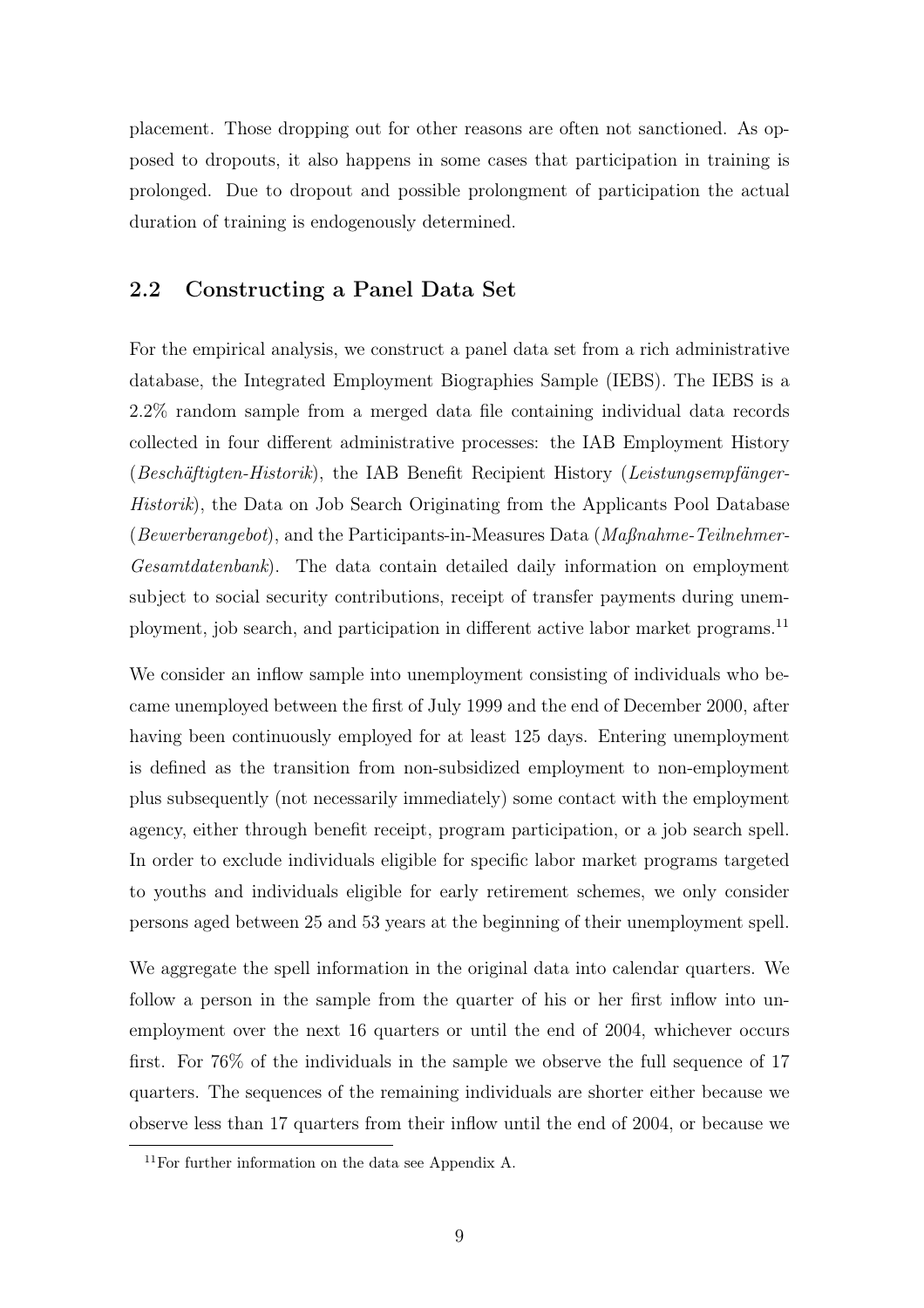censor the time path of individuals when they enter a long-term active labor market program other than training. We ignore participation in short-term training and do not censor employment sequences in this case.

We distinguish the two outcome states non-subsidized employment (henceforth denoted as employment) and non-employment as alternative states. We aggregate the employment information measured at a daily level into quarters as follows. First, for short gaps of a length up to 45 days between sequences of longer employment or non-employment spells we extend the longer spells through the gap. Second, we map the start of non-employment and employment spells to the quarterly employment dummy in the following way. If a transition to non-employment occurs during a calendar quarter, the employment dummy is set to zero during this quarter. It continues to equal zero in the following quarter if the elapsed duration of non-employment at the end of the quarter exceeds 90 days. From the third quarter of non-employment onwards, the employment dummy is set to zero if the share of days in non-employment exceeds one half. Third, we adjust our procedure in order to take account of short employment spells that otherwise would be dropped.

Participation in further training is coded as follows. We construct a dummy variable that equals one in the quarter in which the job seeker starts a training program and attends it for at least 27 days. In order to model the duration of the training program we apply the same rules as for the employment dummy above to the qualification dummy. Because not only the start of a program but also the program status in each following quarter is used for the estimation, it is important to use reliable information on the realized program duration. We correct the reported end dates of training programs using the correction procedures proposed in Waller (2008). Participation can already occur in the first quarter we observe for an individual.

The definition of the quarterly employment and training dummy variables mimics the timing of events. When a person starts a training program in one quarter, he is also coded to be non-employed in that quarter. While being in the program, a participant remains non-employed. When a program participant exits to employment in a given quarter, even though he has been in the program at the beginning of this quarter, the training dummy changes to zero in that quarter. Consequently, our empirical analysis imposes a lag in the effect of training, such that training in one quarter is only allowed to have a causal effect on employment in future quarters.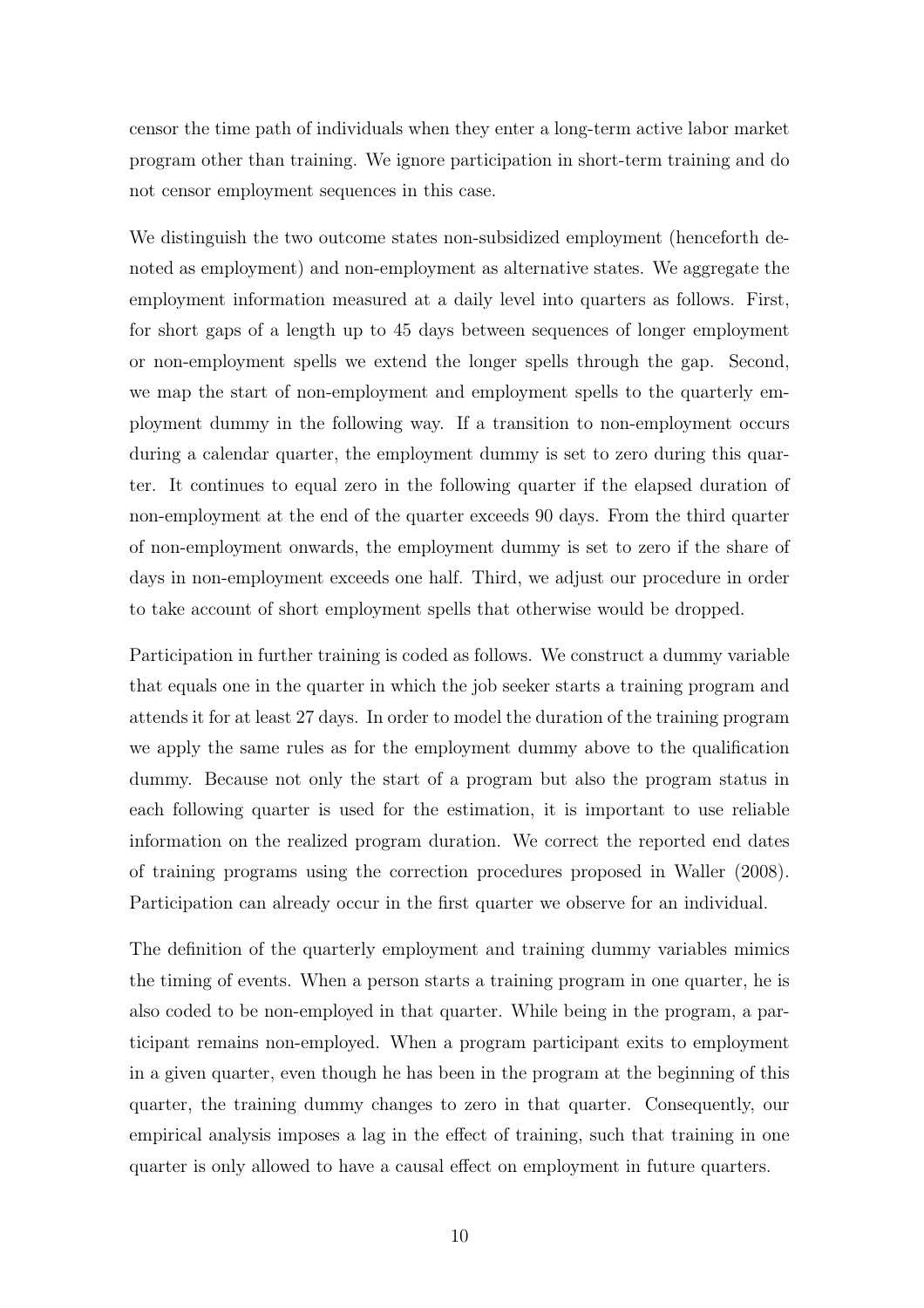The panel data set for the analysis is completed by adding personal, occupational and regional information. Information on the regional labor market and the current season is updated at the beginning of each quarter. The estimations are carried out separately for males and females and West and East Germany.

#### 2.3 Descriptive Analysis

Table 1 gives an overview of the four samples and their basic characteristics. On average we observe 13 to 15 quarters per person, with the number of non-employment quarters ranging from eight to ten. This corresponds to 1.5 to 1.9 unemployment spells and about one employment spell on average per person. One in ten to one in five persons participate in training throughout the observation period with participation rates being higher in East Germany and among females.

— Insert table 1 about here. —

Planned and realized enrolment lengths in training vary widely. Figure 2 provides histogram plots of planned and realized program durations in the four samples. The height of the bars records the fraction of cases with a program duration corresponding to the value given on the horizontal axis. Realized and in particular planned durations display spikes at certain round dates like six months or one year. The share of realized durations lying below half a year is higher than that of planned durations. This indicates that some trainees drop out before the scheduled program end.

— Insert figure 2 about here. —

Figure 3 illustrates the evolution of the employment and training rates from the quarter of inflow into unemployment onwards. In the calendar quarter of the inflow, all individuals are defined as non-employed. The employment rates subsequently recover, but those of females remain at a slightly lower level than those of males. While participation rates barely reach five percent in West Germany, they peak at about eight to nine percent in East Germany.

— Insert figure 3 about here. —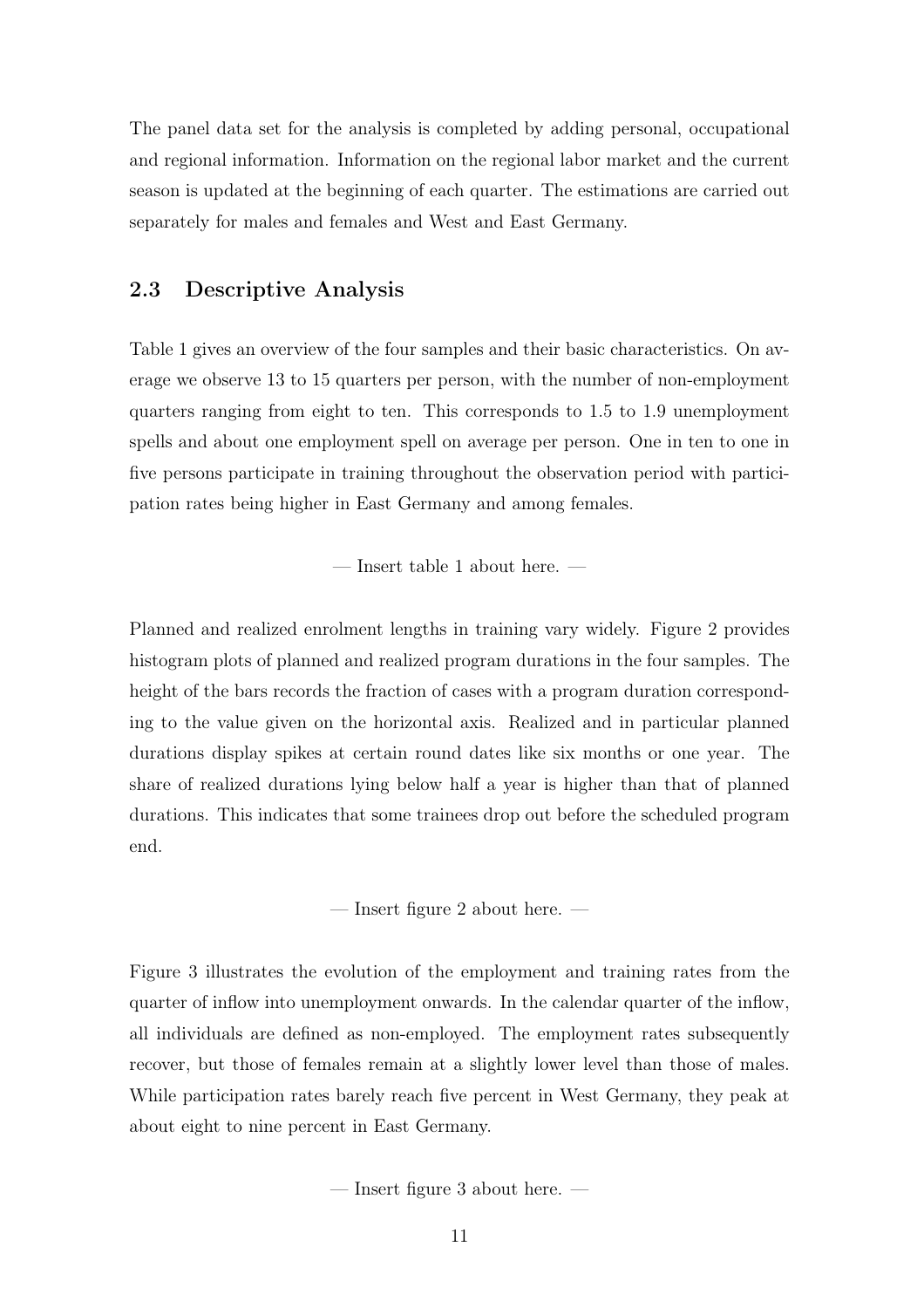Figure 4 gives a first impression of the likely order of magnitude of the treatment effects. It shows the actual employment rate and estimates of the counterfactual employment rate associated with starting a training program in a given quarter versus no training start until that quarter for the treated individuals, where treated and matched controls are only aligned in time. Treatment status is a time-varying variable. This means that training participants who enrol later are counted as controls for those who enrol in an earlier quarter. The matching is performed with respect to the calendar quarter of the first inflow and the elapsed unemployment duration in the current unemployment spell. No adjustments are made for other potential sources of selection bias. West German females show the largest employment differences five to ten quarters after program start, which amount to more than 15 ppoints. The initial lock-in periods characterized by negative employment effects are substantially longer in East Germany than in West Germany.

— Insert figure 4 about here. —

### 3 Evaluation Framework

#### 3.1 A Framework for Dynamic Treatment Effects

We have constructed a quarterly panel data set recording transitions into employment and training together with a vector of covariates. Training programs are only open to unemployed individuals. They can start a program at different points in time during their unemployment spell and they can continue training for different periods of time. At the start of the program every participant is assigned a planned program duration. The actual enrollment length is not exogenously given, but also depends on the success of job search. Participants may drop out of a program or prolong training participation. Reentry into training is not possible once a participant has exited a program within a period of three years. Therefore, we model for each individual the sequential process leading to the first participation in training during the observation period which covers up to at most 17 quarters. We model the employment and training transitions as a two equation system with possibly dependent unobservables.

Our approach is similar to the dynamic treatment effect model proposed by Heckman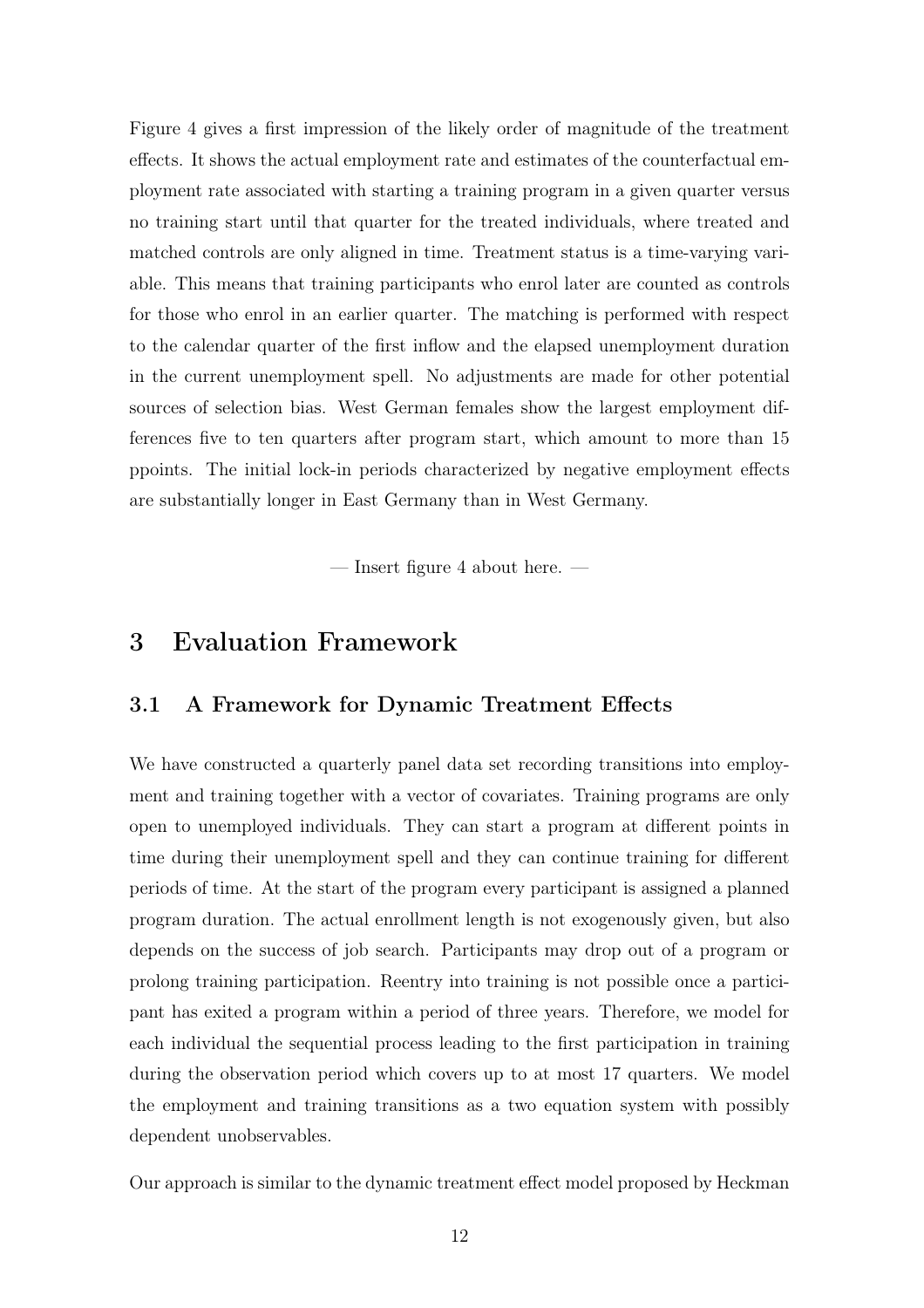and Navarro (2007, henceforth HN). They consider a sequential discrete choice model for the timing of treatment – their leading example is the decision to stop schooling – and the impact of alternative treatment times on continuous or discrete outcomes. Our approach is also similar to the timing–of–events model by Abbring and van den Berg (2003, henceforth AvdB). They consider a bivariate event-history model for the transitions into treatment and into an outcome state, but their framework is in continuous time. Our approach has in common with the other two frameworks that we consider the variation in the moment of treatment over time and specify a joint model for the evolution of treatment and outcome processes over time. Furthermore, our approach as well as HN and AvdB allow for dependent unobservables in the treatment and outcome equations. This means that we allow for selection into treatment based on unobservables. This contrasts with sequential matching methods that rely on a conditional independence assumption, i.e. that treatment status and potential outcomes be independent conditional on observed covariates and lagged endogenous variables.<sup>12</sup>

Our goal is to estimate the causal effect of training on the probability to be employed in a given quarter. We adopt the potential outcome approach to causality (Roy, 1951, Rubin, 1974). We have data on  $(E_{it}, Q_{it}, x_{it})$ , where i indexes individuals and  $t = 0, \ldots, T$  time periods  $(T \leq 16)$ ,  $E_{it}$ ,  $Q_{it}$  are binary indicators for employment and training status, respectively, and  $x_{it}$  denotes a vector of time–constant as well as time–varying covariates. Denote the non–treatment outcome by  $E_t(0)$ , assuming no treatment until period t. Let s index the starting period of training and u the first period after the end of training, where  $s < u$ .  $E_{it}(s, u)$  denotes the potential outcome in t associated with training taking place during the time interval  $[s, u)$ . The variables s and u are related to  $Q_{it}$  in the following way:  $Q_{it} = 1$  for  $s \leq t < u$ and  $Q_{it} = 0$  for  $t < s$  and  $t \ge u$ . Thus, s and u can be interpreted as the realizations of two duration variables, i.e. the duration in open unemployment until program start (s) and the duration of training  $(u - s)$ , both measured in discrete time. For ease of notation, we will omit the  $i$ -subscript in the following.

Corresponding to the binary variables  $Q_t$ ,  $E_t(0)$ , and  $E_t(s, u)$  are the latent continuous random variables  $Q_t^*$ ,  $E_t^*(0)$ , and  $E_t^*(s, u)$ , respectively. We define  $Q_t = \mathbb{1}(Q_t^*)$ 0) and – with slight abuse of notation –  $E_t(j) = \mathbb{1}(E_t^*(j) > 0), j \in \{0, (s, u)\},$ 

<sup>12</sup>See Abbring and Heckman, 2007, for a survey of different evaluation approaches in settings with dynamic treatment assignment.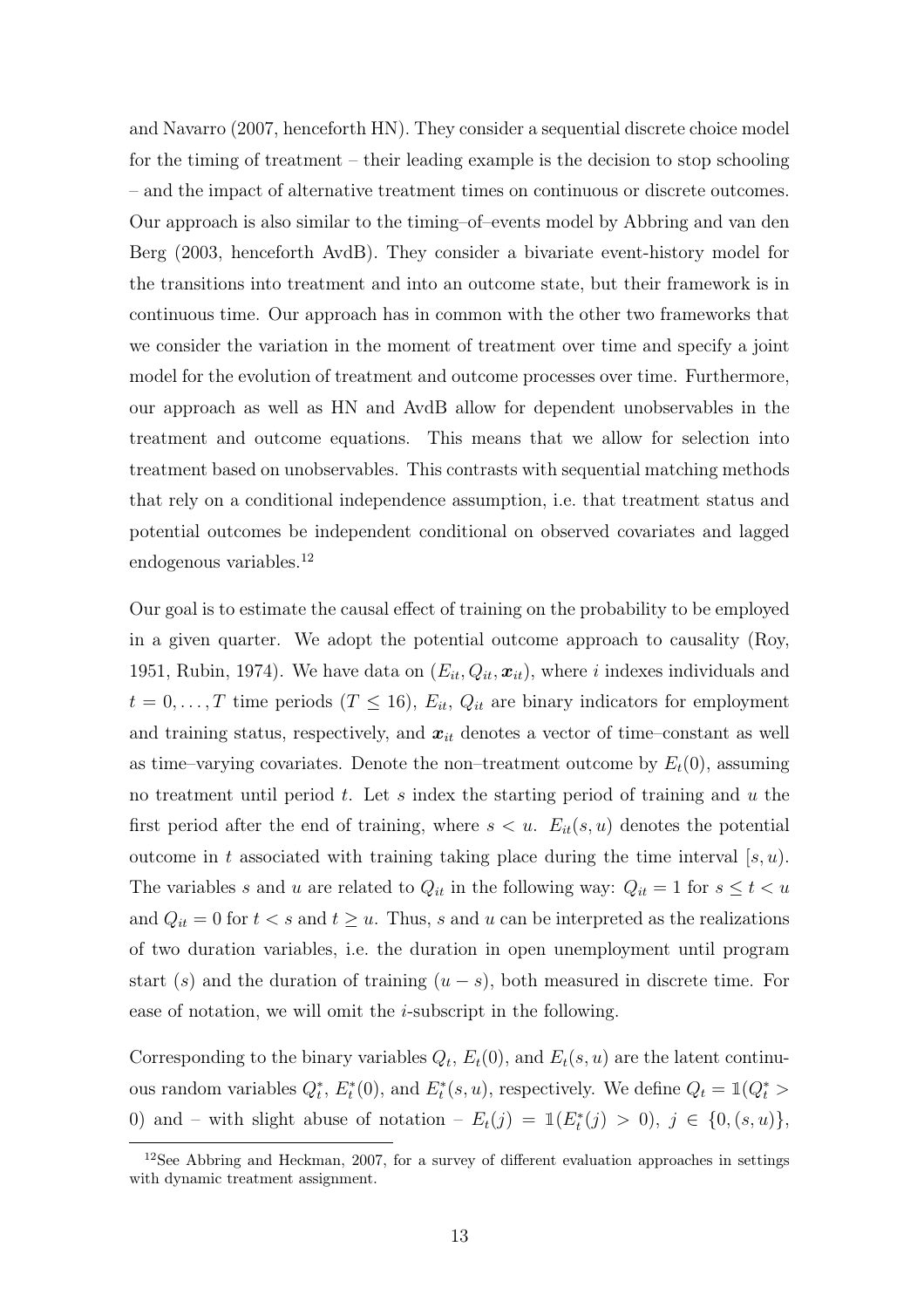where  $\mathbb{1}(.)$  is the indicator function. The latent training and employment variables are assumed to be additively separable in an index summarizing the influence of observables,  $\psi_j(\cdot)$ , and an error term,  $\nu_j$ ,  $j = 0$ ,  $(s, u)$ ,  $Q$ <sup>13</sup>

(1) 
$$
Q_t^* = \psi_Q(t, \mathbf{x}_t, Q^{t-1}, E^{t-1}) + \nu_{Q,t}
$$

$$
E_t^*(0) = \psi_0(t, \mathbf{x}_t, E^{t-1}) + \nu_{0,t}
$$

$$
E_t^*(s, u) = \psi_{s,u}(t, \mathbf{x}_t, E^{t-1}, Q^{t-1}, P) + \nu_{(s,u),t}
$$

where  $P$  corresponds to the planned program end that is assigned when the program starts. The observed past treatment sequence is defined by  $Q^{t-1} = (Q_0, \ldots, Q_{t-1})$ and the observed past employment sequence by  $E^{t-1} = (E_0, \ldots, E_{t-1})$ . For instance, we have  $Q^t = 0$  for  $t < s$ .

Our analysis estimates ex post treatment effects (i.e. treatment effects that occur in or after period  $s$ ) and we rule out ex ante treatment effects. This is motivated by the fact that, in Germany, training enrolment occurs on a short–term basis such that the moment of program start cannot be anticipated by the unemployed. Consequently,  $E_t(s, u)$  refers to the post-treatment outcome for  $t \geq s$ . Under the no-anticipation assumption, which rules out ex ante treatment effects before program start, latent pre–treatment outcomes coincide with latent non–treatment outcomes  $E_t^*(s, u) =$  $E_t^*(0)$  for  $t < s$ . This implies that actual outcomes coincide, i.e.  $E_t(s, u) = E_t(0)$ for all  $t < s$ . Since training participation can only occur during unemployment, treatment outcomes are zero during participation, i.e.  $E_t(s, u) = 0$  if  $s \le t < u$ .

Similar to no-anticipation of program starts, we also assume no-anticipation of the actual program end u for individuals currently participating in training during period t when  $s \le t < u$ . Thus, we assume for the latent employment variables

(2) 
$$
E_t^*(s, u) = E_t^*(s, u'), \text{ if } s \le t < \min(u, u').
$$

Recall that actual employment is zero during participation. Assumption (2) means that, holding everything else constant  $([\boldsymbol{x}_t, E^{t-1}, Q^{t-1}, P],$  i.e. the conditioning set in equation 1), the latent potential outcomes do not differ before the end of the shorter realized training duration. Thus, future decisions about the continuation of training do not affect the latent treatment outcomes at present, even after the start of the program. This allows us to estimate the causal effect of different actual program durations on employment outcomes.

<sup>&</sup>lt;sup>13</sup>AvdB and HN impose conceptually similar forms of separability between observed and unobserved components.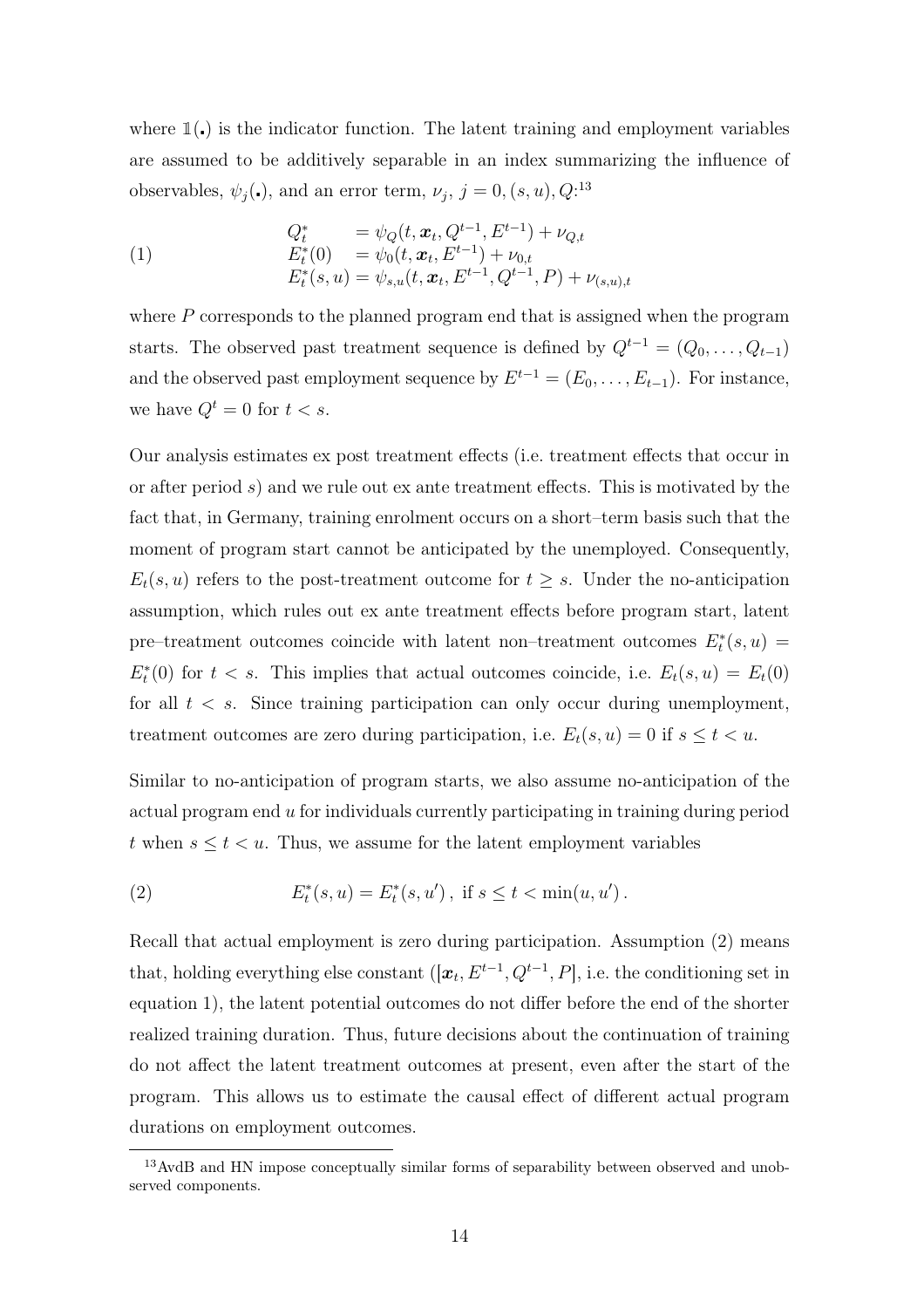The evaluation problem consists in recovering the counterfactual outcome  $E[E_t(0)|s, u]$ , i.e. the employment probability in period t of those who have started training in period s and finished treatment in period u had they instead never started training before  $s \leq t$ . Our data yield sample analogues of

(3) 
$$
E[E_t, Q^t = (0)] = E[E_t|Q^t = (0)] \times Pr(Q^t = (0)),
$$

i.e. nontreatment outcomes for those who have not started treatment until  $t$ . Here the conditioning on observed covariates and lagged employment is kept implicit.

Denote by  $S$  and  $U$  two random variables for the start and end of training with  $S < U$ . Our first estimand of interest is the average effect of treatment on those starting treatment in S after  $\pi = (t - S)$  periods conditional on  $S \leq t$ ,

(4) 
$$
ATT_{1}(\pi) = E_{S,U} \{ E[E_{S+\pi}(S, U) - E_{S+\pi}(0)|S, U] \}
$$

$$
= \sum_{s,u} E[E_{s+\pi}(s, u) - E_{s+\pi}(0)|s, u] \times Pr_{\pi}(s, u|S + \pi \leq T),
$$

where  $E_{s+\pi}(\cdot)$  is the potential outcome in period  $t = s+\pi$  and the condition  $S+\pi \leq$  $T$  guarantees that the time period lies before the end of the observation period  $T$ . We consider the sample distribution of  $s, u$  in any period t after treatment start holding  $\pi$  (time since start of program) constant, i.e.  $Pr_{\pi}(s, u | S + \pi \leq T)$ . As we assume conditional independence between the timing of treatment and potential outcomes conditional on observed covariates and the unobserved heterogeneity components considered in equation (1) expression (4) is equal to zero for  $\pi < 0$ .

The main intuition for establishing identification is as follows. If we can recover the joint distribution of  $(\nu_{0,t}, \nu_{Q,1}, \ldots, \nu_{Q,t})$  from sample estimates of equation (3), we know the joint distribution of  $(\nu_{0,t}, \nu_{Q,1}, \ldots, \nu_{Q,s}), s \leq t$  and of  $(\nu_{0,t}, \nu_{Q,1}, \ldots, \nu_{Q,u})$ for  $u < t$ . Thus, we can construct average counterfactual outcomes  $E[E_t(0)|s, u]$ , both for  $s \leq t < u$  (during treatment) and for  $u \leq t$  (after treatment), and the corresponding treatment effects  $E[E_t(s, u) - E_t(0)|s, u]$ .<sup>14</sup>

HN show that the joint distribution of  $(\nu_{0,t}, \nu_{Q,1}, \ldots, \nu_{Q,t})$  is nonparametrically identified provided there exists sufficient exogenous variation across equations and across time, such that the indices of the treatment and outcome equations in each period can be varied independently of each other over their full support and that there

<sup>&</sup>lt;sup>14</sup>Similarly, one could also analyze the period t effect of training during period [s, u) versus [s', u'),  $s \leq s', u \leq u'$ , for those who get training in  $[s, u)$ , i.e.  $E[E_t(s, u) - E_t(s', u') | s, u]$ ,  $s \leq s', u \leq u'$ .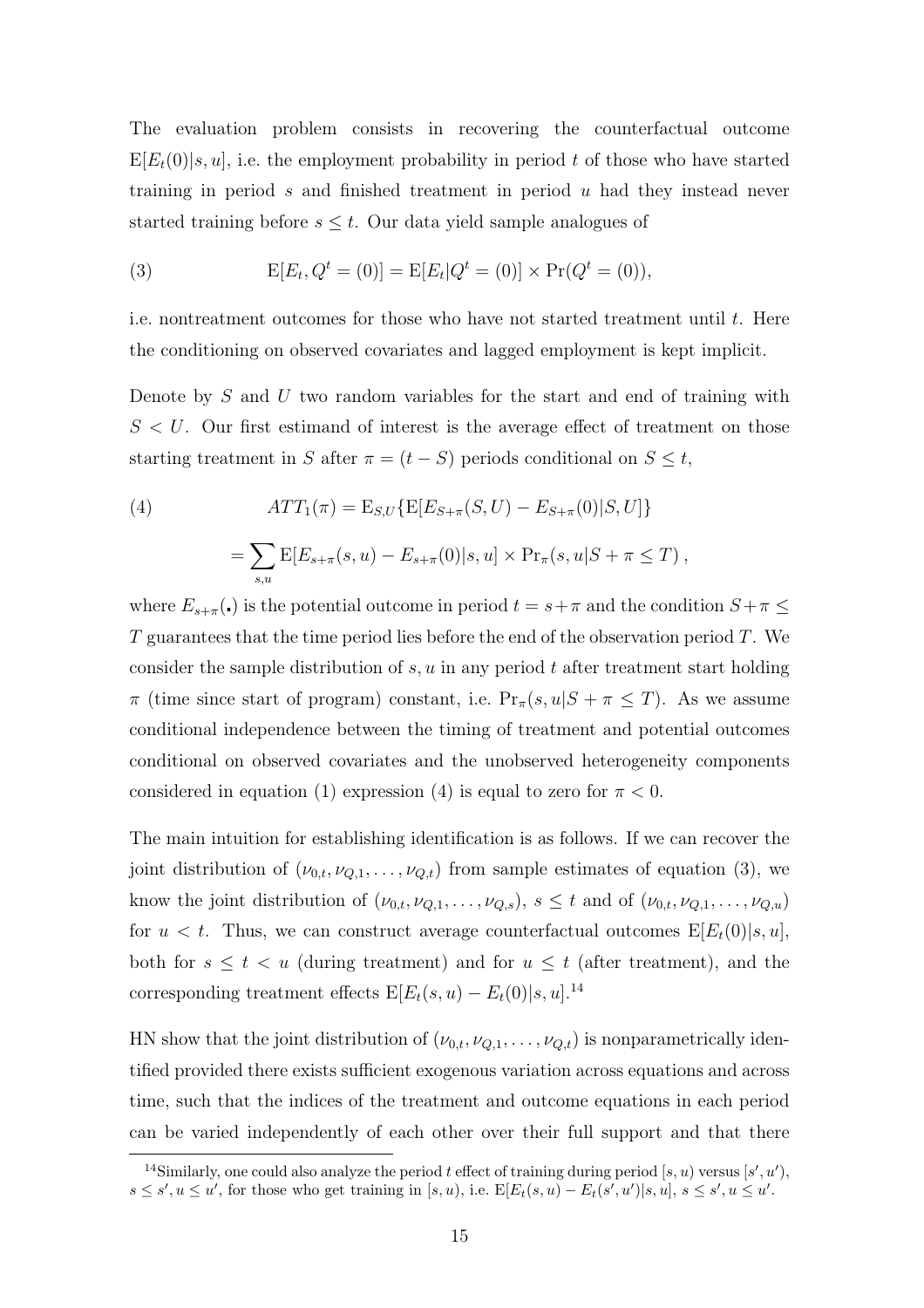exist limit sets in which the probability of a given treatment sequence under consideration is equal to one (see Theorem 2 in HN). Such independent variation can be obtained through time–varying instrumental variables or through other cross– period and cross–equation restrictions that are implied e.g. by structural modeling approaches or functional form assumptions. In practice, it is extremely difficult in dynamic setups as ours to justify exclusion restrictions by economic arguments. This would require time–varying variables which affect training transitions and whose time path is not anticipated and acted on by the individuals eligible for training (see Abbring and van den Berg, 2003, 2005). In our application, we therefore impose some weak parametric structure and exploit identifying restrictions implied by the regulation of training provision in Germany as well as the richness of our data that include a large variety of time–constant as well as time–varying regressors.

The second treatment parameter we consider is the so-called effect of 'treatment now versus waiting' (Sianesi, 2004), which we adjust to our setting of modeling the training duration. This is the effect of starting training in period s of duration  $u-s$ versus not starting treatment in period s, which entails the possibility that some training participation occurs at a later point in time:

(5) 
$$
ATT_2(\pi) = \sum_{s,u} E[E_{s+\pi}(s,u) - E_{s+\pi}(0(s))|s,u] \times Pr_{\pi}(s,u|S+\pi \leq T),
$$

where  $0(s)$  denotes nonparticipation until period s, which entails the possibility that training starts in period  $s + 1$  analogous to the distribution observed in the sample. Identification of this effect follows the same line of reasoning as above. In the matching literature following Sianesi (2004), the focus lies on  $E[E_{s+\pi}(s, u) E_{s+\pi}(0(s))|s, u|$ , i.e. the effect of starting training in s versus not yet for those individuals at risk of being assigned to treatment in period  $s$ .<sup>15</sup> The matching approach does not specify a model for the selection across time. As the population of individuals eligible for treatment in any period s changes over time, impact estimates that are averaged across starting dates are not causal. In contrast, our approach that models the dynamic selection across time allows us to do this. By comparing our estimated treatment effects corresponding to equation (4) to those of equation (5) we are able to asses the order of magnitude by which matching analogous to Sianesi (2004) under- or overestimates the effect of treatment versus no treatment in equation (4) due to the inclusion of future participants in the control group.

<sup>&</sup>lt;sup>15</sup>See Biewen et al. (2007) for an application using this approach with German register data similar to those used here.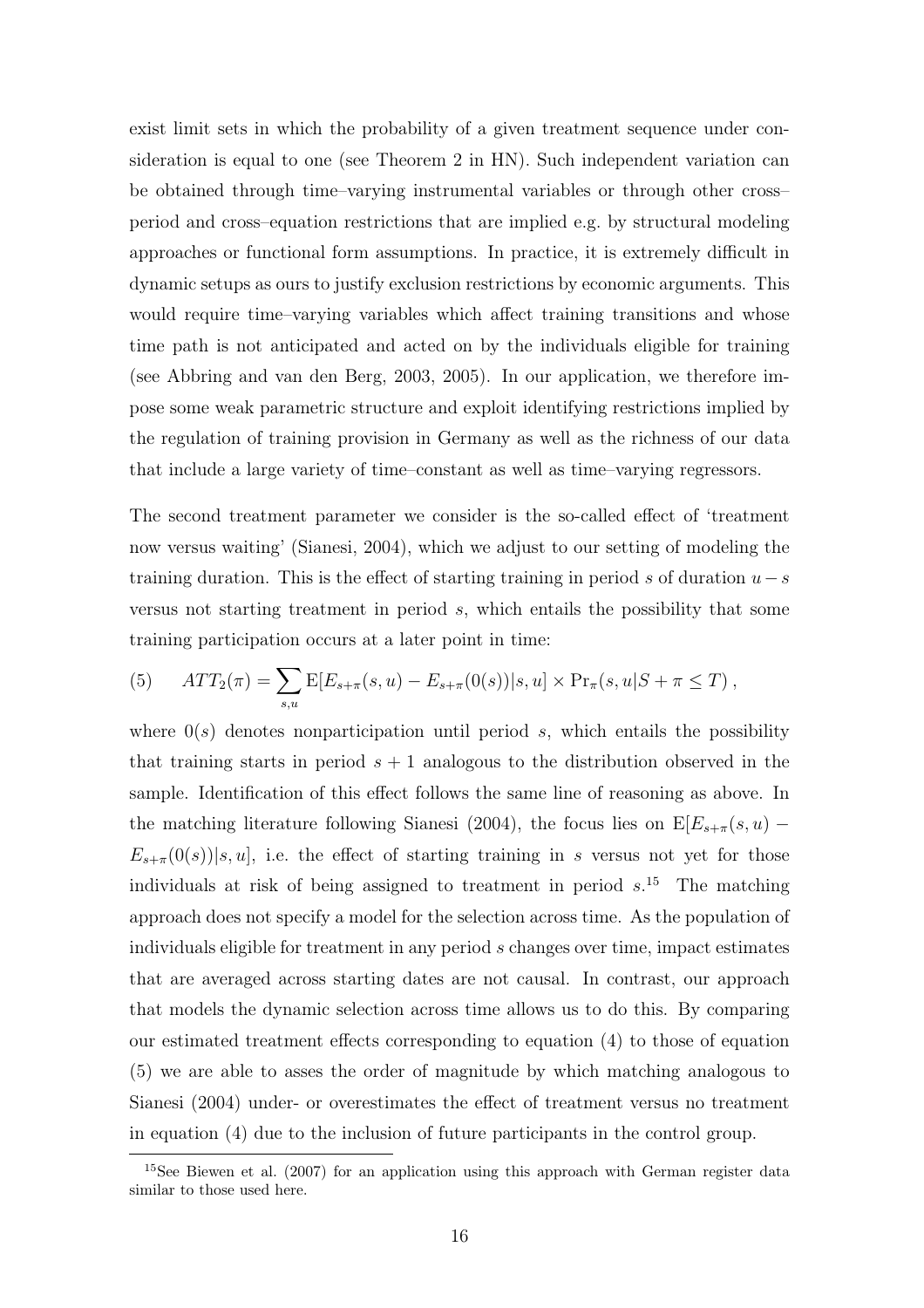Third, we analyze the differential causal effects associated with different planned enrollment lengths in training. We could also estimate the causal effect of varying the realized end of training from u to  $\tilde{u} > u$ , for those receiving training during  $[s, u]$ .<sup>16</sup> However, we cannot identify the opposite effect of attending for a longer duration for those who enrol for the longer duration without imposing some structure on the dependence of the unobservables across time.

Because of this limitation and because the planned duration is the actual policy parameter, which is manipulated by the caseworker, we estimate the effect of varying the planned end date P. Our estimate accounts for the fact that the actual duration of the program is affected by the planned end date (see equation 1) but the realized end of the program cannot be anticipated at the beginning of the program. This is because the error term  $\nu_{Q,t+1}$  cannot be predicted for sure by the trainees based on the information available in period  $t$ .

Our third parameter of interest is:

(7) 
$$
ATT_{3}(\pi) =
$$

$$
\sum_{s,u} \{E[E_{s+\pi}(s, u(p)) - E_{s+\pi}(s, u(\tilde{p}))|s, u]\} \times \Pr_{\pi}(s, u|S + \pi \leq T),
$$

where p and  $\tilde{p}$  denote two different given planned enrollment lengths and  $u(p), u(\tilde{p})$ are the end dates as functions of different planned durations. We still integrate over the sample treatment group, denoted by the actual training period  $[s, u)$ . Our motivation for studying  $ATT_3(\pi)$  is as follows. While the realized training duration is endogenous and related to the success of job search, planned training duration is determined at the moment of enrollment. Thus, we can treat it as an exogenous covariate conditional on observed covariates, the employment and training history, and the random effect in the training duration. This way, we provide evidence on the effect of the ex ante assignment of planned durations.

(6) 
$$
E[E_{s+\pi}(s, u) - E_{s+\pi}(s, \tilde{u})|s, u].
$$

Our data yield sample analogues of

$$
E[E_t, S=s, U=\tilde{u}] = E[E_t|S=s, U=\tilde{u}]] \times Pr(U=\tilde{u}|S=s) \times Pr(S=s),
$$

 $16$ This is given by

with  $s \leq t$ , which allows us to identify the joint distribution of  $(\nu_{(s,\tilde{u}),t}, \nu_{Q,s}, \ldots, \nu_{Q,t}|\nu_Q^{s-1}), s \leq t \leq$  $\tilde{u}$  in a way analogous to above. This would allow us to construct average counterfactual outcomes  $E[E_t(s, \tilde{u})|s, u], u < \tilde{u}$ . Thus, we can identify the effect of attending for a shorter duration compared to a longer duration for those who actually enrol for the shorter duration.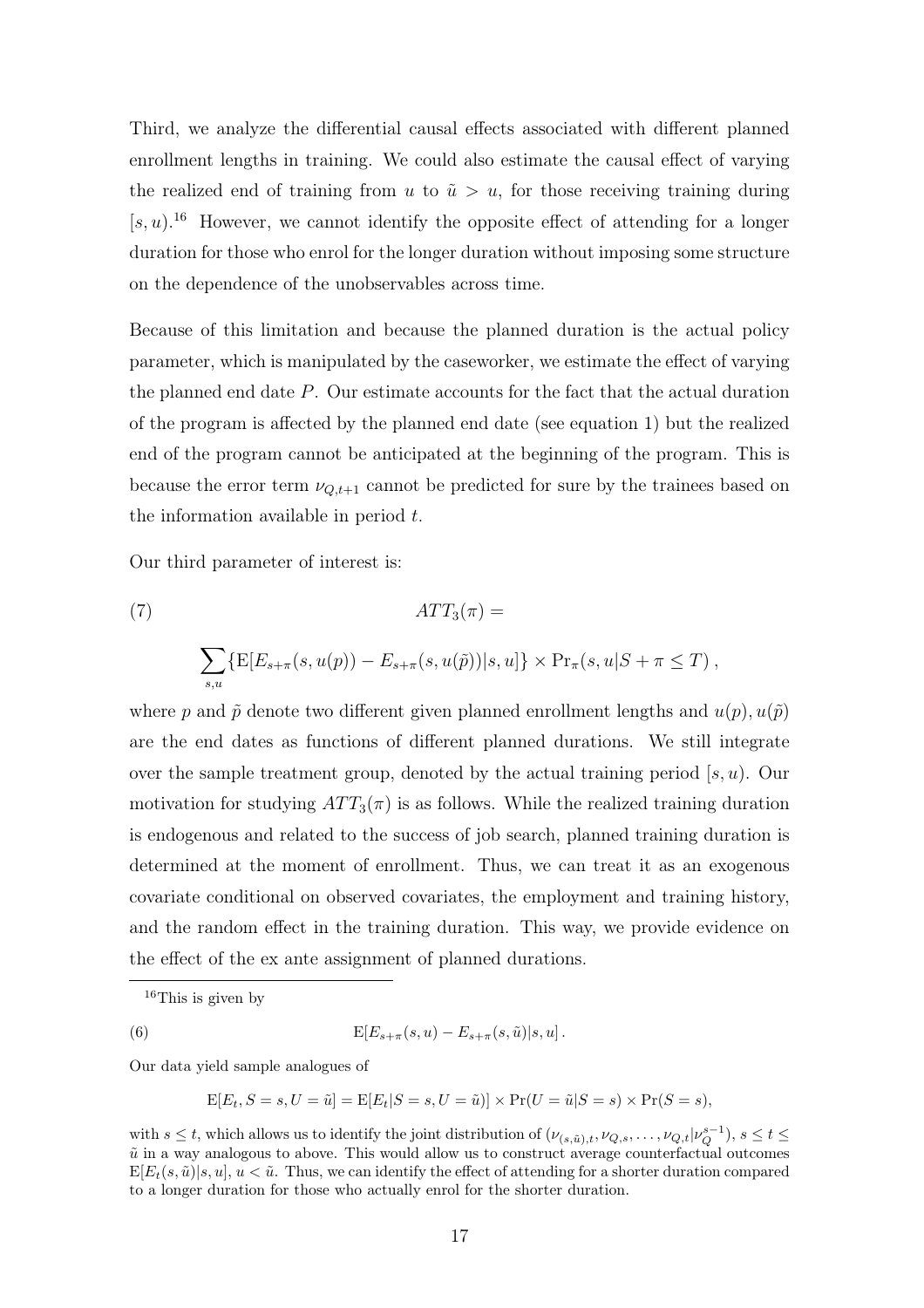#### 3.2 Implementation

We impose some weak parametric structure when implementing our approach. Specifically, we specify the latent indices summarizing the influence of observed covariates as linear in parameters:

(8) 
$$
\psi_Q(t, \mathbf{x}_t, Q^{t-1}) = \mu_Q(t, \mathbf{x}_t, Q^{t-1}) \eta_Q \n\psi_0(t, \mathbf{x}_t, E^{t-1}) = \mu_0(t, \mathbf{x}_t, E^{t-1}) \eta_0 \n\psi_{(s,u)}(t, \mathbf{x}_t, E^{t-1}, Q^{t-1}, P) = \mu_{(s,u)}(t, \mathbf{x}_t, E^{t-1}, Q^{t-1}, P) \eta_{(s,u)}
$$

where  $\mu(.)$  denotes a vector-valued function and  $\eta$  a conformable coefficient vector. This parametric structure is far less restrictive than it may seem at first glance. In fact, we have access to a data set that comprises large sample sizes and a rich set of covariates. First, we stratify the data by gender and region (West and East Germany) and run separate estimations for each of the four strata. Second, many variables are indicators referring to different categories of finely coded discrete variables. As far as the data permit, we specify fully saturated models. Third, for the continuous regressors we use polynomials and various interactions with the discrete variables in our specifications. In particular, we model state dependence and duration dependence in a very flexible way, allowing for interactions with observed covariates.<sup>17</sup> Our data also include time–varying variables. They provide the necessary exclusion restrictions across time. If the combined design matrix from the employment and the participation equation has full rank the joint distribution of  $(\nu_{(0),t}, \nu_{Q,1}, \ldots, \nu_{Q,t})$  and  $(\nu_{(s,u),t}, \nu_{Q,1}, \ldots, \nu_{Q,u})$  is identified nonparametrically in our application. The rank condition can easily be checked in our application by noting that some regressors are significant in one equation but not in the other and therefore omitted from that equation.

Furthermore, we assume that the error terms each comprise a permanent and a transitory component:

$$
\nu_{Q,t} = \alpha_Q + \varepsilon_{Q,t}
$$
  

$$
\nu_{j,t} = \alpha_E + \varepsilon_{j,t}, \quad j = 0, (s, u)
$$

where the  $(\varepsilon_{0,t}, \varepsilon_{(s,u),t}, \varepsilon_{Q,t})$  are mutually independent idiosyncratic error terms that are independent of the individual specific effects  $(\alpha_Q, \alpha_E)$ . The latter are allowed to be correlated with each other. Thus, a nonzero correlation between the individual

 $17$ In the continuous–time timing–of–events approach, researchers commonly rely on more restrictive specifications of duration dependence. In particular, separability between the model components referring to duration dependence and observed covariates is often imposed.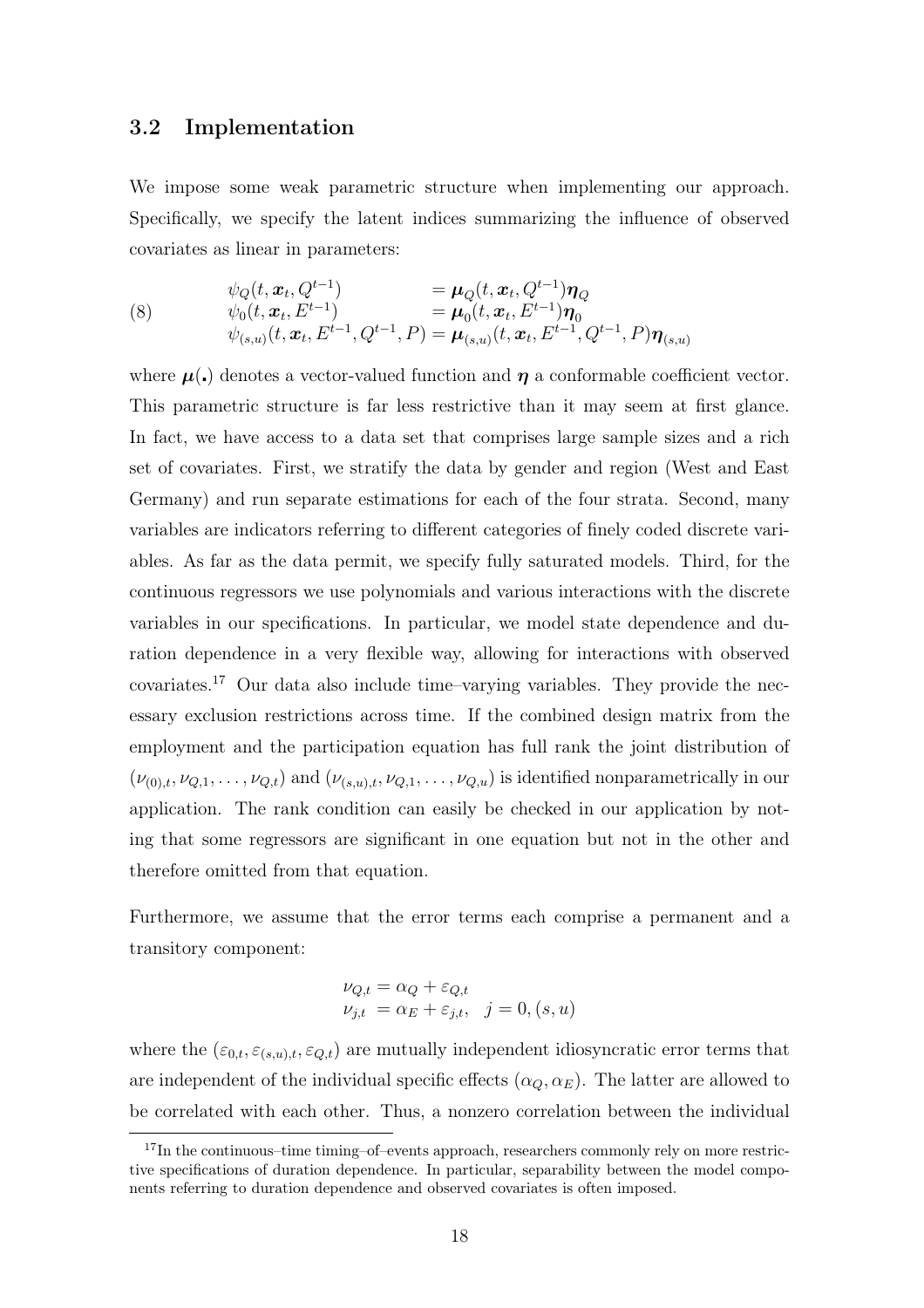specific effects  $(\alpha_Q, \alpha_E)$  gives rise to a spurious dependence between training and employment status even if the treatment effect is zero. Our specification of the unobservables is similar to other dynamic treatment effect approaches, in particular those by AvdB and HN, that also assume separability between the effects of observed and unobserved model components and that a low dimensional set of time constant unobserved heterogeneity terms generates the dependence over time and across equations. Unlike HN, we do not model  $\alpha_E$  to be a function of treatment status, but we use our rich data to model effect heterogeneity across observables in a flexible way. In order to estimate the model we choose independent standard normal distributions for the idiosyncratic errors and a bivariate normal distribution for the individual specific effects.

This structure of the unobservables together with the restrictions implied by the institutional setup provide additional identifying power. In fact, our identification strategy can be viewed as a discrete time version of the timing–of–events approach by AvdB. The basic idea translated to our setting is as follows. In our institutional setup the unemployed are assigned to training programs on a short–term basis, such that the participants do not know the exact starting date of their program in advance. Hence, treatment effects can only occur once the program has started and we can use pre–treatment observations to identify the correlation between the random effects in the training and the employment equation. Then, the differential association between employment and training status that arises after program start is evidence for a nonzero treatment effect.

To sum up, we propose a semiparametric identification strategy that relies on mild functional form assumptions, restrictions implied by the institutional setup, and rich data. We specify a similar structure for the unobservables as suggested in AvdB and HN. We allow for a rich set of observed covariates and a great flexibility in the way they enter the employment and training equations. In this respect, our approach is similar to matching analyses that rely on a rich and flexible specification of the observed heterogeneity. In contrast to matching methods, we allow in addition for selection into and out of training based on unobservables. In addition, our estimates allow for heterogeneity of treatment effects across observed covariates.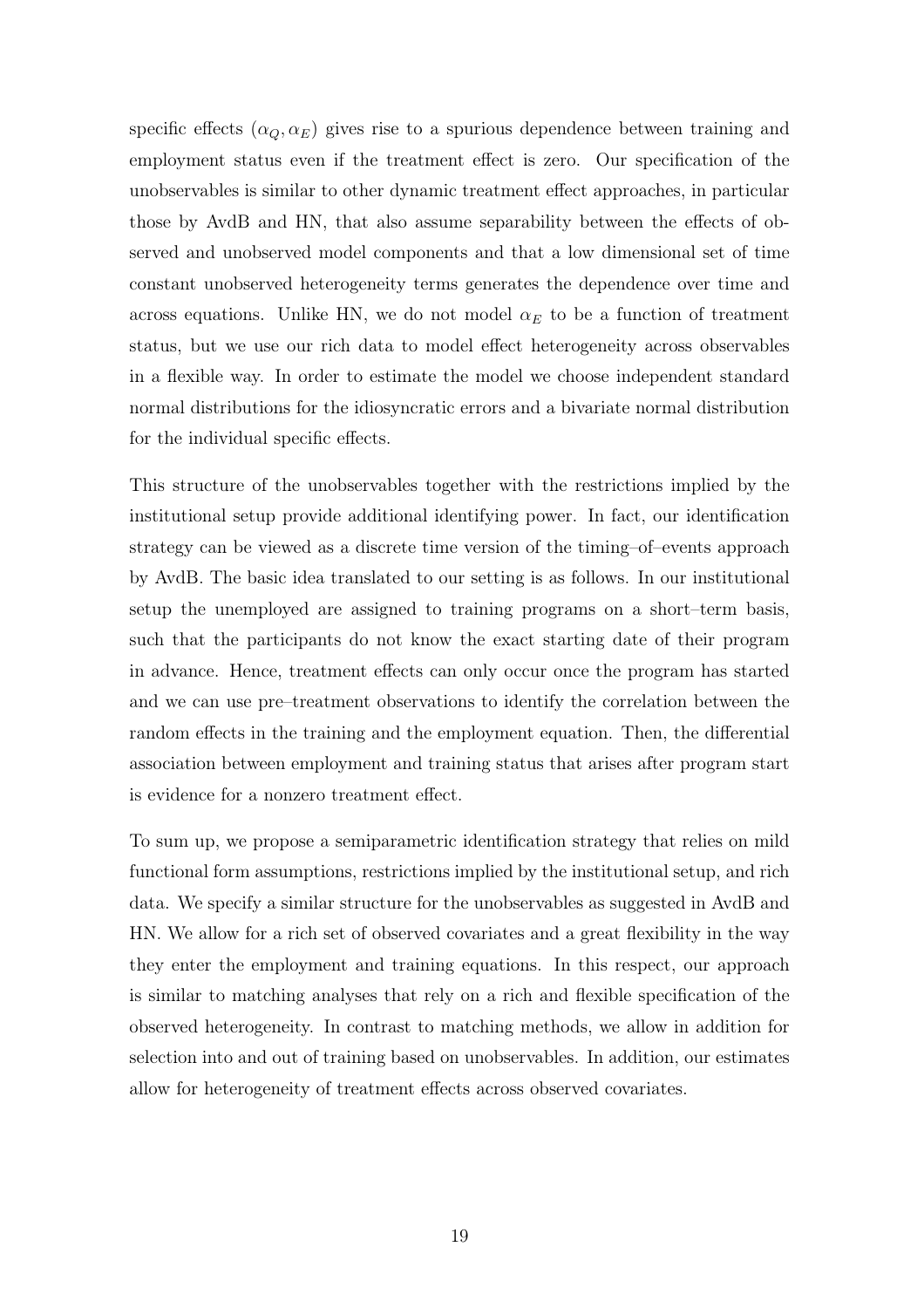#### 3.3 Specification

We now describe how we specify the employment and training equation.<sup>18</sup> Consider first the employment equation. In order to model the employment dynamics we introduce employment lags up to the order of 15 (i.e.  $E_{i(t-1)}, E_{i(t-2)}, \ldots, E_{i(t-15)}$ where  $i$  indexes individuals and  $t$  quarters) as explanatory variables for current employment status. A lagged variable only kicks in if the inflow into unemployment has not been too recent for the corresponding lag to be available, i.e. the *j*th lag kicks in if  $t - j \geq 1$ . This way we account for the entire employment history since the inflow into unemployment, thus accounting for both state dependence and duration dependence in the most flexible way, based on our discrete time data. Furthermore, we include calendar time and a vector of observed characteristics,  $x_{it,E}$ , in the employment equation. In particular, we use information on schooling and occupational qualification, age, occupation, and earnings in the previous jobs, number of days employed in the last three years before the inflow into unemployment, health, children, labor market characteristics of the residential municipality, season and year. In addition, we control in a flexible way for the elapsed number of quarters an individual is in the panel, t, and the elapsed duration in the current employment or non-employment spell, denoted by  $\tau_{it,E}$ . Finally, we allow for a large number of interaction effects between lagged employment status, elapsed duration, and covariates.

The employment equation includes lagged training status whose impact is modeled in a flexible way. The dummy variable  $Q_{i(t-1)}$  indicates whether the individual attended a training program in the previous quarter. If this dummy equals one, lagged training is depicted by a dummy if participation so far has lasted two quarters  $[Q_{(t-1)} = 1] \times [Q_{(t-2)} = 1] \times [Q_{(t-3)} = 0]$ , three quarters  $[Q_{(t-1)} = 1] \times [Q_{(t-3)} = 0]$ 1] × [ $Q_{(t-4)} = 0$ ], four quarters  $[Q_{(t-1)} = 1] \times [Q_{(t-4)} = 1] \times [Q_{(t-5)} = 0]$  and so forth. We distinguish explicitly the effects on the exit from nonemployment in the next quarter while being in training from the effect on future employment in subsequent quarters after training has ended. To do so, we add a dummy  $D_{it}$ indicating whether an individual has ever participated in training since the inflow quarter. For trainees who have already exited the program, i.e. individuals having received training before quarter  $t - 1$  for whom the dummy on participation in

<sup>18</sup>The details of the specification can be found in the table 5 results in Appendix C.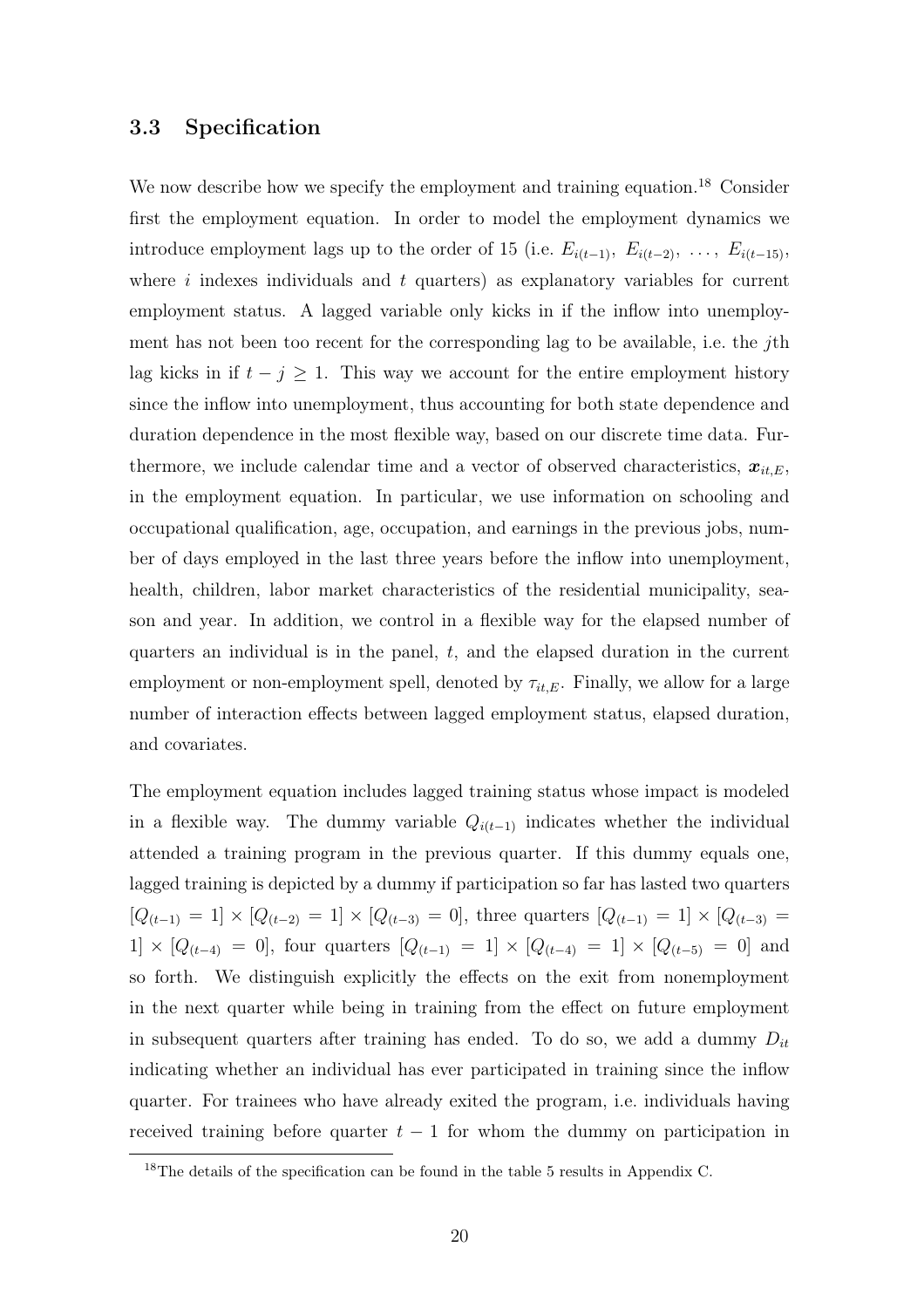training in the last quarter  $Q_{i(t-1)}$  is zero,  $D_{it}$  is equal to one. We account for the training history by interacting  $D_{it}$  with  $\tau_{it,Q}$ , which in this case indicates the completed duration, as well as a polynomial of the elapsed quarters since program start,  $\pi_{it} = t - s_i$  for the individual. An interaction effect of  $\tau_{it,Q}$  and  $\pi_{it}$  is also added. To allow for state dependence of the training effects in the outcome equation, the variables reflecting training history are interacted with other explanatory variables in the employment equation and the first lag of employment status  $E_{i(t-1)}$ .

Consider next the training equation modeling the transition into and out of training. It is estimated simultaneously with the employment equation if the individual is not employed in the respective quarter and has not yet left a training program. Since participation can only occur during non-employment the two equation system reduces to a single equation for observations for which the employment status,  $E_{it}$ , is equal to one. Then, the treatment equation is switched off. The vector of observed regressors,  $x_{it,Q}$ , includes variables driving the decision to enter and to stay in a program. The covariate vector comprises a dummy indicating whether the individual was enrolled in training in the previous quarter,  $Q_{i(t-1)}$ , a variable for the elapsed quarters in the program  $\tau_{it,Q}$ , a polynomial of the time until the planned end (in case the planned duration is not yet exhausted) and a dummy if the planned end is missing in the data. These variables are equal to zero if the individual has not yet started training  $(Q_{i(t-1)} = 0)$ . Furthermore, the vector of independent variables includes variables summarizing the current unemployment experience, dummy variables indicating whether the current quarter is the inflow quarter, as well as whether a repeated transition from employment to non-employment has occurred, and a polynomial of the elapsed unemployment duration in days. Finally, information on age, schooling, vocational training, last job, number of days in employment during the last three years before the inflow, health, children and entitlement to unemployment compensation, season, and year are incorporated.

#### 3.4 MCMC Estimation

We estimate the bivariate random effects probit model for employment and training transitions introduced in the previous section using Bayesian Markov Chain Monte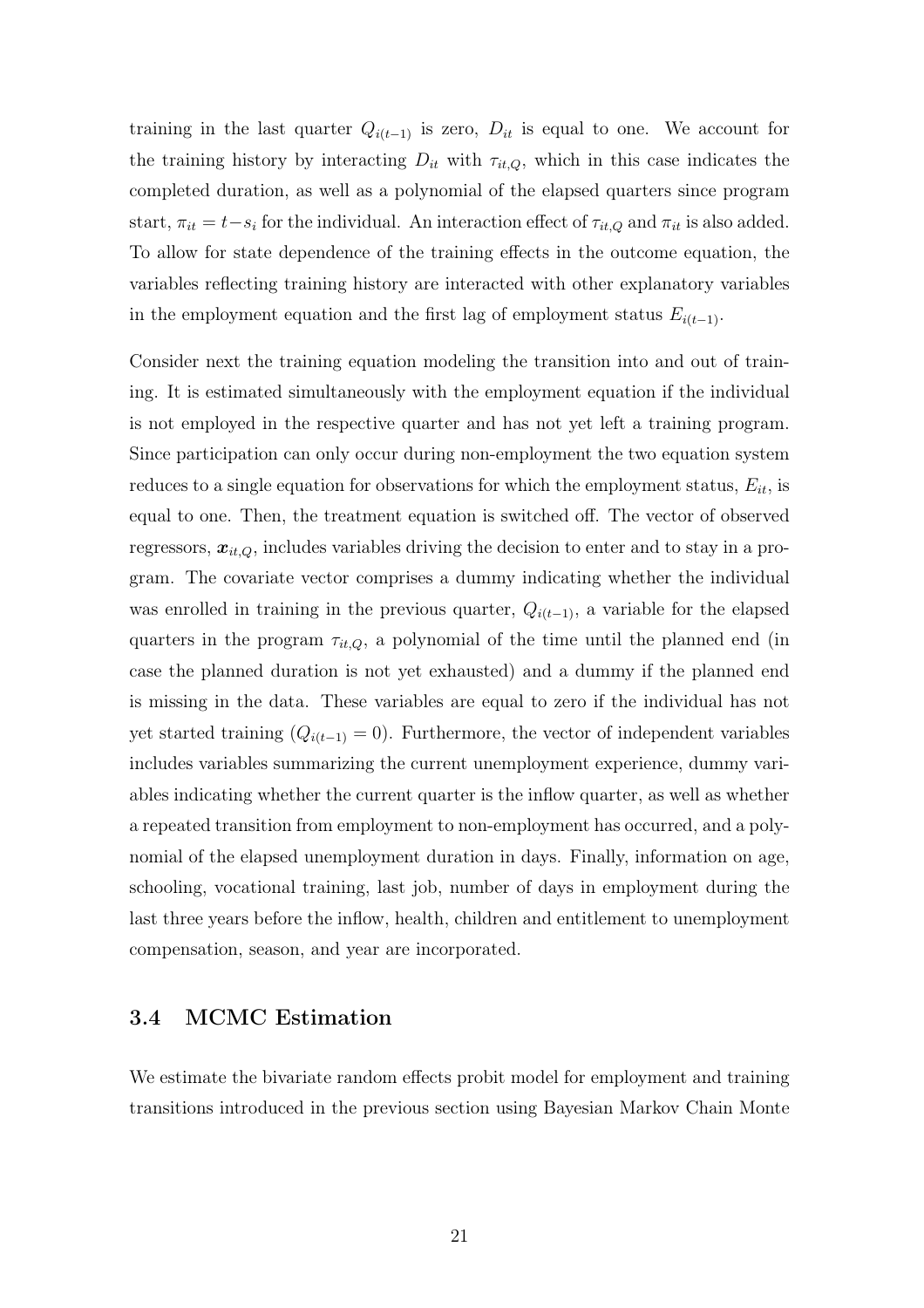Carlo (MCMC) techniques.<sup>19</sup> The draws of the parameters along the MCMC iterations allow us to estimate the posterior distribution of the parameters and of functions thereof. From a classical perspective, the mean of the posterior distribution converges to the point estimator from a maximum likelihood estimation and the variance of the posterior distribution converges to the asymptotic variance of the point estimator in a maximum likelihood estimation. Thus, the standard deviation of the draws may be interpreted as standard errors from the classical perspective (see Train, 2003, for an overview over important properties of MCMC estimators). To obtain a sample from the posterior distribution, we use the Gibbs sampler. To simplify the sampling from a complex joint distribution, the Gibbs sampler forms blocks of model parameters and samples recursively from the distribution of one block conditional on the current values of the remaining parameters. The resulting sequence of simulated parameters is a Markov Chain whose invariant distribution is the desired posterior distribution. After convergence, the draws are samples from this posterior distribution.

The key idea for the estimation of probit models is to augment the data by simulating the continuous latent employment and training variables as one step of the Gibbs sampler and to use standard linear regression techniques to obtain the corresponding draws for the  $\eta_j$ -coefficients,  $j = E, Q$  (Albert and Chib, 1993). Furthermore, one step of the Gibbs sampler involves sampling the random effects  $\alpha_{E,i}, \alpha_{Q,i}$  conditional on the data and the remaining model parameters (Zeger and Karim, 1991). The posterior distribution of the individual specific random effects allows to estimate the expected value of the random effects for a given individual given the data and the prior distribution of parameters. These predictions can be used to assess selectivity effects between training and employment.

We provide details of the algorithm in Appendix B. Conjugate but very diffuse priors are used. The results reported below are obtained from running 50,000 iterations of the algorithm. We monitor convergence by comparing the means at different stages of the chains. We discarded the first 5,000 iterations (the burn–in phase). Thus, our results are based on 45,000 draws. We implemented the Gibbs sampler in Stata.

<sup>19</sup>See Chib (2001) for a survey of MCMC techniques. See Chib and Hamilton (2002) and Chib and Jacobi (2007) for applications of MCMC methods for the estimation of treatment effects. These papers analyze binary treatments and allow for heterogeneous treatment effects in terms of unobservables.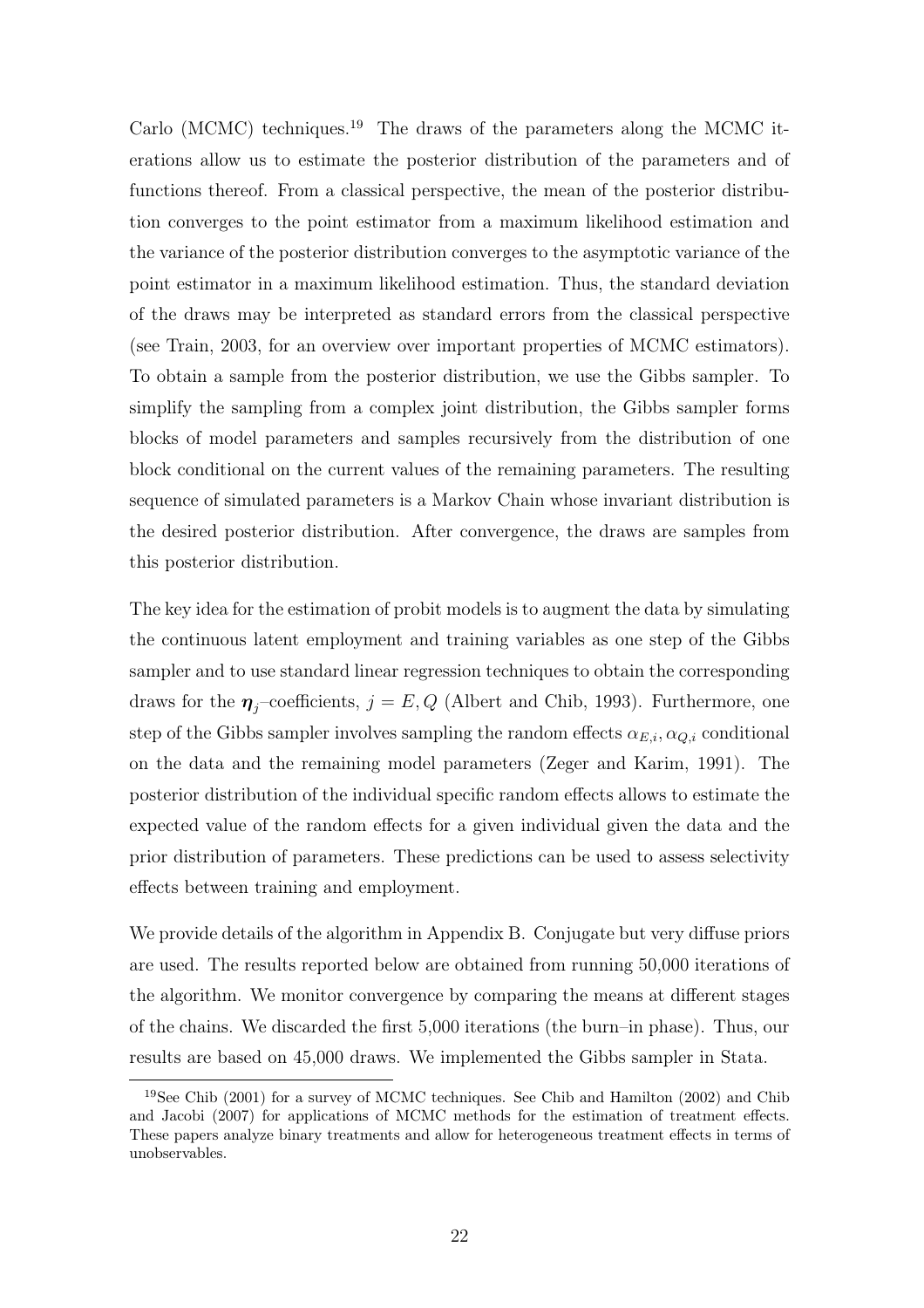#### 3.5 Estimation of Treatment Effects

The raw coefficient estimates are difficult to interpret because of the complex dynamic structure of the model involving many interaction effects. Therefore, we directly analyze the posterior distribution of several treatment effects of interest. While in section 3.1 we stated these effects formally, here we give a short nontechnical reminder of the different average treatment effects on the treated (ATT):

- **Classical ATT** (ATT<sub>1</sub>). This is the ATT of training versus non-participation during the observation period.
- **Training versus Waiting (ATT<sub>2</sub>).** At any given quarter, those starting training during this quarter are counted as treated whereas those not yet enrolling are assigned to the control group. The latter may potentially participate in a later quarter. This effect mimics the treatment parameter suggested by Sianesi (2004) and estimated in several subsequent papers for European training programs using propensity score matching (see for example Biewen et al., 2007).
- Effect of a Given Planned Program Duration  $(ATT<sub>3</sub>)$ . Among the treated individuals, we estimate the effects of different planned program durations, allowing for the realized program length to be endogenous. In particular, we compare the effect of attending a program with a planned length of one, three, and four quarters, respectively, to attending a program with a planned duration of two quarters.

To estimate these treatment effects, we simulate draws from the posterior distribution of these treatment effects based on the sequence of MCMC iterations. To account for selection based on unobservables, we use the draws of the random effects  $\alpha_{E,i}$  and  $\alpha_{Q,i}$  from the MCMC estimation of the model. The details of the simulation procedure are given below.

First, we describe the simulation of the Classical ATT. For every 30th draw of the MCMC iterations (after the burn-in phase), we go through the following steps:

**Step 1.** For each participant, predict the treatment outcome  $E_{it}^1$  starting with the first period after program participation  $(t - u = 0)$ , where u denotes the first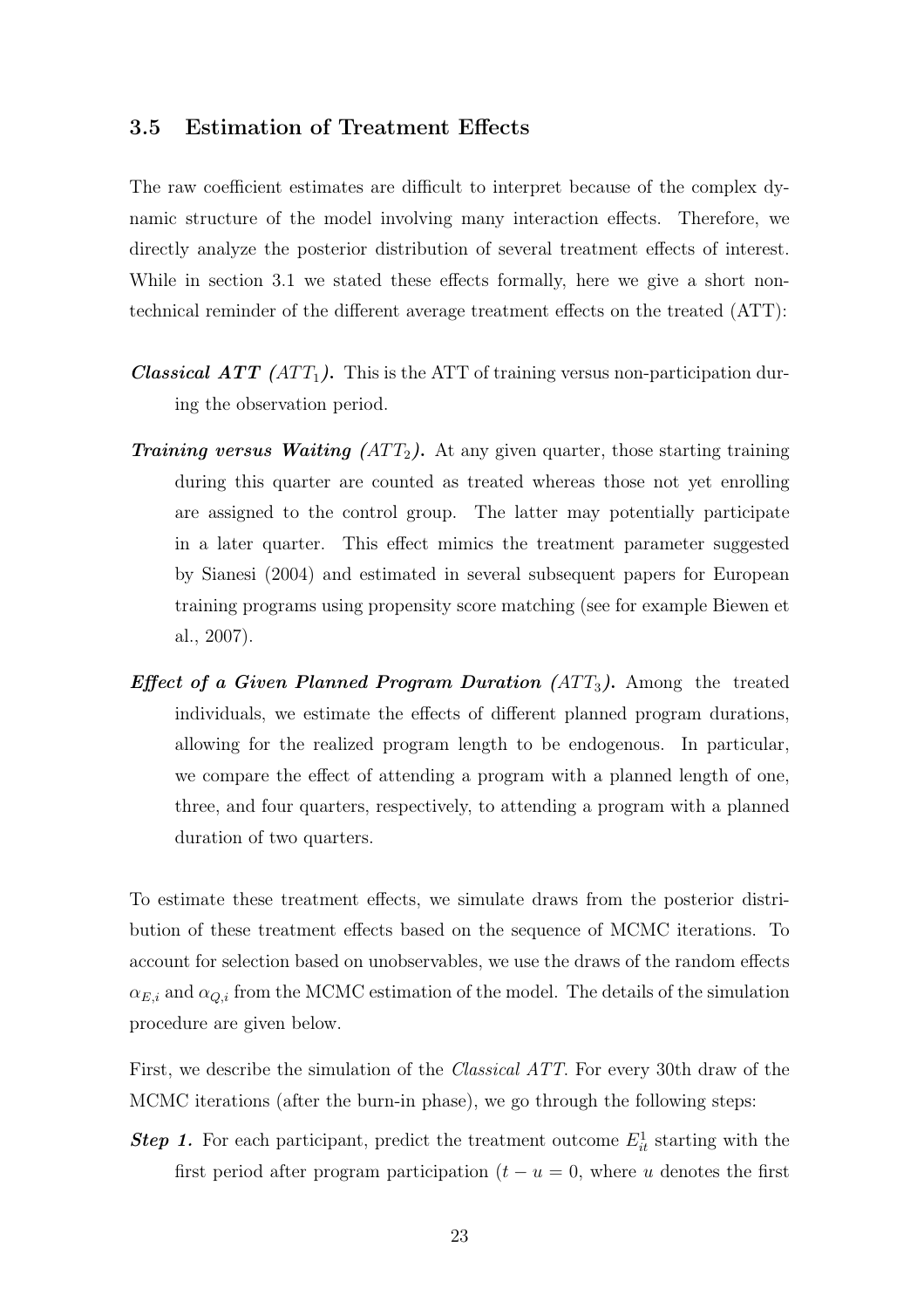quarter after the end of program participation).<sup>20</sup> In particular, go from  $t-u =$ 0 to  $t-u=9$  and predict the employment status for each period based on the corresponding draw from the vector of coefficients  $\eta_E$ , the vector of explanatory variables, denoted  $z_{E,it}$ , the corresponding draw of the  $\alpha_{E,i}$  and a draw of the idiosyncratic error term  $\varepsilon_{E,it}$ . The dynamic elements of  $z_{E,it}$ , such as lags of employment status, are updated when moving from one quarter to the next.  $\varepsilon_{E,it}$  is drawn from a standard normal distribution.<sup>21</sup>

- **Step 2.** For each participant, simulate the counterfactual employment outcome (i.e. the outcome if the participant had not participated in a program)  $E_{it}^0$  for each period beginning with the quarter of program start  $(t-s = 0)$ , where s denotes the first quarter of program participation). Again go through the dynamic process and predict the employment status for each period based on the same  $\eta_E$ ,  $\alpha_{E,i}$  and  $\varepsilon_{E,it}$  as before. Adapt the  $z_{E,it}$  to a situation with no participation and update them while going through the process.
- Step 3. To get a draw of the ATT aligned to the end of the program, average the difference of the two predictions over all treated individuals  $(N_1)$ , i.e. 1  $N_1$  $\sum_{1}^{N_1}$  $\sum_{i=1}^{N_1} (E_{i,t-u}^1 - E_{i,t-u}^0)$ , for each period  $t \geq u$ . This gives a draw from the posterior distribution of the ATT for each quarter.
- Step 4. For a draw of the ATT aligned to the start of the program, average the difference of the two predictions over all treated individuals, i.e.  $\frac{1}{N_1}$  $\sum_{N_1}$  $\frac{N_1}{i=1}(E^1_{i,t-s} E^0_{i,t-s}$ , for each period  $t \geq s$ .

The resulting 1,500 draws provide an estimate of the posterior distribution of the Classical ATT. We estimate the ATT by the mean of the posterior distribution and we use the standard deviation as our estimate of estimation uncertainty.

Second, the estimation of the posterior distribution of the effect of Training versus Waiting proceeds in an analogous way. Step 1 remains the same. The counterfactual employment outcome  $E_{it}^w$  relates to a situation in which the participant does not start a program in the observed start quarter  $(s)$ , so the employment status  $E_{it}^w$  is simulated and  $Q_{it}^w$  is set to zero. The individual may start a program later.

 $^{20}$ During program participation, the employment dummy is equal to zero.

<sup>&</sup>lt;sup>21</sup>We also simulate the observed treatment outcome for the treated because this way the posterior distribution of the treatment effects takes account of the randomness of the treatment outcomes.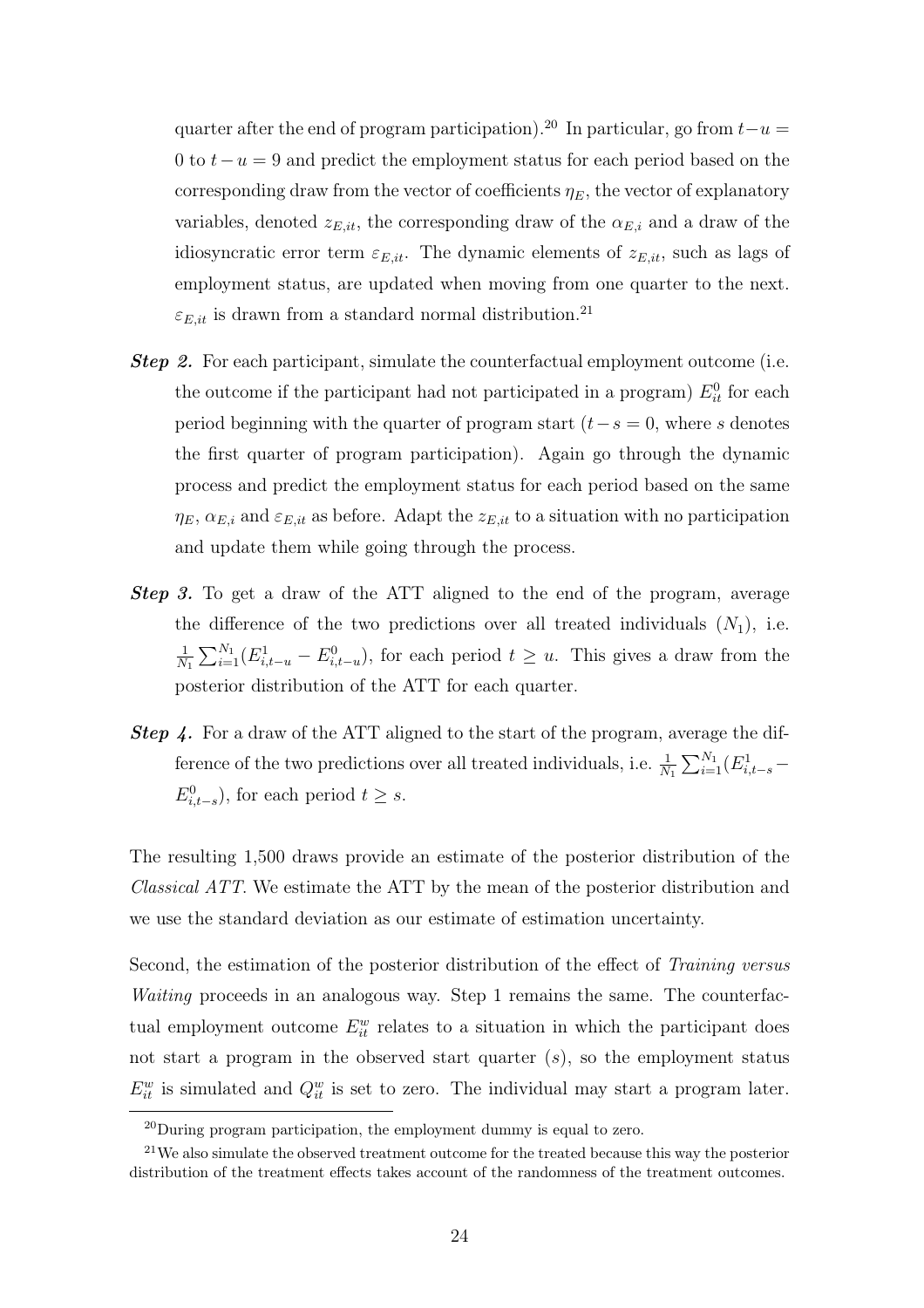Thus, from  $t > s$  onwards, the counterfactual employment status  $E_{it}^w$  and the counterfactual participation status  $Q_{it}^w$  are simulated in turn, adapting the elements of  $z_{E,it}$  and  $z_{Q,it}$  that include lagged employment or participation status while going through the dynamic processes. Note that we do not allow  $Q_{it}^w$  to equal one if  $E_{it}^w = 1$ or if somebody has already left a program. The simulation of  $E_{it}^w$  uses the respective draw of  $\eta_E$  and  $\alpha_{E,i}$ . The simulation of  $Q_{it}^w$  relies on the draw of  $\eta_Q$  and  $\alpha_{Q,i}$ . The same  $\varepsilon_{E,it}$  as in step 1 are used and the  $\varepsilon_{Q,it}$  are drawn from a standard normal distribution. In order to calculate a draw of the effect of Training versus Waiting aligned to the start of the program, average the difference of the two predictions for each period over all participants:  $\frac{1}{N_1}$  $\sum_{N_1}^N$  $\frac{N_1}{i=1}(E_{i,t-s}^1 - E_{i,t-s}^w)$ . Likewise, calculate 1  $N_1$  $\sum_{1}^{N_1}$  $\frac{N_1}{N_1}(E_{i,t-u}^1 - E_{i,t-u}^w)$  to get a draw aligned to the end of the program.

Finally, consider the *Effect of a Given Planned Program Duration*. For every 30th draw, we simulate the employment status for different planned program durations. First, we simulate the employment status and participation status for a situation in which all participants are assigned to a program with a planned length of two quarters.<sup>22</sup> In the quarter in which a given participant starts the program  $(t = s)$ ,  $Q_{it}^{p2}$  is set to one and  $E_{it}^{p2}$  is set to zero, as in the original data. In the next quarter  $(t - s = 1)$ ,  $E_{it}^{p2}$  also remains the same as in the original data. The participation status  $Q_{it}^{p2}$  in s is then simulated and in the following quarters  $t - s > 1$ ,  $E_{it}^{p2}$ it and  $Q_{it}^{p2}$  are simulated in turn for each period. The elements of  $\boldsymbol{z}_{E,it}$  and  $\boldsymbol{z}_{Q,it}$ that include lags of employment or participation status are adapted while going through the dynamic processes. Again, the values of  $\eta_E$ ,  $\eta_Q$ ,  $\alpha_{E,i}$ ,  $\alpha_{Q,i}$  of the corresponding draw are used.  $\varepsilon_{E,it}$  and  $\varepsilon_{Q,it}$  are drawn from a standard normal distribution, respectively. Similarly, the employment status and the participation status are simulated for each period for the alternative scenario in which the planned program duration is set to one quarter  $(E_{it}^{p1} \text{ and } Q_{it}^{p1})$ , three quarters  $(E_{it}^{p3} \text{ and } Q_{it}^{p3})$ , and four quarters  $(E_{it}^{p4}$  and  $Q_{it}^{p4})$ , respectively. The same  $\varepsilon_{E,it}$  and  $\varepsilon_{Q,it}$  as before are used. As the median planned duration of the programs in the data is about two quarters, we take  $E_{it}^{p2}$  as a benchmark and calculate the effect of a planned duration

 $^{22}$ In terms of the model specification, this means that the explanatory variables in the participation equation involving the planned end date (i.e.  $days/91$  until planned end if enough duration left and *days/91 until planned end if enough duration left squared*) are adapted to this scenario. As these variables are measured in days, the decision whether there is still enough planned duration left and the values these variables take depend on the day within a quarter at which the program starts. Note that it is possible in the simulation as well as in the original data that realized program participation continues beyond the planned end date. The variable planned end missing is set to zero.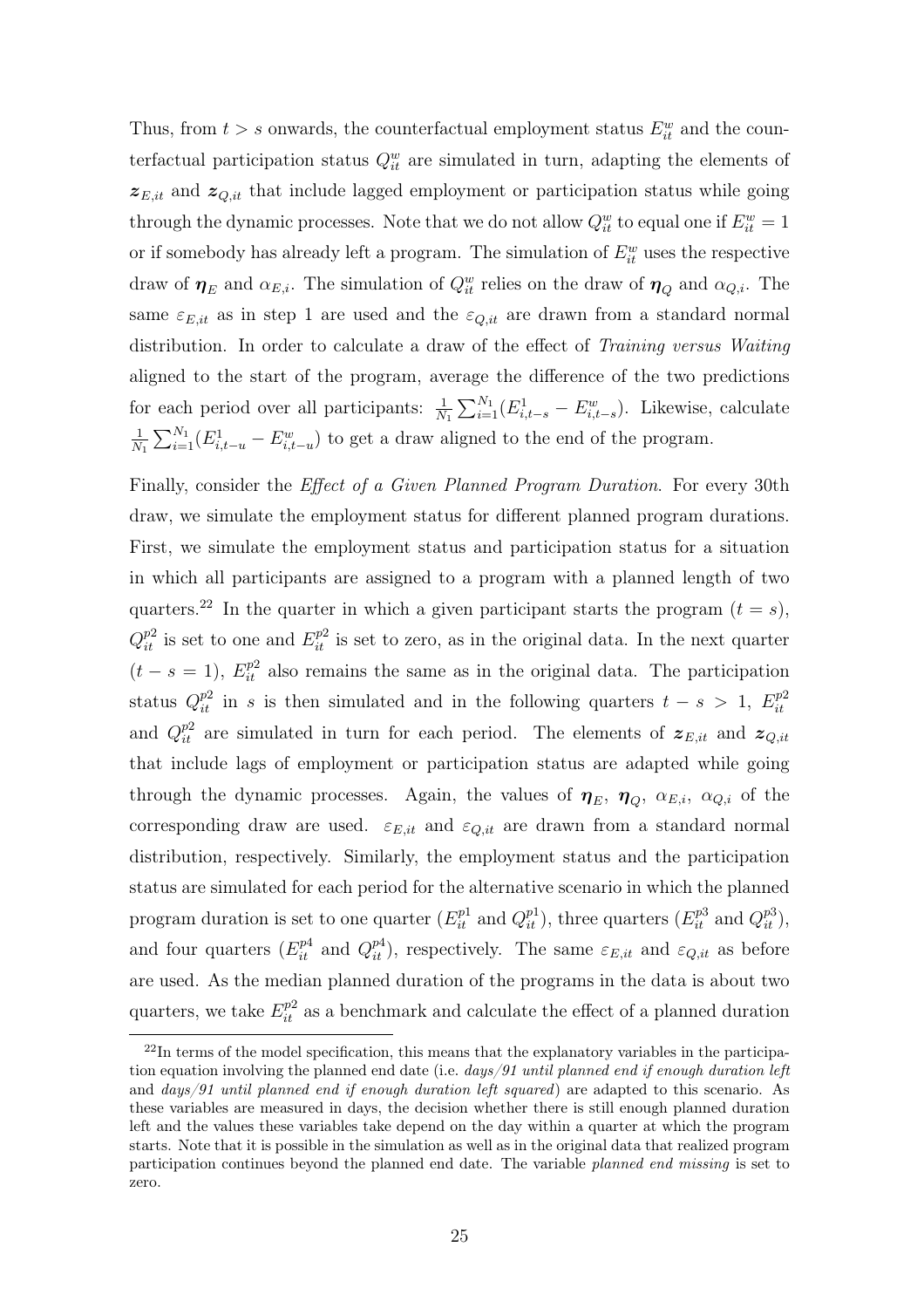of one quarter as opposed to two quarters  $(\frac{1}{N_1})$  $\sum_{1}^{N_1}$  $\frac{N_1}{i=1}(E^{p1}_{i,t-s}-E^{p2}_{i,t})$  $\binom{p}{i,t-s}$ , of three quarters versus two quarters  $(\frac{1}{N_1})$  $\sum_{1}^{N_1}$  $\sum_{i=1}^{N_1} (E^{p3}_{i,t-s} - E^{p2}_{i,t})$  $\binom{p2}{i,t-s}$ , and four quarters versus two quarters  $\left(\frac{1}{N}\right)$  $N_1$  $\sum_{1}^{N_1}$  $\frac{N_1}{i=1}(E^{p4}_{i,t-s}-E^{p2}_{i,t})$  $\binom{p_2}{i,t-s}$ ) for each period  $0 \le t - s \le 9$ . Again, we estimate the posterior distribution based on 1,500 draws from the simulations for the MCMC iterations.

### 4 Estimation Results

We estimate the impact of incidence and duration of training on the transition probabilities between employment and non-employment using the MCMC estimation approach described in the previous section. Our empirical model accounts for selection into training based on observables and unobservables. Estimation is carried out separately for West German males, West German females, East German males, and East German females. The detailed estimation results are given in table 5 in Appendix C. The first column for each sample refers to the mean of the coefficients and the second to their standard deviation over MCMC iterations after the burn-in phase. We interpret them in an analogous way as the point estimates and standard errors of the coefficients obtained by a frequentist approach. Next, we briefly discuss the overall fit of the model and the individual level variances of the error terms. Because of the complexity of the model (it comprises about 160 parameters), we refrain from further discussing single parameters. Rather, we assess the estimated model in general and discuss the results for different treatment effects of interest.

#### 4.1 Model Fit and Selection on Unobservables

Evidence on the fit of the model is provided in table 2 for the treated individuals from the start of the program onwards along with information on the number of observations available in each quarter. Actual and predicted employment rates of the trainees match closely in all four samples. Thus, our rich model specification does a good job in replicating the employment dynamics found in the data. This suggests that our model is not grossly misspecified.

— Insert table 2 about here. —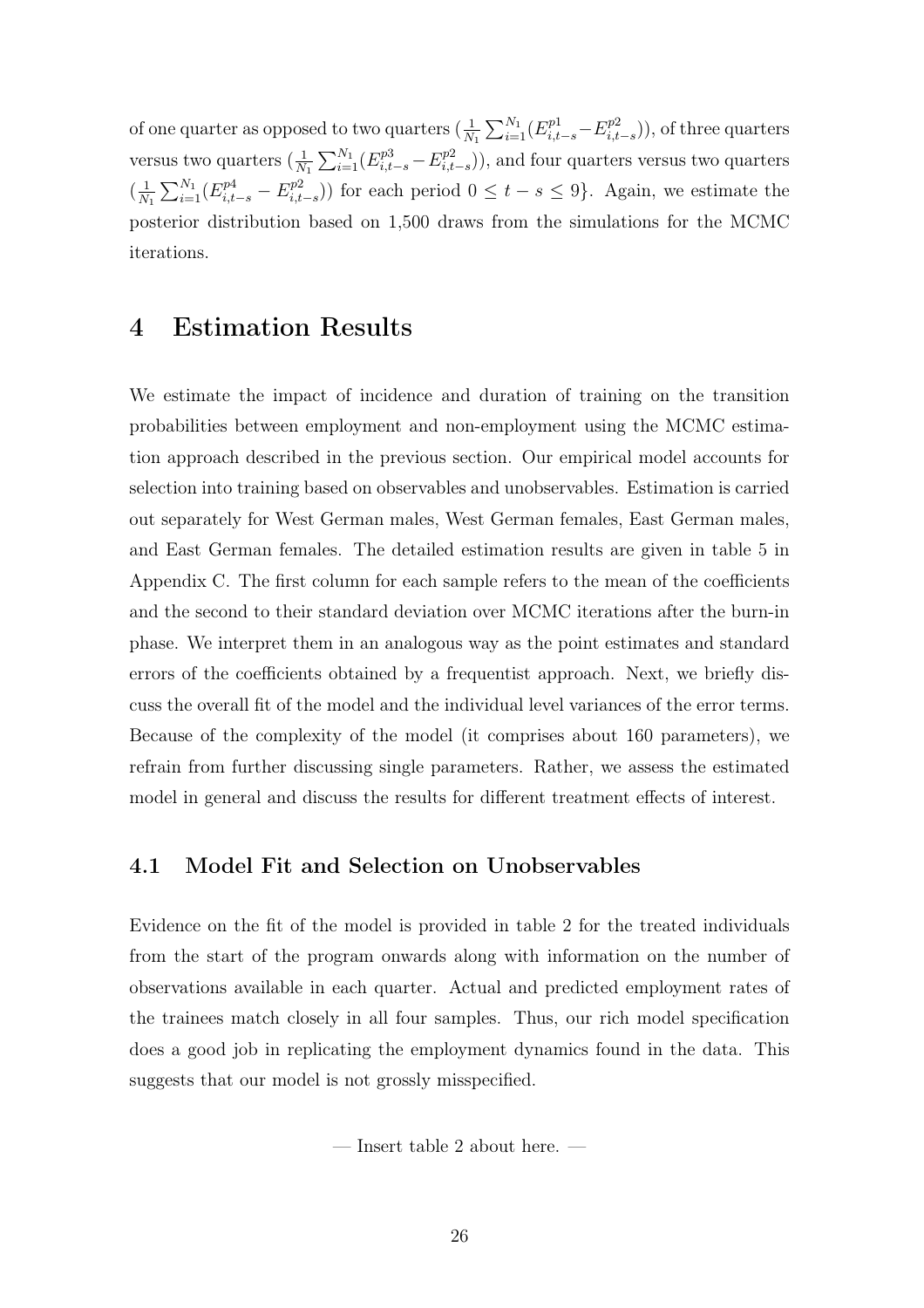The last panel of table 5 in Appendix C displays results on the variances and covariances of the error terms of the employment and the training equation. The share of the variance that is due to the random effects varies between 36% and 51% for the employment equation and between 22% and 31% for the training equation. Except for the sample of West German females, the correlation between the two random effects tends to be significantly negative. The correlation coefficient is −.22 and significant at the five percent level for females in East Germany. It is −.11 to −.12 for West and East German males and significant at the ten percent level. This suggests that – in terms of their unobservables – those individuals who have a higher unobserved propensity to enter a program and to stay in a program tend to have a lower unobserved propensity to be employed.

### 4.2 Classical Treatment Effect on Employment and on Transition Rates

Figure 5 shows the average effect of training versus no training for participants on the probability to be employed in a given quarter.<sup>23</sup> More precisely, we compare the average of the actual employment outcomes of trainees with the expected counterfactual outcome obtained by setting the lags of training status in the employment equation to zero. We obtain actual as well as counterfactual outcomes through simulation using the estimated distribution of the model paramters from the sequence of MCMC iterations. In figure 5, the average difference in the quarterly employment rates is depicted on the vertical axis, while quarters since program start are measured on the horizontal axis. The dashed lines around the estimated treatment effects are 95 percent confidence bands. The treatment effect for a particular quarter is statistically significant if the confidence band does not contain zero. As can be seen, a participation in training reduces the employment probability during the first three to five quarters after program start. During the first two quarters ( $\pi = t - s \leq 1$ ) the employment probabilities of participants decline between seven (East German females) and 15 (East German males) ppoints compared to the situation of no participation. This lock-in effect lasts one quarter longer in the East German samples compared to the West German ones. After the first year counted from the quarter of program start, the difference in employment rates turns positive and continues to increase until the end of the observation window. Ten quarters after program

 $^{23}$ The corresponding numbers are given in table 6 in Appendix C.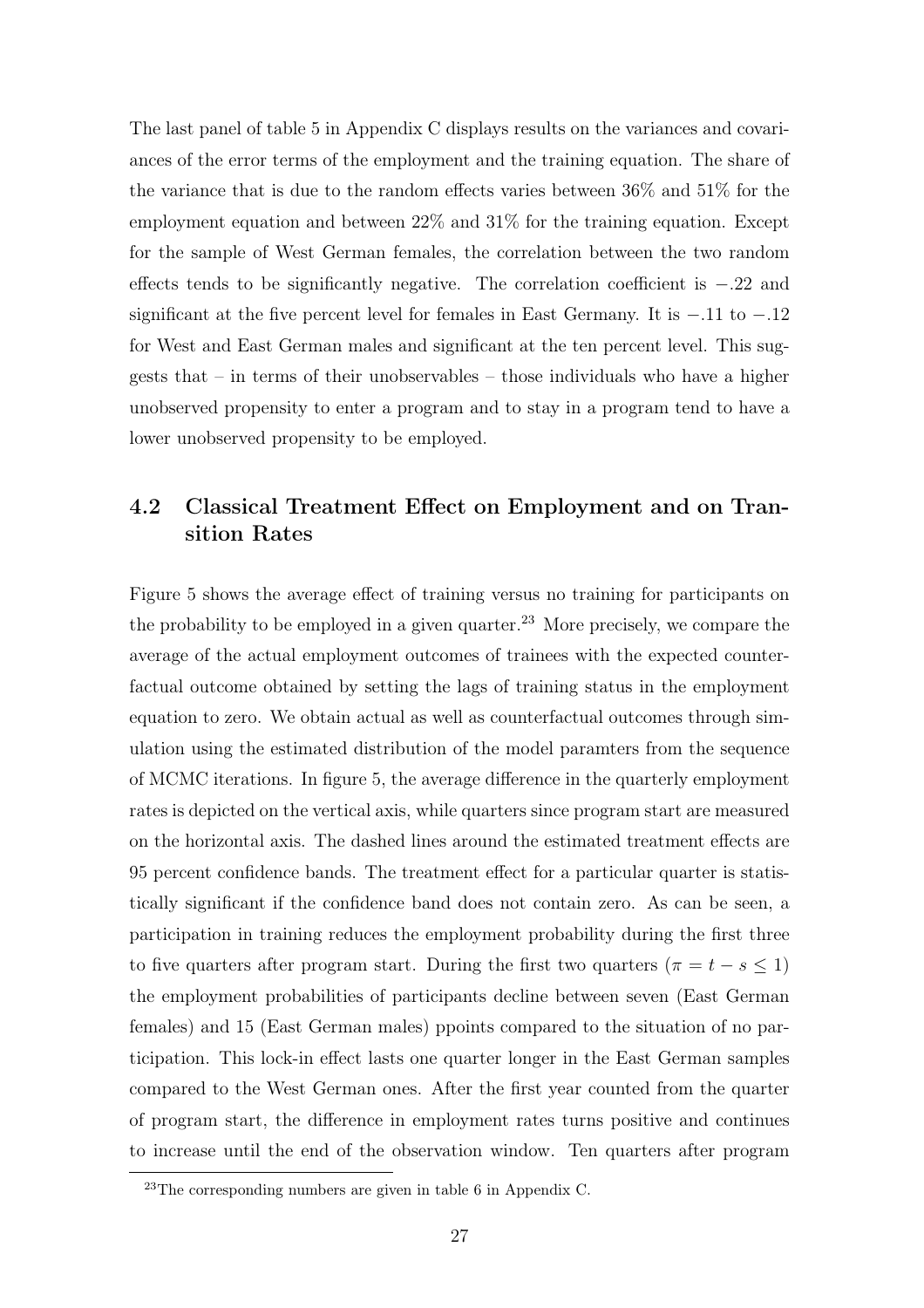start ( $\pi = t - s = 9$ ), West German females have a 21 ppoints higher employment probability than in the absence of training. The effects are of similar magnitude for East German females (17 ppoints) and somewhat smaller for the male samples (12 ppoints).

— Insert figure 5 about here. —

Based on the model simulations used to calculate the classical ATT, we also calculate transition rates from non-employment to employment and from employment to non-employment. Table 3 depicts the difference in transition rates from non– employment to employment based on the simulated treatment outcomes as opposed to the simulated non-treatment outcomes. Table 4 depicts the difference in transition rates from employment to non-employment. When calculating the transition rates, the denominator is the number of individuals in non-employment (or employment, respectively) in the previous quarter. This number may differ between the situation where the individuals are treated and the counterfactual situation, thus the differences in transition rates cannot be interpreted as conventional treatment effects because the outcome in the previous quarter is affected itself by the treatment.

The results of table 3 suggest higher transition rates from non-employment to employment due to training after a lock-in period of two to three quarters. The difference in transition rates between the treatment and the non-treatment scenario reaches its maximum four quarters after treatment start, that is soon after the planned end of a typical program. Table 4 indicates much lower transition rates from employment back to non-employment, suggesting that training increases subsequent employment stability.

— Insert table 3 about here. —

— Insert table 4 about here. —

#### 4.3 Training versus Waiting

In the recent evaluation literature, researchers often estimate the effect of treatment at a given point in time versus no treatment at that point in time, implying that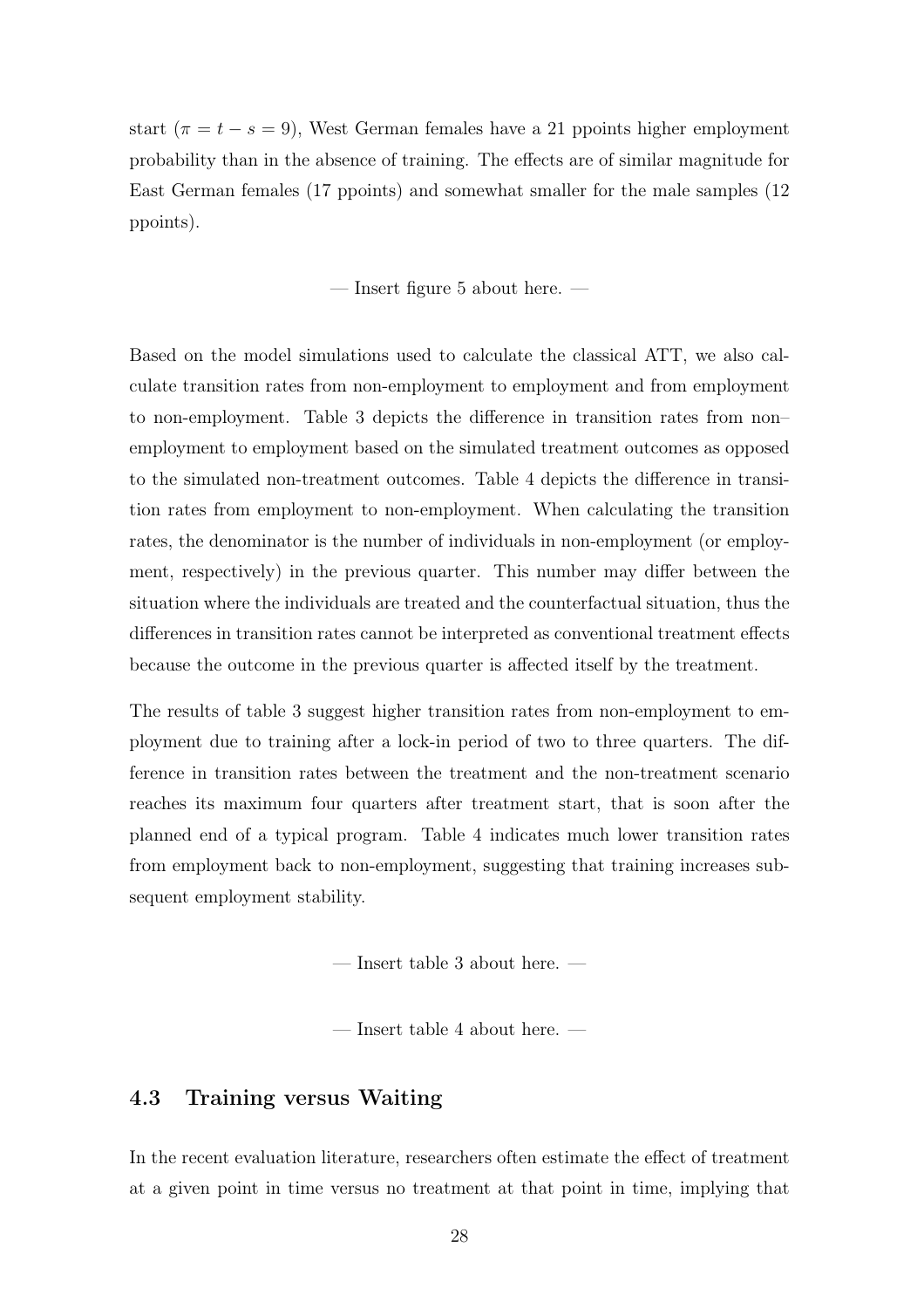the treatment may take place at some later point in time. Thus, the control group involves both individuals who never participate and those who defer participation. This effect is commonly referred to as the effect of training versus waiting (Sianesi, 2004). In order to mimic this parameter, we simulate the training status of the actual trainees imposing that they postpone participation at least one quarter beyond their observed true program start. This entails the possibility that the simulated training dummies are zero during all quarters for some individuals. Table 7 in Appendix C depicts the actual and the simulated participation rates. From the last row of table 7, it can be seen that under the simulated waiting scenario only 68.7 % of the original participants ever enrol into training. We calculate the effect of training versus waiting as the difference between the simulated actual employment rates of the trainees and their simulated employment rates under the waiting scenario.

— Insert figure 6 about here. —

The results are displayed in Figure  $6.^{24}$  There are negative lock-in effects of similar magnitude and length as for the classical effect of training in figure 5. In the quarter in which the program starts, participants in training have a seven to 14 ppoints lower probability to be in employment than compared to the situation of not yet starting a program. After about four to five quarters ( $\pi = t - s = 3, 4$ ), the treatment effects turn positive and then increase further during the subsequent quarters. In quarter ten since program start ( $\pi = t - s = 9$ ), they lie in the range of 7 to 15 ppoints. This is about a third less than in the case of a pure no-training control group.

Based on our model estimates, the estimated effect for treatment versus waiting underestimates the causal (classical) treatment effect in the medium and long run. This finding is due to the fact that control persons who obtain training in the near future also experience positive treatment effects in the medium and long run.

### 4.4 Treatment Effects for Different Planned Training Durations

Here, we use our model estimates to analyze how treatment effects vary with the planned program duration. Typically, participation in training decreases the exit

<sup>&</sup>lt;sup>24</sup>The corresponding numbers are given in table 8 in Appendix C.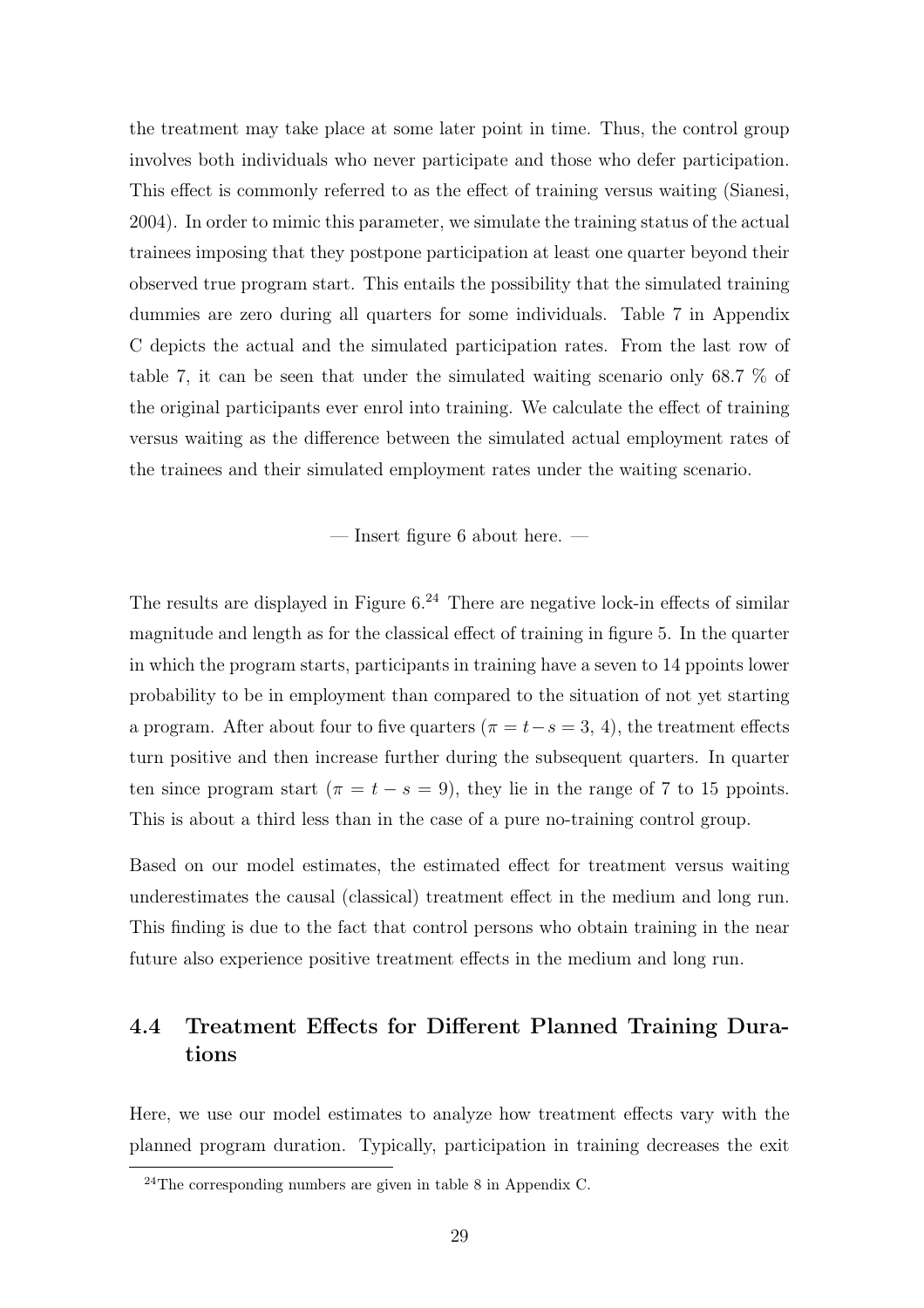rates from unemployment between the start and the end date of a program compared to a situation of no participation (lock-in effect). The size of the reduction in job finding probabilities may change over the course of treatment. If job finding efforts increase towards the end of the program, the time until the scheduled end date has a negative effect on exits from unemployment. In a mechanical sense, a shorter planned enrollment length should therefore be associated with a shorter and less pronounced lock-in period. However, it is unclear whether such an advantage in the short run persists over time. If, by administering shorter programs, one could decrease the lock-in effect without reducing the long-run employment gains, policy makers would be advised to shorten planned durations.

Similar to above, we simulate the training and employment histories of the subsample of training participants that result after fixing the planned program duration to a prespecified value. Specifically, we consider planned program durations of one, two, three, and four quarters. We then evaluate the effect of participating in a program scheduled over one, three, and four quarters, respectively, as opposed to two quarters, the median of planned duration. Tables 9 to 12 in Appendix C show the simulated participation and employment rates associated with different planned program durations. Note that the simulated realized program duration can be shorter or longer than the planned one. However, the tables suggest that there is a strong positive correlation between planned and realized program durations.

— Insert figure 7 about here. —

— Insert figure 8 about here. —

— Insert figure 9 about here. —

Figure 7 displays the treatment effects associated with a planned duration of one versus two quarters.<sup>25</sup> The gains of a shorter participation are small and only transient. In the third quarter after program start ( $\pi = t - s = 2$ ), the employment rate is between one and two ppoints higher. In the medium and long run, those attending programs with a scheduled length of two quarters fare better, exhibiting employment rates that are consistently higher by three to five ppoints. A similar

 $^{25}$ The corresponding numbers are given in table 13 in Appendix C.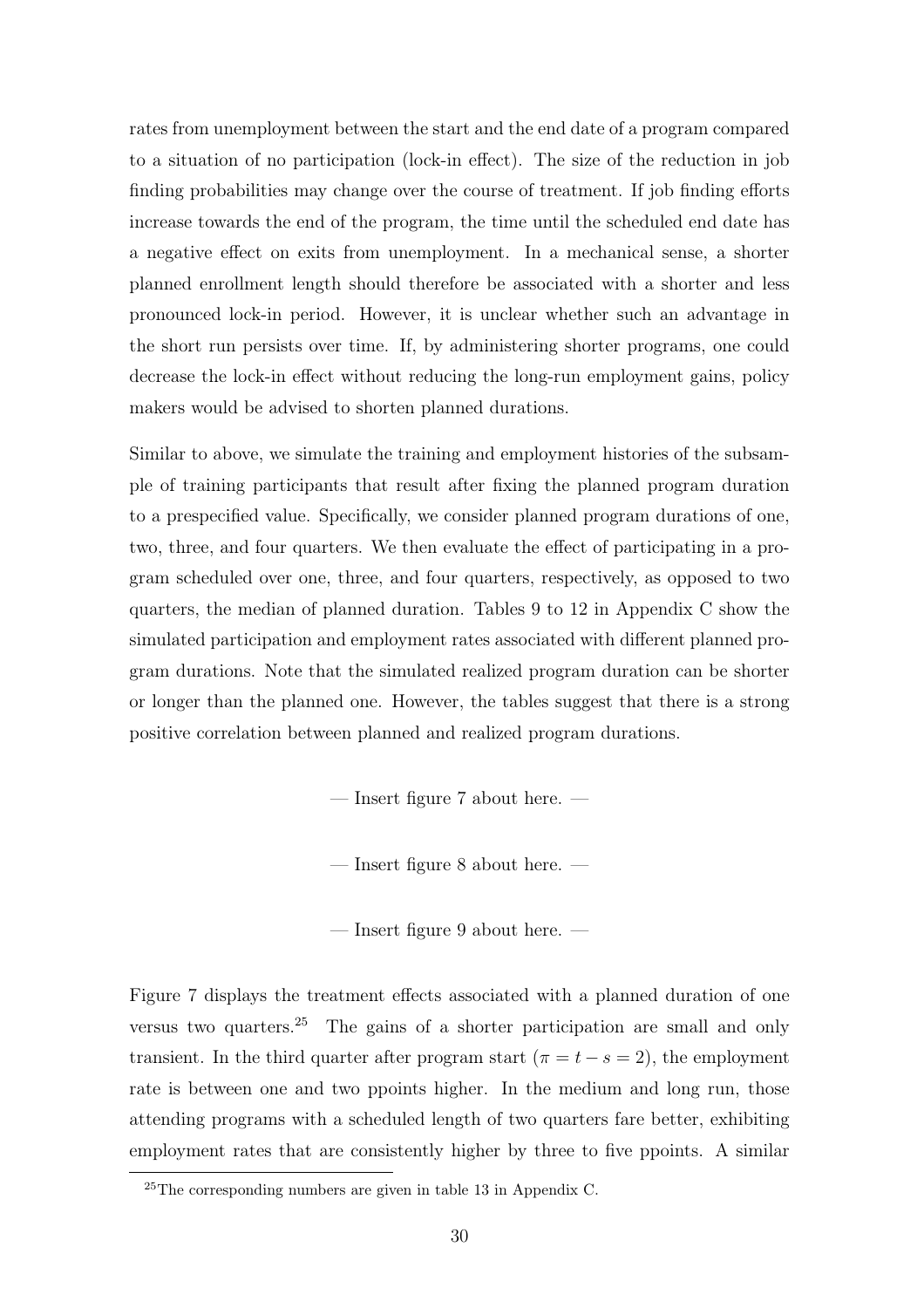pattern emerges when comparing programs with a scheduled length of three and four quarters, respectively, with those planned to last two quarters, cf. figures 8 and 9.<sup>26</sup> Trainees attending longer programs are only slightly worse off during the additional quarters they are supposed to be in the program. After the scheduled end of the longer program, they have consistently higher employment rates than compared to the benchmark case of a six-month program. Indeed, compared to a planned duration of two quarters, the employment rates associated with attending a nine-month program are four to six ppoints higher and those associated with attending a one-year program are six to eleven ppoints higher.

### 5 Conclusions

Training programs are an important part of active labor market policies of many advanced countries. This paper examines the effects of training incidence and duration on labor market transitions in discrete time. We estimate a dynamic random effects probit model including an employment and a participation equation based on large administrative data for Germany. The participation equation models the start of training as well as its end accounting for endogenous dropout. We control for selection on unobservables by allowing the random effects of both equations to be correlated. We account for time and duration dependence as well as for various forms of effect heterogeneity in a flexible way. Using Bayesian Markov Chain Monte Carlo (MCMC) methods, we estimate the posterior distribution of the model parameters, including the individual random effects. The analysis is separately done for West and East Germany and for males and females. Because of the complexity and the dynamic nature of our model, we simulate different treatment effects of interest using the estimated distribution of the coefficients and the individual specific effects from the sequence of MCMC iterations.

Our findings imply positive effects of training on the employment probability emerging three to four quarters after program start in all four subsamples considered. Ten quarters after program start, the effect of treatment on unconditional employment rates for the treated individuals lies between 12 and 21 percentage points (ppoints). The effects are higher for women than for men and higher in West Germany than

 $^{26}$ The corresponding numbers are given in tables 14 and 15 in Appendix C.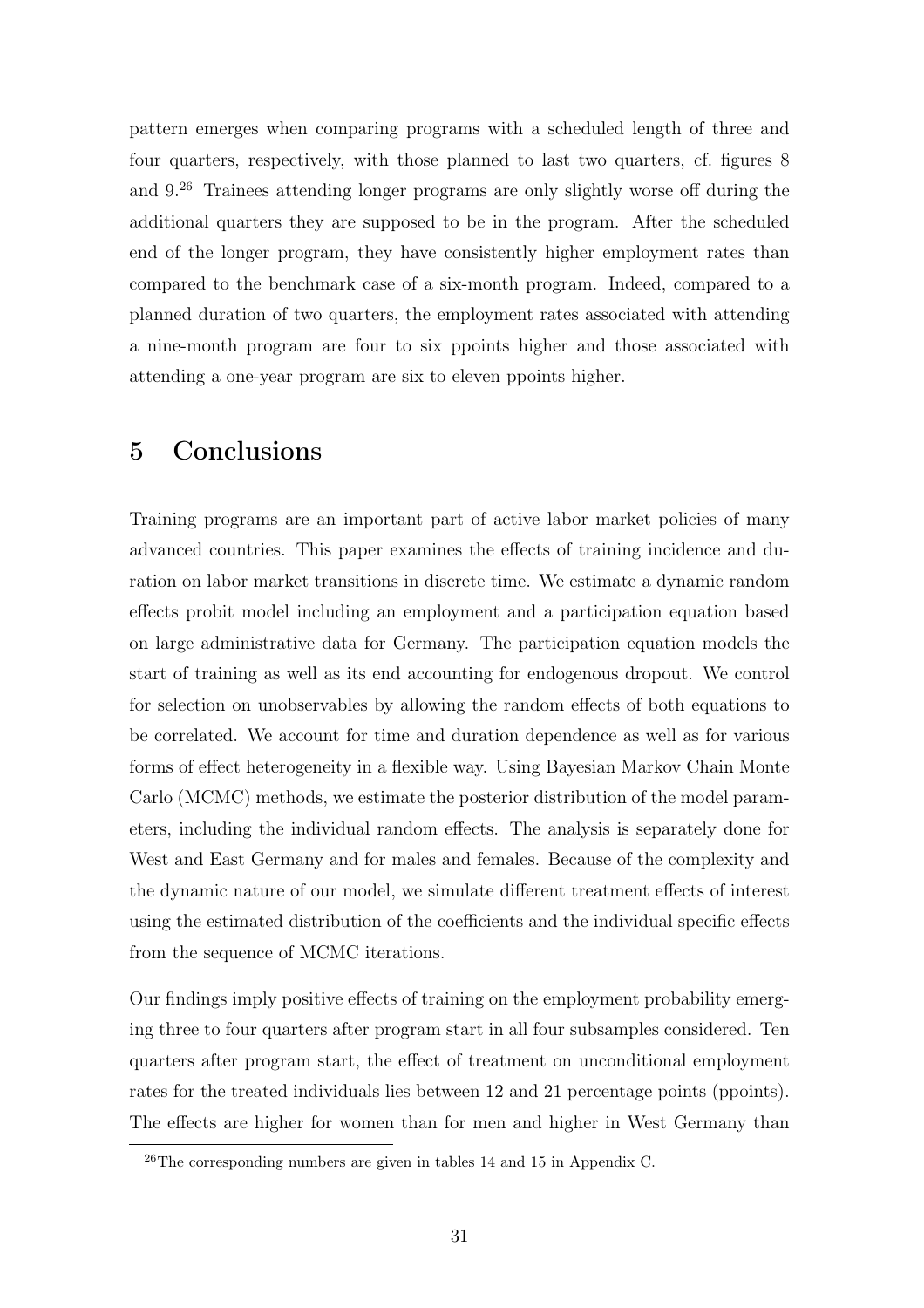in East Germany. Our estimation approach allows us to estimate various other treatment effects of interest.

Similar to the recent literature applying sequential matching techniques to estimate the effect of treatment at a given date versus not at that date but possibly later (cf. Sianesi, 2004), we simulate the effect of training versus waiting. Based on our model estimates, we find that the effect of treatment versus waiting underestimates the treatment effect of training versus no training in the medium and long run by about a third.

Finally, we use our estimates to analyze how training effects vary with planned program duration. Longer planned enrollment lengths of three and four quarters, respectively, as opposed to just two quarters lead to an increase in employment rates by four to six ppoints and six to eleven ppoints, respectively, in the medium and long run. This suggests that, on average, the higher costs of longer training programs translate into higher long-run employment gains.

# References

- Abbring, J.H. and J.J. Heckman (2007). "Econometric Evaluation of Social Programs, Part III: Distributional Treatment Effects, Dynamic Treatment Effects, Dynamic Discrete Choice, and General Equilibrium Policy Evaluation." In J.J. Heckman and E.E. Leamer (eds), Handbook of Econometrics, Vol. 6B. Amsterdam: Elsevier Science, ch. 72, 5145-5303.
- Abbring, J.H. and G.J. van den Berg (2003). "The Nonparametric Identification of Treatment Effects in Duration Models." Econometrica, 71, 1491-1517.
- Abbring, J.H. and G.J. van den Berg (2004). "Analyzing the Effect of Dynamically Assigned Treatments using Duration Models, Binary Treatment Models, and Panel Data Models." Empirical Economics, 29, 5-20.
- Abbring, J.H. and G.J. van den Berg (2005). "Social Experiments and Instrumental Variables with Duration Outcomes." Tinbergen Institute Discussion Paper TI 2005-047/3.
- Albert, J.H. and S. Chib (1993). "Bayesian Analysis of Binary and Polychotomous Response Data." The Journal of the American Statistical Association, 88, 669-679.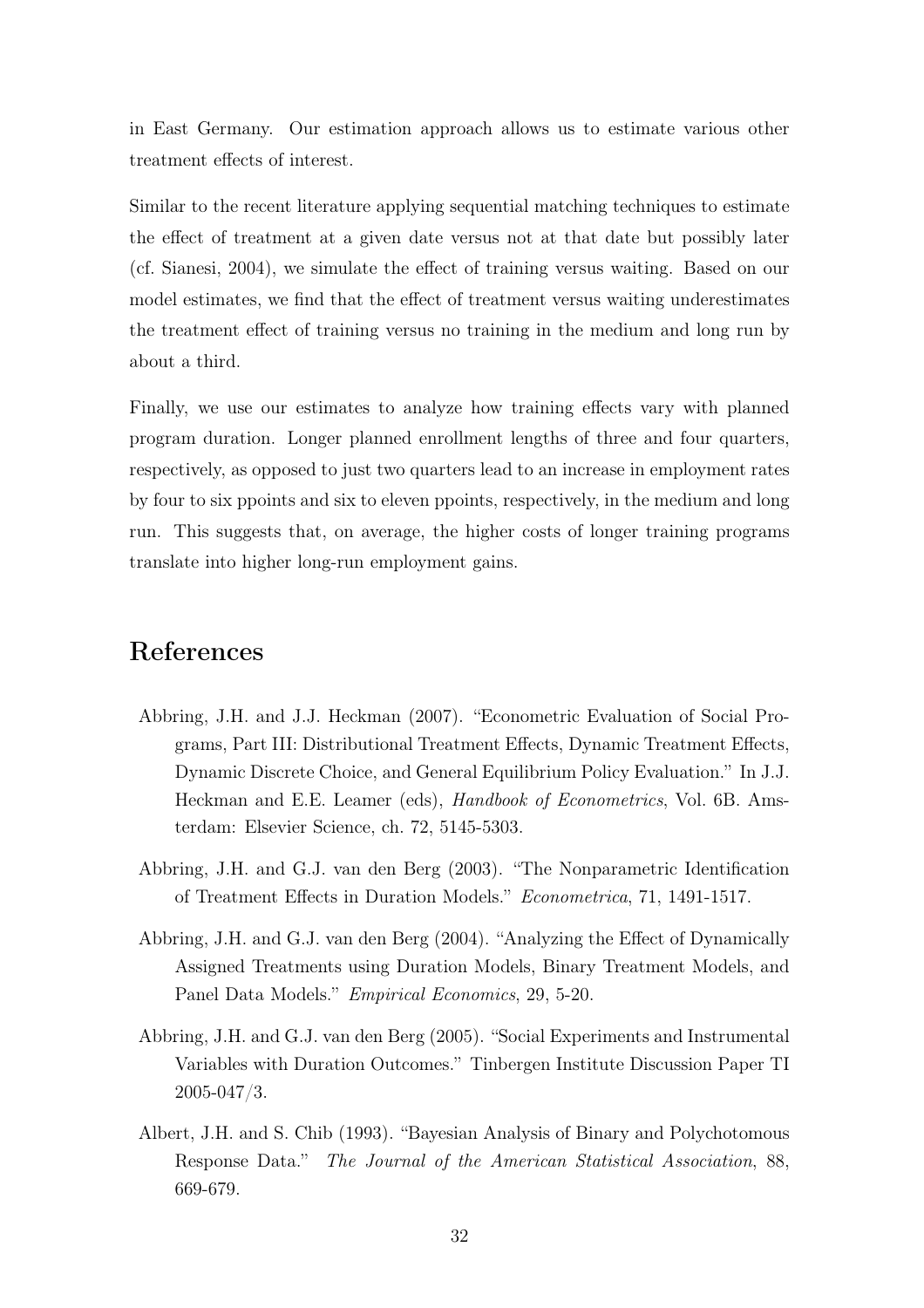- Bergemann, A., B. Fitzenberger, and S. Speckesser (2009). "Evaluating the Dynamic Employment Effects of Training Programs in East Germany Using Conditional Difference-in-Differences." Journal of Applied Econometrics, 24, 797- 823.
- Biewen, M., B. Fitzenberger, A. Osikominu, and M. Waller (2007). "Which Program for Whom? Evidence on the Comparative Effectiveness of Public Sponsored Training Programs in Germany." IZA Discussion Paper No. 2885, Bonn.
- Buchinsky, M., D. Fougère, F. Kramarz, and R. Tchernis (2010). "Interfirm Mobility, Wages, and the Returns to Seniority and Experience in the U.S." Review of Economic Studies, 77, 972-1001.
- Bundesanstalt für Arbeit (2001). Arbeitsstatistik 2000 Jahreszahlen. Nürnberg.
- Bundesagentur für Arbeit (2006). Arbeitsstatistik 2005 Jahreszahlen. Nürnberg.
- Bundesagentur für Arbeit (2007, 2008). Arbeitsmarkt 2006, 2007." Nürnberg.
- Card, D., J. Kluve, and A. Weber (2009). "Active Labor Market Policy Evaluations: A Meta-Analysis." CESifo Working Paper No. 2570, Munich.
- Chib, S. (2001). "Markov Chain Monte Carlo Methods: Computation and Inference." In J.J. Heckman and E.E. Leamer (eds.): Handbook of Econometrics, Vol. 5, Amsterdam: Elsevier Science, ch. 57, 3569-3649.
- Chib, S. and B.H. Hamilton (2002). "Semiparametric Bayes Analysis of Longitudinal Data Treatment Models." Journal of Econometrics, 110, 67-89.
- Chib, S. and L. Jacobi (2007). "Modeling and Calculating the Effect of Treatment at Baseline from Panel Outcomes." Journal of Econometrics, 140, 781-801.
- Dyke, A., C.J. Heinrich, P.R. Mueser, K.R. Troske, and K.-S. Jeon (2006). "The Effects of Welfare-to-Work Program Activities on Labor Market Outcomes." Journal of Labor Economics, 24, 567-607.
- Flores-Lagunes A., A. Gonzalez, and T.C. Neumann (2009). "Estimating the Effects of Length of Exposure to a Training Program: The Case of Job Corps." Mimeo, University of Florida.
- Fredriksson, P. and P. Johansson (2008). "Dynamic Treatment Assignment: The Consequences for Evaluations Using Observational Data." Journal of Business and Economic Statistics, 26, 435-445.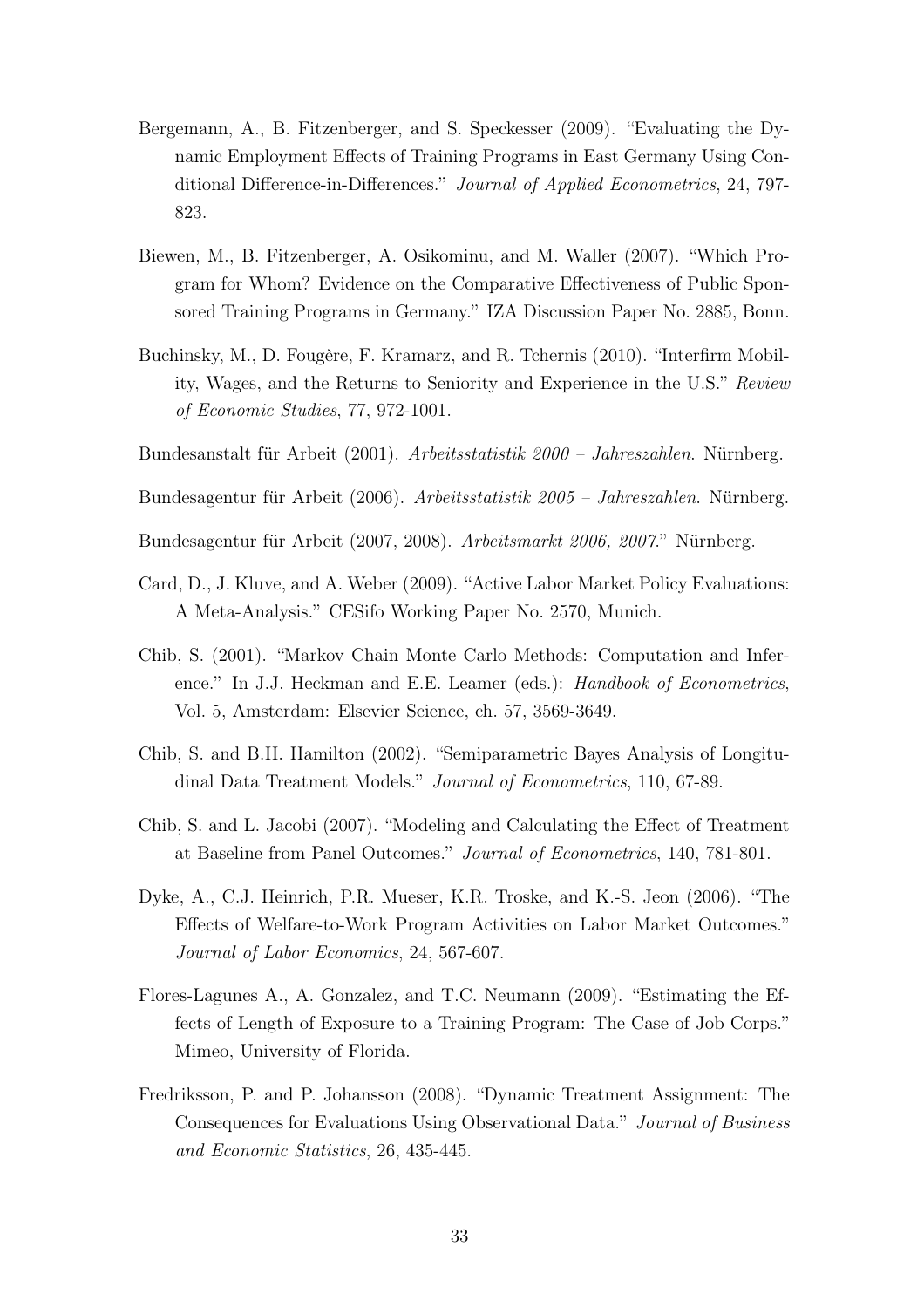- Heckman, J.J., R.J. LaLonde, and J.A. Smith (1999). "The Economics and Econometrics of Active Labor Market Programs." In: O. Ashenfelter and D. Card (eds.), Handbook of Labor Economics, Vol. 3 A, Amsterdam: Elsevier Science, ch. 31, 1865-2097.
- Heckman, J.J. and S. Navarro (2007). "Dynamic Discrete Choice and Dynamic Treatment Effects." Journal of Econometrics, 136, 341–396.
- Horny, G., R. Mendes, and G.J. van den Berg (2009). "Job Durations and Firm Specific Effects: MCMC Estimation with Longitudinal Employer-Employee Data." IZA Discussion Paper No. 3992, Bonn.
- Hujer, R., S.L. Thomsen, and C. Zeiss (2006): "The Effects of Vocational Training Programmes on the Duration of Unemployment in Eastern Germany." AStA Advances in Statistical Analysis, 90, 299-321.
- Hirano, K. and G.W. Imbens (2004). "The Propensity Score with Continuous Treatments." In A. Gelman and X.L. Meng (eds.), Applied Bayesian Modeling and Causal Inference from Incomplete-Data Perspectives. West Sussex: Wiley, 73-84.
- Imai, K. and D.A. van Dijk (2004). "Causal Inference With General Treatment Regimes: Generalizing the Propensity Score." Journal of the American Statistical Association, 99, 854-866.
- Imbens, G. (2000). "The Role of the Propensity Score in Estimating Dose-Response Functions." Biometrika, 87, 706-710.
- Kluve, J., H. Schneider, A. Uhlendorff and Z. Zhao (2007). "Evaluating Continuous Training Programs Using the Generalized Propensity Score." IZA Discussion Paper No. 3255, Bonn.
- Kühnlein, G. and B. Klein (2003). "Bildungsgutscheine mehr Eigenverantwortung, mehr Markt, mehr Effizienz? – Erfahrungen bei der Neuausrichtung der beruflichen Weiterbildung." Arbeitspapier Band 74, Hans-Böckler-Stiftung.
- Lechner, M. (2001). "Identification and Estimation of Causal Effects of Multiple Treatments Under the Conditional Independence Assumption." In M. Lechner and F. Pfeiffer (eds.), Econometric Evaluation of Labour Market Policies. Heidelberg, New York: Physica, 43-58.
- Lechner, M., R. Miquel, and C. Wunsch (2009). "Long-Run Effects of Public Sector Sponsored Training in West Germany." Journal of the European Economic Association, forthcoming.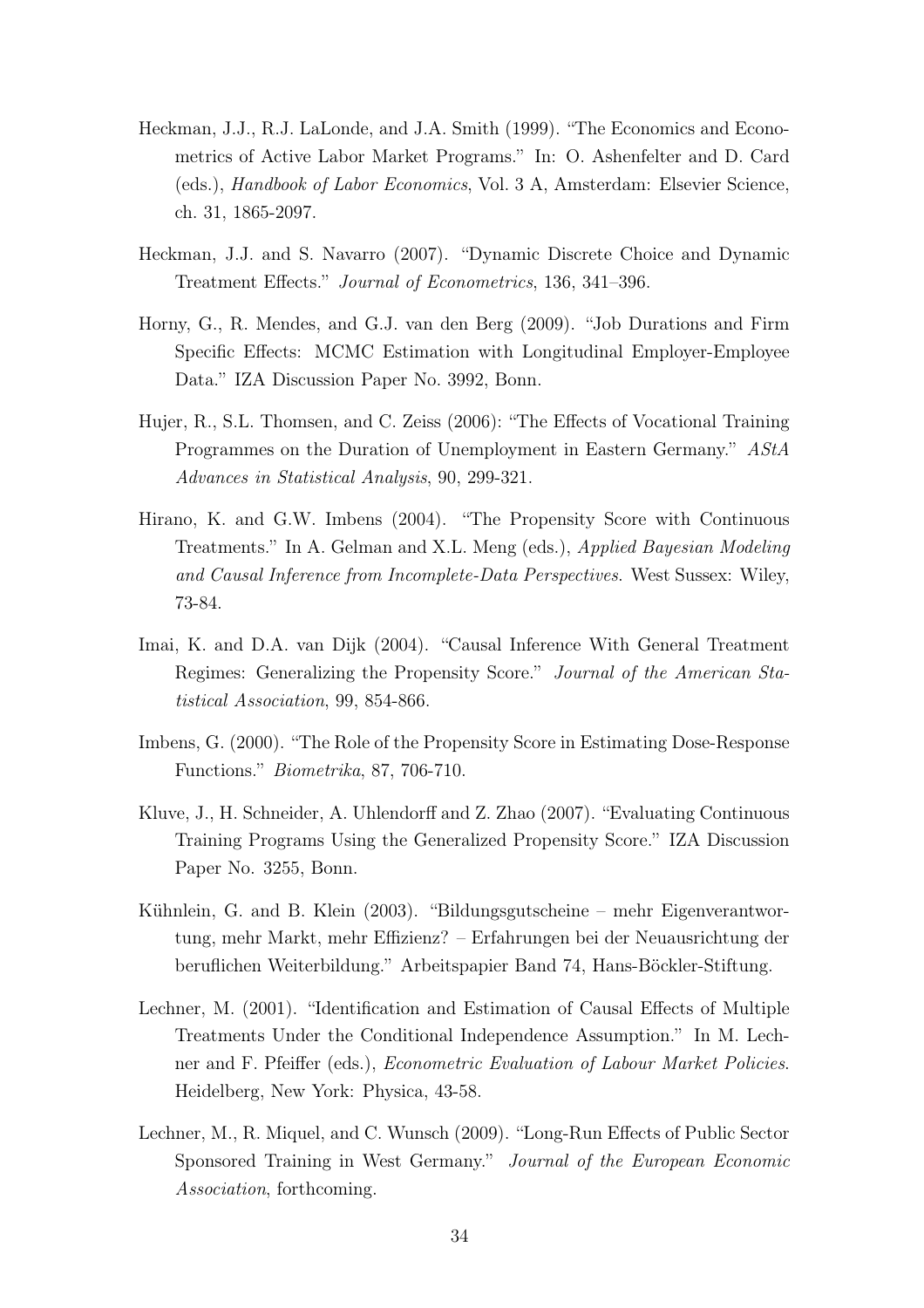- Martin, John P., and David Grubb (2001). "What Works for Whom: A Review of OECD Countries' Experiences with Active Labour Market Policies." Swedish Economic Policy Review, 8, 9-56.
- OECD (2007). OECD Employment Outlook. Paris.
- Osikominu, A. (2009). "Quick Job Entry or Long-Term Human Capital Development? The Dynamic Effects of Alternative Training Schemes." IZA Discussion Paper No. 4638.
- Plaßmann, G. (2002). "Der Einfluss der Arbeitslosenversicherung auf die Arbeitslosigkeit in Deutschland." Beiträge zur Arbeitsmarkt- und Berufsforschung, BeitrAB 255, Nürnberg.
- Richardson, K. and G.J. van den Berg (2008). "Duration dependence versus unobserved heterogeneity in treatment effects: Swedish labor market training and the transition rate to employment." IFAU Working Paper 2008:7.
- Roy, A.D. (1951). "Some Thoughts on the Distribution of Earnings." Oxford Economic Papers, 3, 135-146.
- Rubin, D.B. (1974). "Estimating Causal Effects of Treatments in Randomized and Nonrandomized Studies." Journal of Educational Psychology, 66, 688-701.
- Schneider, H., K. Brenke, D. Hess, L. Kaiser, J. Steinwedel and A. Uhlendorff (2006). "Evaluation der Maßnahmen zur Umsetzung der Vorschläge der Hartz-Kommission - Modul 1b: Förderung beruflicher Weiterbildung und Transferleistungen." IZA Research Report No. 7, Bonn.
- Sianesi, B. (2004). "An Evaluation of the Swedish System of Active Labor Market Programs in the 1990s." Review of Economics and Statistics, 86, 133-155.
- Train, K. (2003). Discrete Choice Methods with Simulation. Cambridge: Cambridge University Press.
- Troske, K.R., and A. Voicu (2010). "Joint Estimation of Sequential Labor Force and Fertility Decisions Using Markov Chain Monte Carlo Techniques." Labour Economics, 17, 150-169.
- Waller, M. (2008). "On the Importance of Correcting Reported End Dates of Labor Market Programs." Journal of Applied Social Science Studies, 128, 213-236.
- Waller, M. (2009). Many Dropouts? Never Mind! Employment Prospects of Dropouts from Training Programs, CDSE Mannheim Discussion Paper No. 63.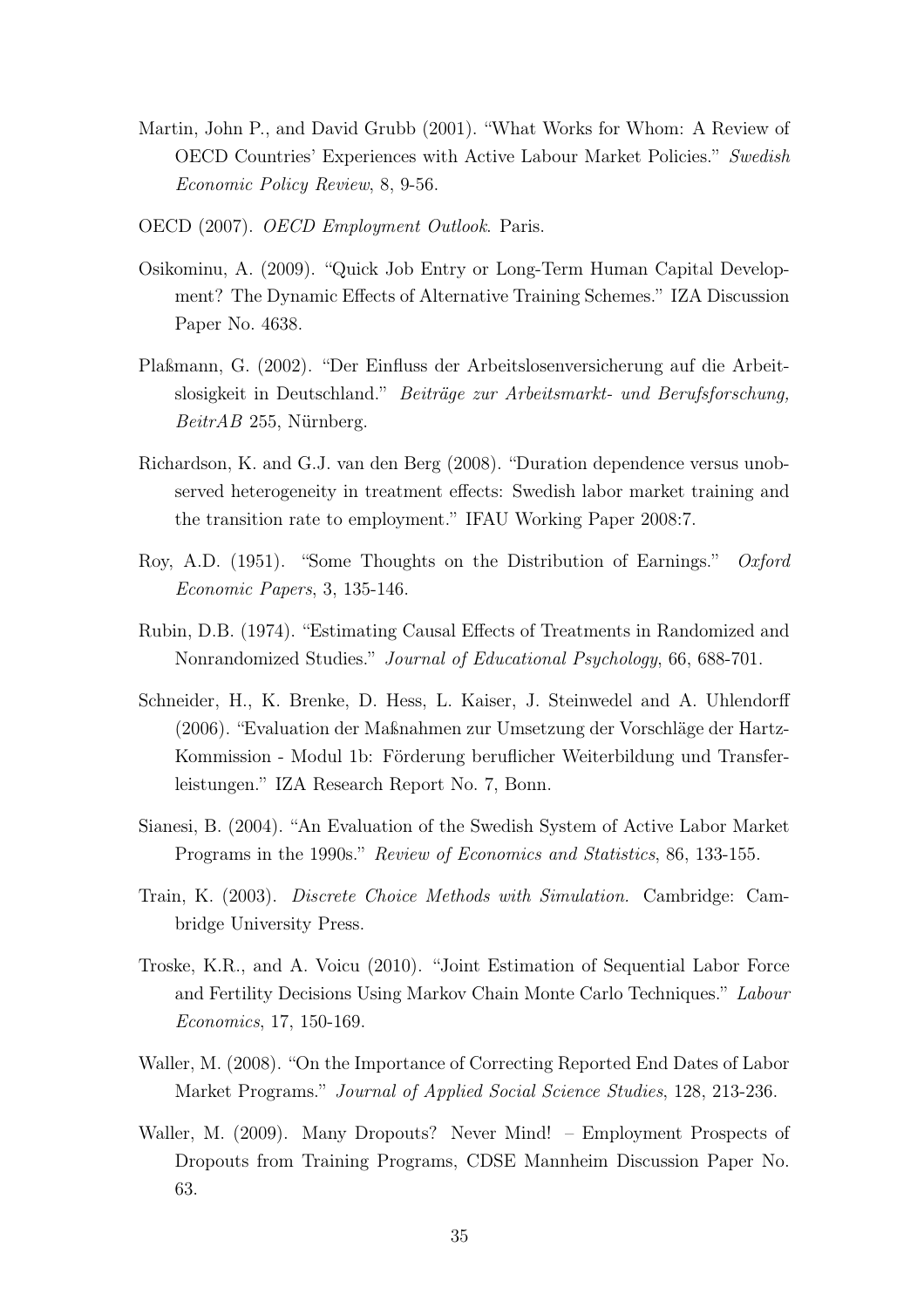Zeger, S. and M. Karim (1991). "Generalized linear models with random effects: a Gibbs sampling approach." Journal of the American Statistical Association, 86, 79-86.

# Figures



Figure 1: Entries into Training Programs in West and East Germany (in 1000)

Source: Bundesagentur für Arbeit (2001, 2006, 2007, 2008); own calculations.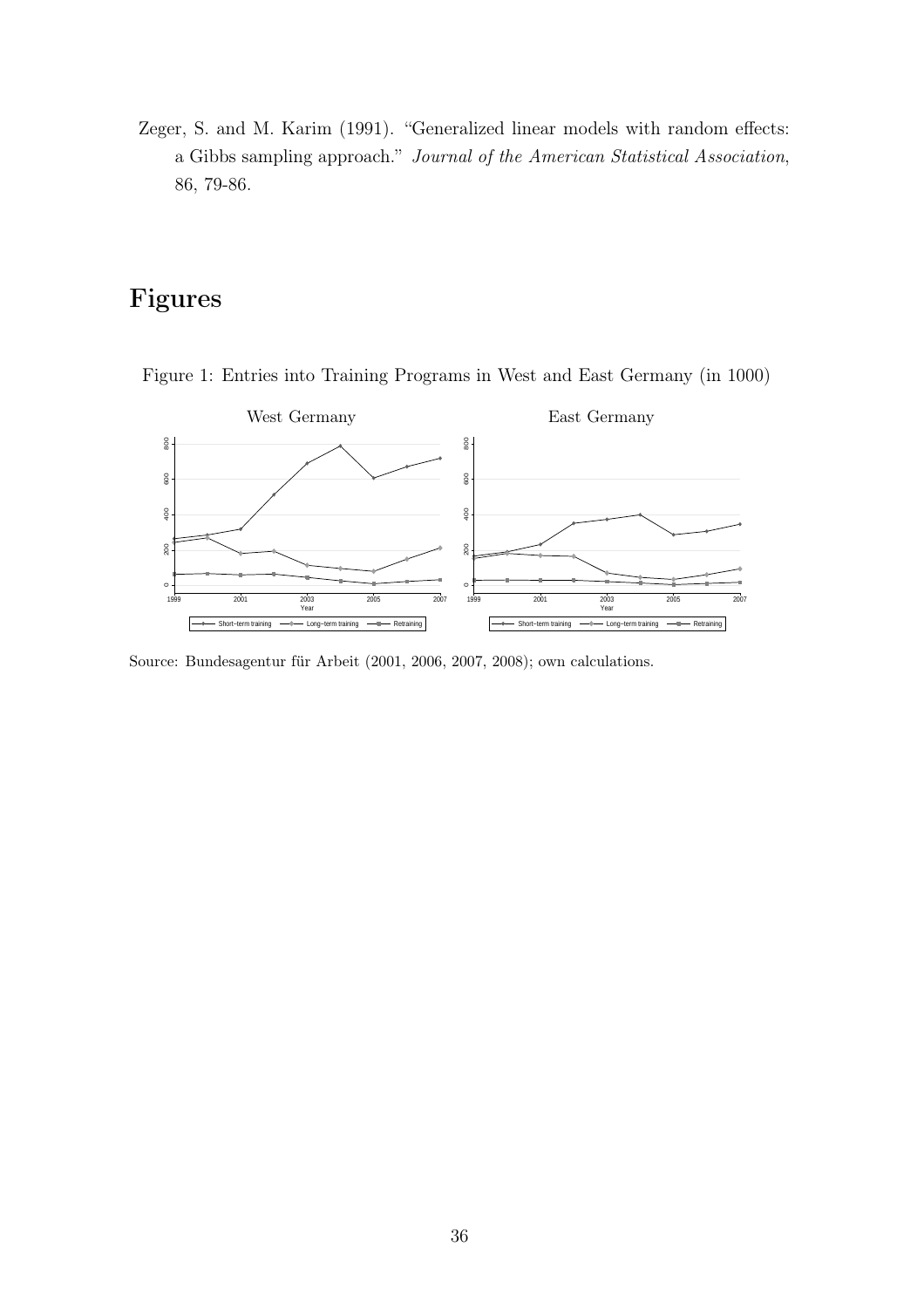

Figure 2: Planned and Realized Training Durations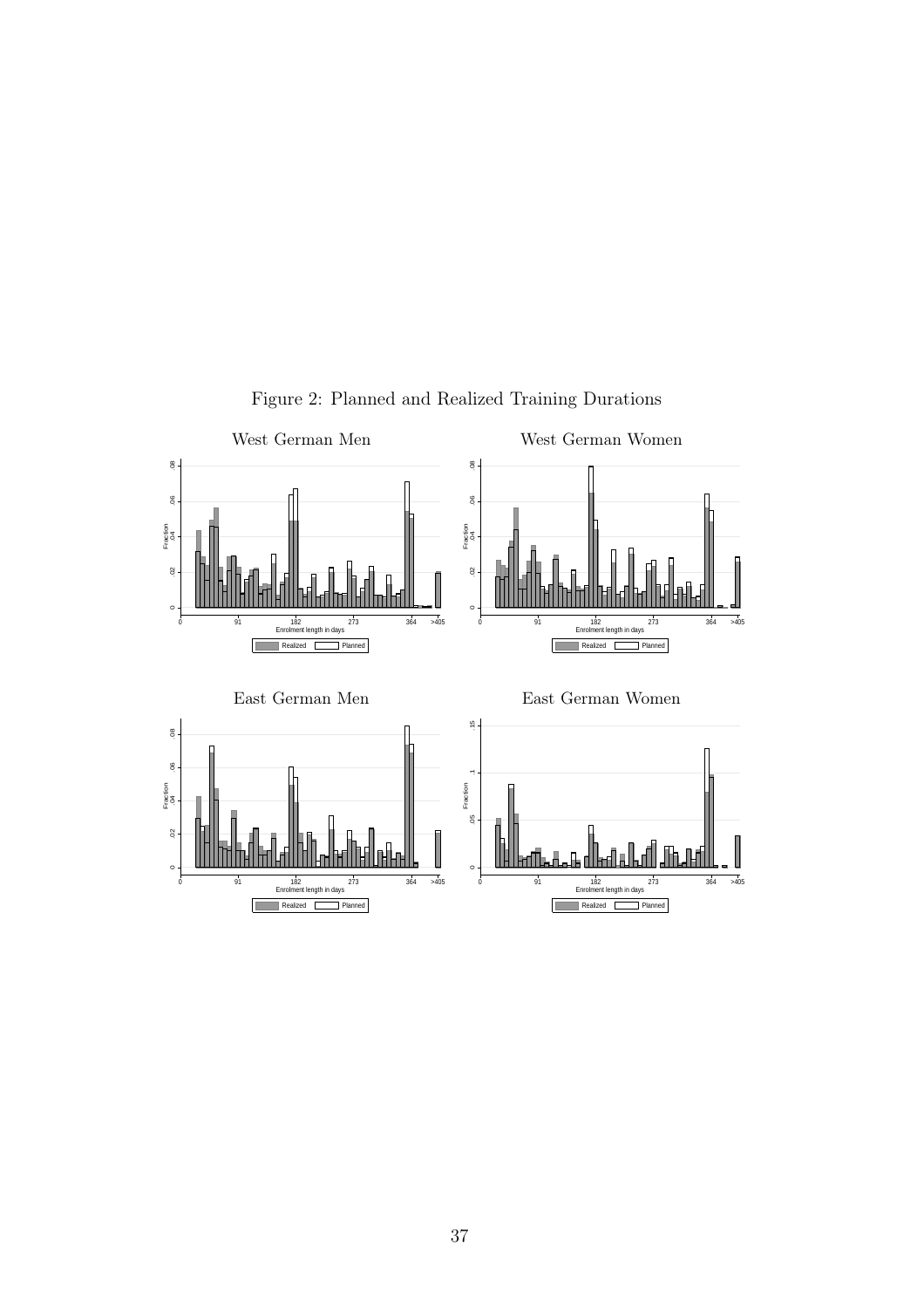

Figure 3: Employment and Participation Rates over Time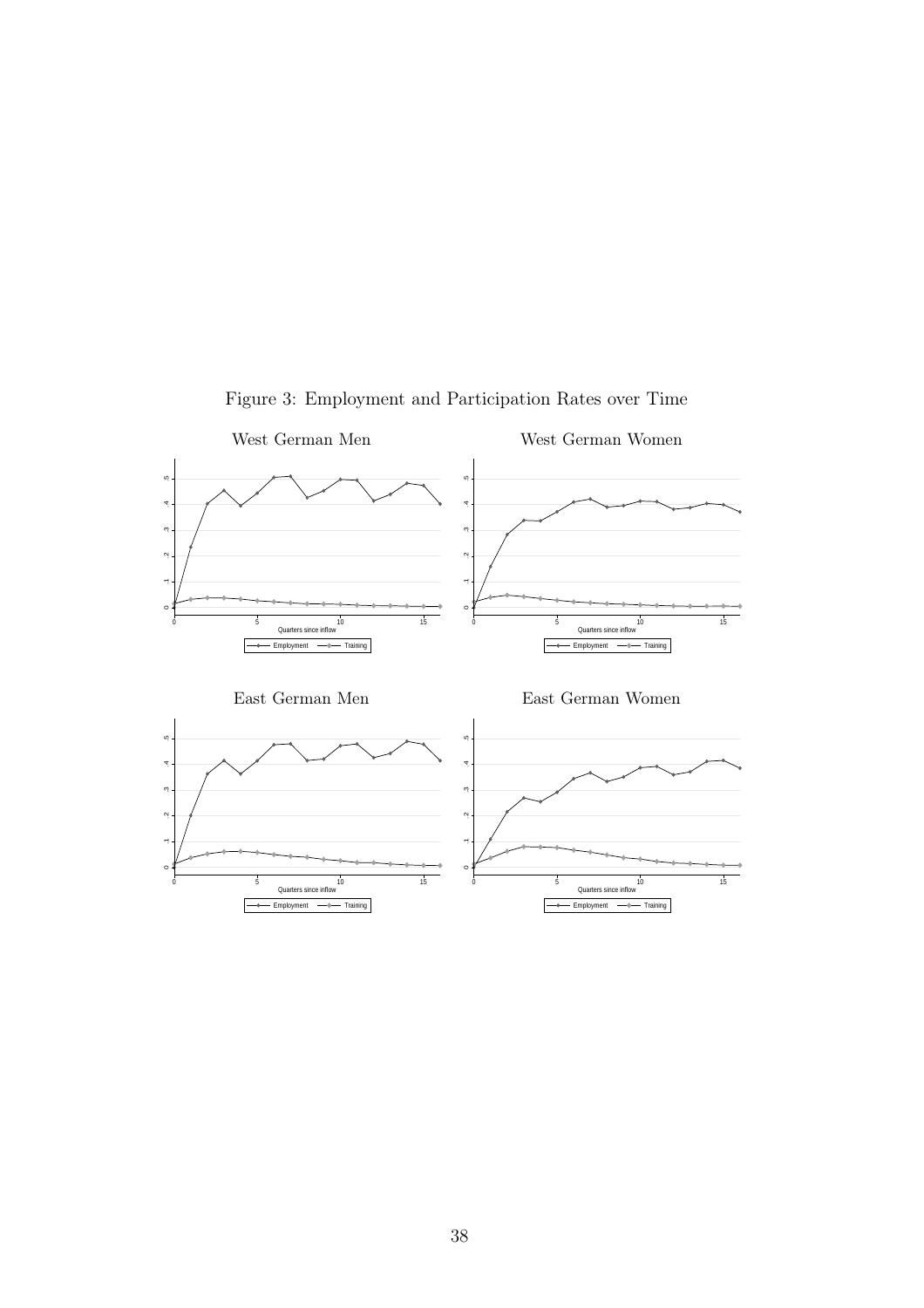

Figure 4: Raw Treatment and Nontreatment Employment Rates

Notes: Raw estimates of the treatment effect on the treated, where treated and controls are aligned in the time dimension only. In particular, treated and nontreated individuals are matched on the calendar quarter of their first inflow and elapsed unemployment duration in the current spell. No adjustments are made for other potential sources of selection bias.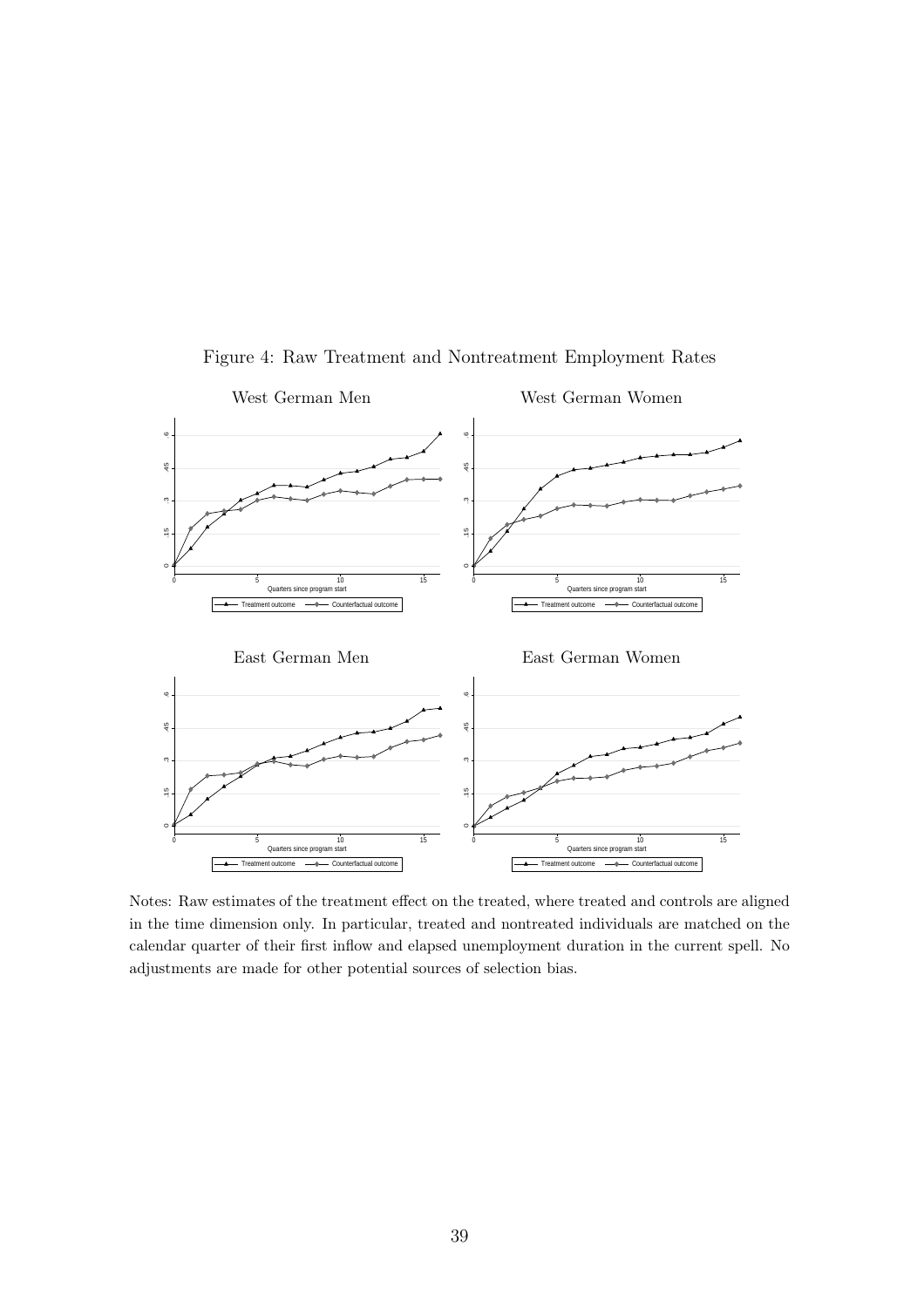

Figure 5: Classical Average Treatment Effect on the Treated

Notes: Difference in employment rates measured on the ordinate, post-treatment quarters on the abscissa.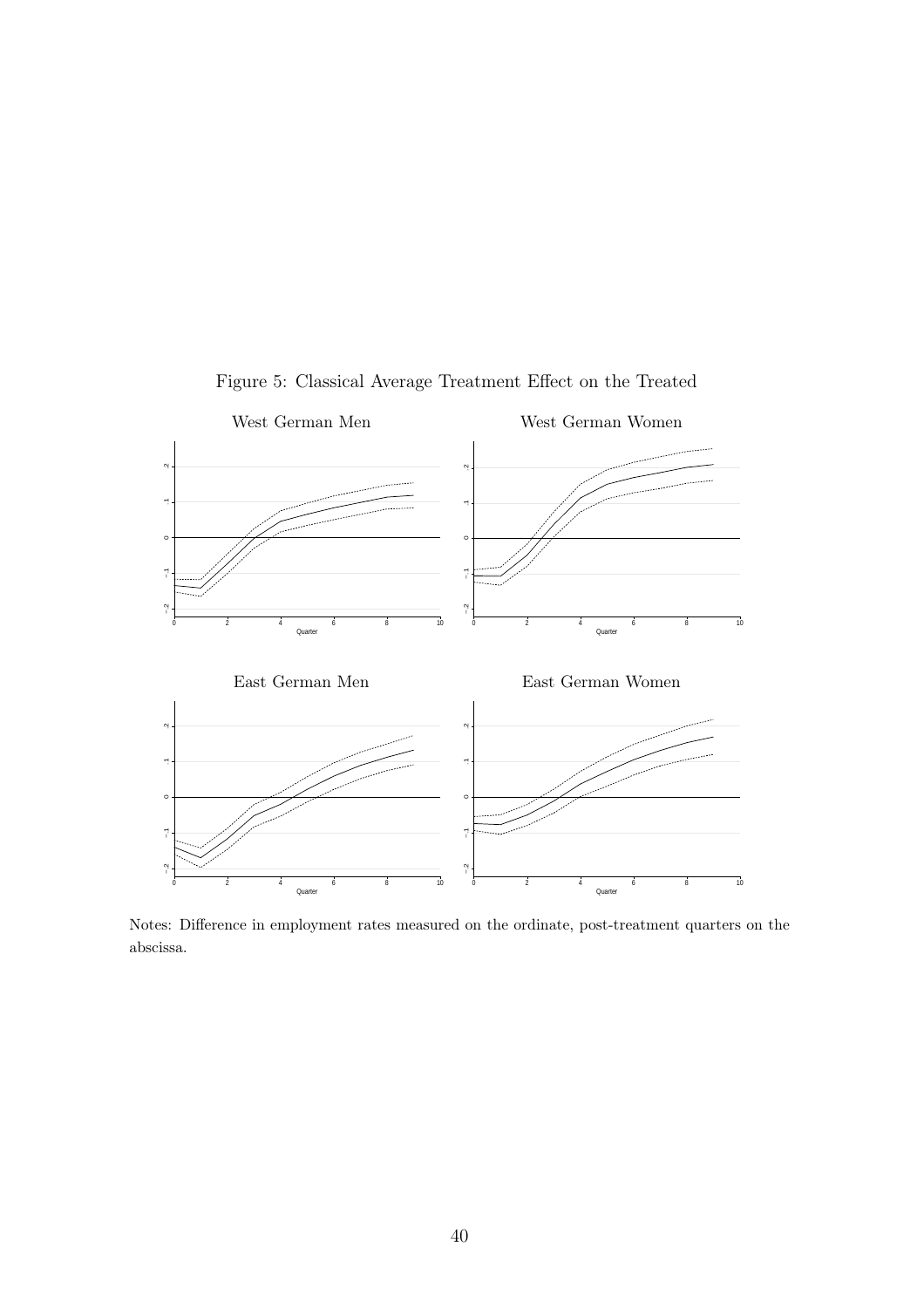

Figure 6: ATT of Training versus Waiting

Notes: Difference in employment rates measured on the ordinate, post-treatment quarters on the abscissa.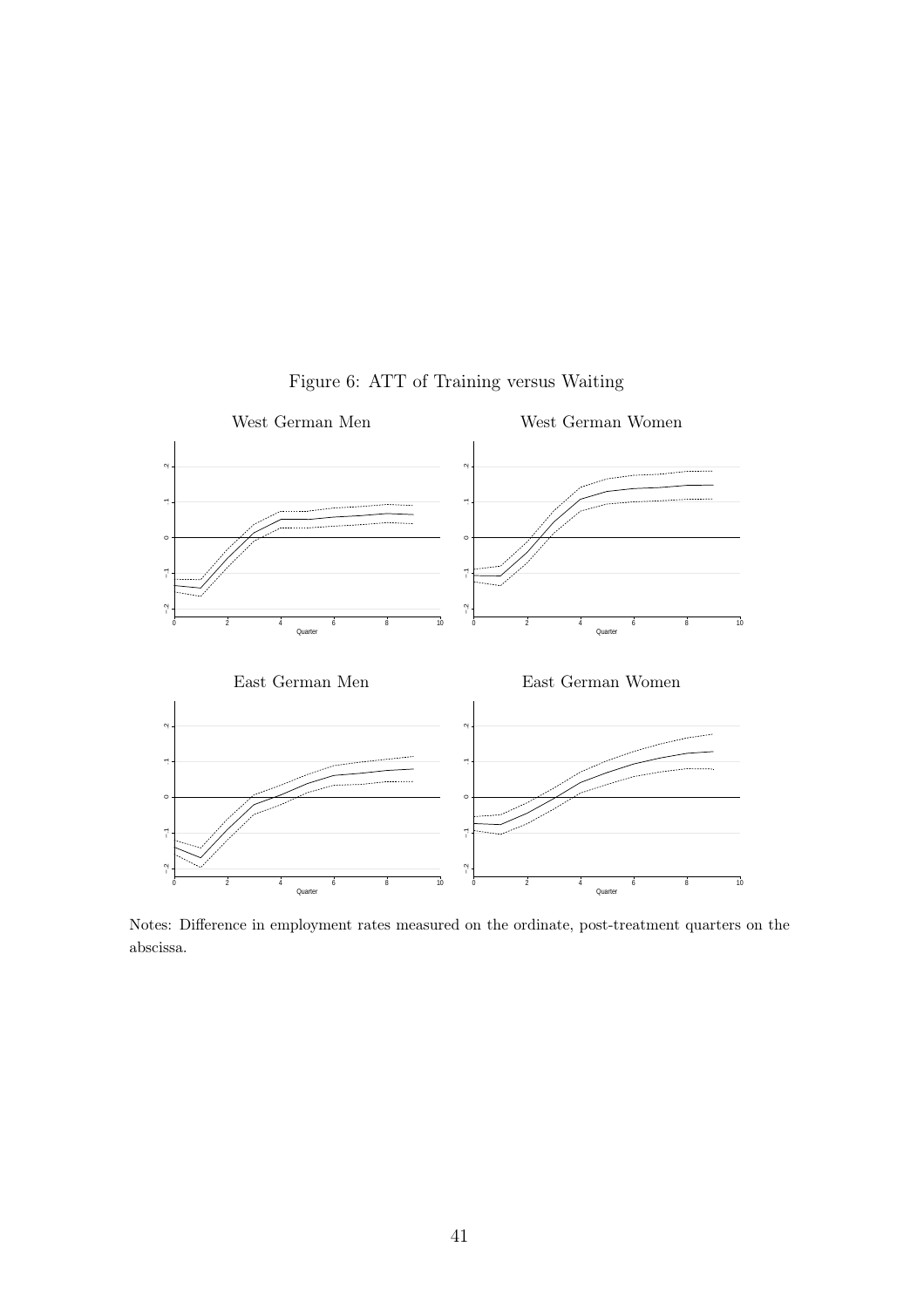

Figure 7: ATT of Attending a Program Scheduled for One versus Two Quarters

Notes: Difference in employment rates measured on the ordinate, post-treatment quarters on the abscissa.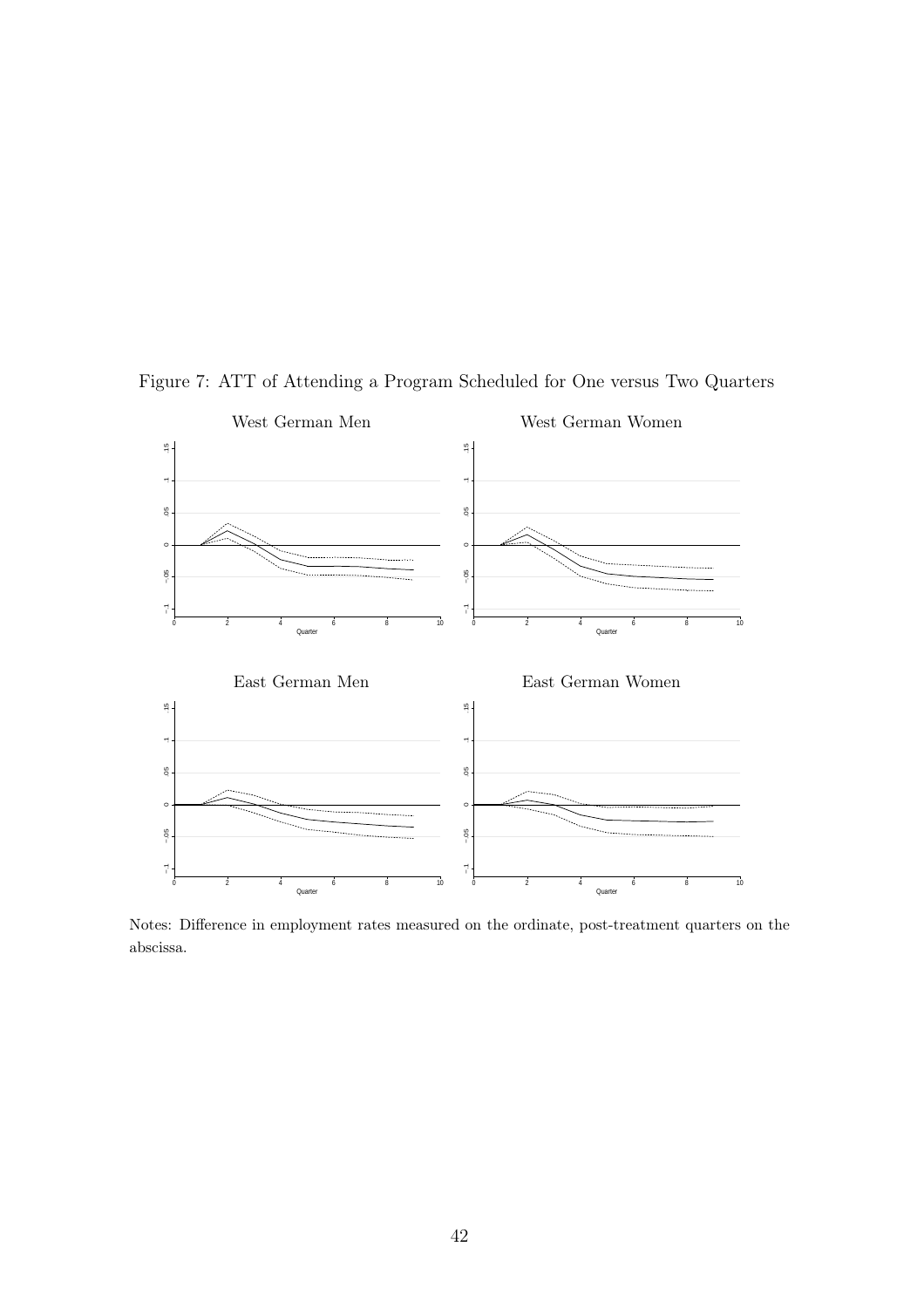

Figure 8: ATT of Attending a Program Scheduled for Three versus Two Quarters

Notes: Difference in employment rates measured on the ordinate, post-treatment quarters on the abscissa.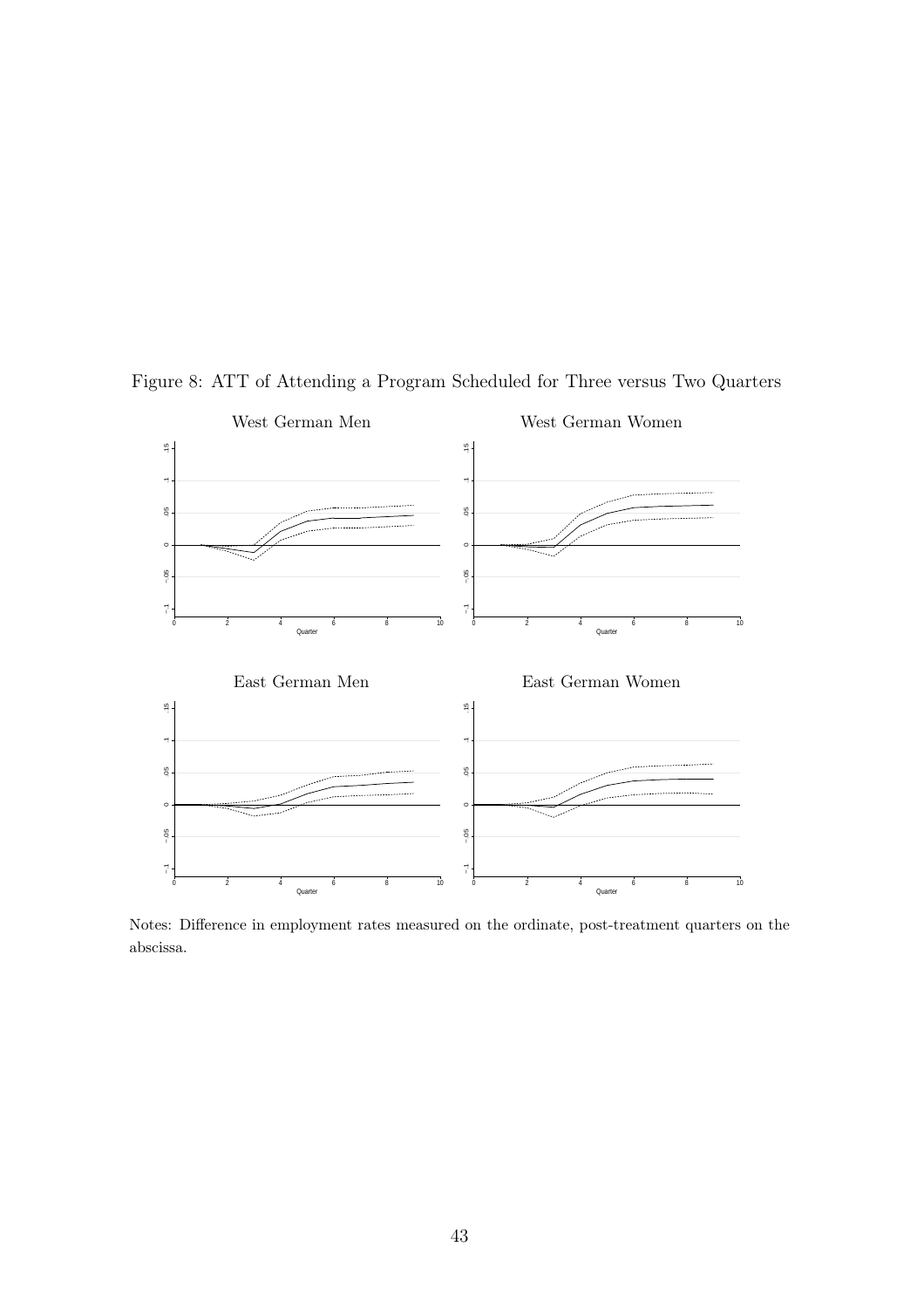

Figure 9: ATT of Attending a Program Scheduled for Four versus Two Quarters

Notes: Difference in employment rates measured on the ordinate, post-treatment quarters on the abscissa.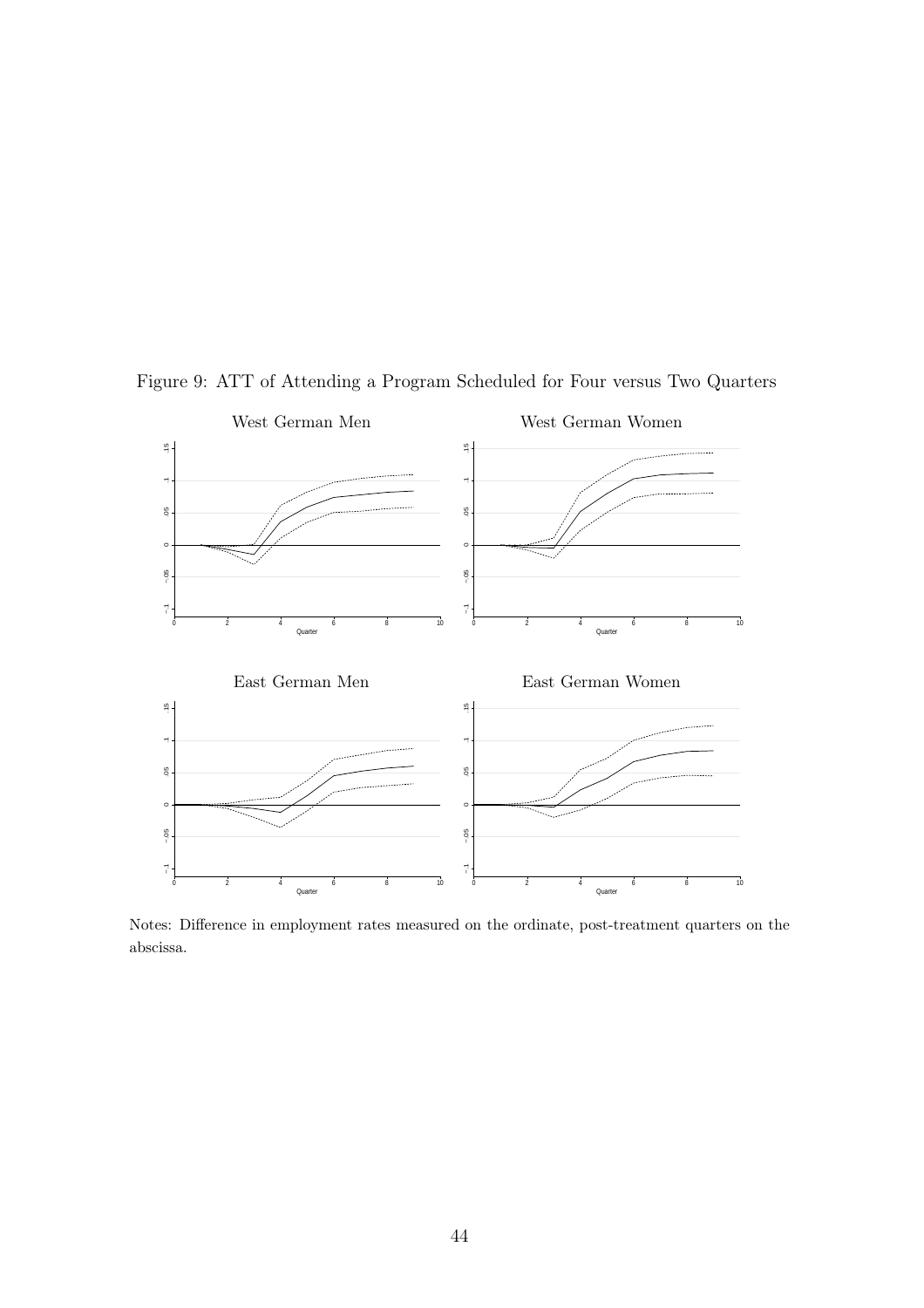# Tables

|                            | Male,<br>West | Female,<br>West | Male,<br>$\text{East}$ | Female,<br>$\text{East}$ |
|----------------------------|---------------|-----------------|------------------------|--------------------------|
| Individuals                | 16,317        | 12,328          | 8,737                  | 4,869                    |
| Quarters per Person        | 14.7          | 15.3            | 13.2                   | 13.5                     |
| Quarters Employed p. P.    | 6.0           | 5.2             | 5.1                    | 4.0                      |
| Quarters Unemployed p. P.  | 8.7           | 10.1            | 8.2                    | 9.5                      |
| Quarters in Training p. P. | 0.27          | 0.31            | 0.45                   | 0.56                     |
| Employment Spells p. P.    | 1.21          | 0.85            | 1.06                   | 0.74                     |
| Unemployment Spells p. P.  | 1.89          | 1.53            | 1.78                   | 1.48                     |
| Training Spells p. P.      | 0.11          | 0.12            | 0.16                   | 0.19                     |

Table 1: Descriptive Statistics

Table 2: Employment Rate and Number of Participants Still Observed Aligned to Start of Program

|                |             | Male West                                                                                                                                                                                             |                              | Female West                                                |                              | Male East |  | Female East                  |     |
|----------------|-------------|-------------------------------------------------------------------------------------------------------------------------------------------------------------------------------------------------------|------------------------------|------------------------------------------------------------|------------------------------|-----------|--|------------------------------|-----|
|                |             | $t - s \left  \bar{E}_{t-s} - \hat{E}_{t-s} - N_{t-s} \right  \bar{E}_{t-s} - \hat{E}_{t-s} - N_{t-s} \left  \bar{E}_{t-s} - \hat{E}_{t-s} - N_{t-s} \right  \bar{E}_{t-s} - \hat{E}_{t-s} - N_{t-s}$ |                              |                                                            |                              |           |  |                              |     |
| $\Omega$       |             | $0.000\ 0.000^*$ 1740 $\mid 0.000\ 0.000^*$ 1431 $\mid 0.000\ 0.000^*$ 1300 $\mid 0.000\ 0.000^*$ 848                                                                                                 |                              |                                                            |                              |           |  |                              |     |
| $\mathbf{1}$   |             | $0.079$ $0.079^*$ $1740$ $ 0.070$ $0.070^*$ $1431$ $ 0.048$ $0.048^*$ $1300$ $ 0.039$ $0.039^*$ 848                                                                                                   |                              |                                                            |                              |           |  |                              |     |
| $\overline{2}$ |             | 0.179 0.177                                                                                                                                                                                           |                              | $1721   0.162 0.165 1411   0.120 0.123 1290   0.081 0.078$ |                              |           |  |                              | 840 |
| 3 <sup>2</sup> |             | $0.239$ $0.244$ $1696$ $0.264$ $0.267$ $1385$ $0.178$ $0.177$ $1282$ $0.118$ $0.121$ $834$                                                                                                            |                              |                                                            |                              |           |  |                              |     |
| $\overline{4}$ |             | $0.302$ $0.301$ $1664 \mid 0.354$ $0.355$ $1366 \mid 0.226$ $0.218$ $1265 \mid 0.172$ $0.185$                                                                                                         |                              |                                                            |                              |           |  |                              | 825 |
| 5 <sup>5</sup> |             | 0.334 0.346                                                                                                                                                                                           |                              | $1623 \mid 0.415 \mid 0.412$                               | 1338 0.278 0.284             |           |  | $1229 \mid 0.240 \mid 0.239$ | 816 |
| 6              | 0.371 0.370 |                                                                                                                                                                                                       | 1577 0.442 0.440             |                                                            | 1316 0.311 0.320             |           |  | 1201 0.279 0.274             | 795 |
| $\overline{7}$ | 0.371 0.377 |                                                                                                                                                                                                       | $1526 \mid 0.450 \mid 0.454$ |                                                            | $1291 \mid 0.318 \mid 0.335$ |           |  | $1159 \mid 0.320 \mid 0.300$ | 765 |
| 8              |             | 0.364 0.387                                                                                                                                                                                           |                              | 1465 0.464 0.468 1253 0.345 0.355                          |                              |           |  | 1106 0.329 0.330             | 741 |
| 9              |             | $0.396$ $0.405$ $1393 \mid 0.478$ $0.481$ $1213 \mid 0.378$ $0.391$                                                                                                                                   |                              |                                                            |                              |           |  | $1039 \mid 0.356$ 0.355 710  |     |

Notes:  $t - s$  denotes the quarters elapsed since program start, and  $\overline{E}_{t-s}$  the sample mean of the employment dummy in quarter  $t - s$ .  $\hat{E}_{t-s}$  is the mean of the employment dummy as predicted using the simulation strategy (prediction of treatment outcomes).

<sup>∗</sup> Observed value is taken for the first period.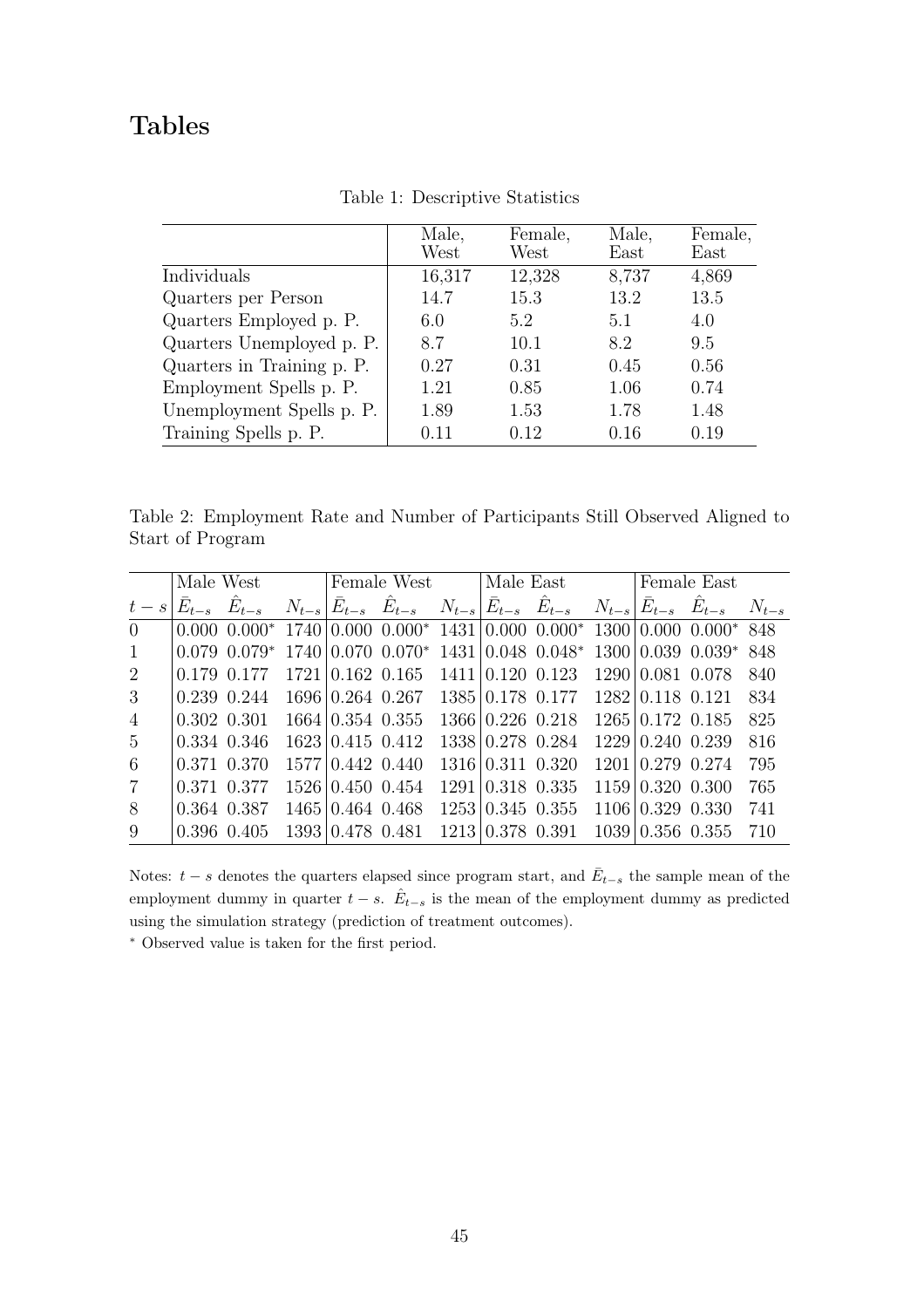|                 | Male West |           | Female West |           | Male East |           | Female East |           |
|-----------------|-----------|-----------|-------------|-----------|-----------|-----------|-------------|-----------|
| $t-s$           | Mean      | <b>SD</b> | Mean        | <b>SD</b> | Mean      | <b>SD</b> | Mean        | <b>SD</b> |
| $\overline{0}$  | $-0.134$  | 0.009     | $-0.106$    | 0.009     | $-0.139$  | 0.010     | $-0.073$    | 0.010     |
| $\mathbf{1}$    | $-0.058$  | 0.010     | $-0.034$    | 0.010     | $-0.083$  | 0.011     | $-0.027$    | 0.010     |
| $\overline{2}$  | 0.011     | 0.009     | 0.026       | 0.010     | $-0.016$  | 0.010     | $-0.006$    | 0.009     |
| 3               | 0.039     | 0.008     | 0.071       | 0.009     | 0.009     | 0.009     | 0.013       | 0.008     |
| $\overline{4}$  | 0.049     | 0.009     | 0.089       | 0.010     | 0.002     | 0.010     | 0.040       | 0.010     |
| $5\overline{)}$ | 0.023     | 0.009     | 0.064       | 0.011     | 0.028     | 0.011     | 0.034       | 0.011     |
| 6               | 0.017     | 0.010     | 0.043       | 0.011     | 0.027     | 0.011     | 0.038       | 0.012     |
| 7               | 0.013     | 0.009     | 0.034       | 0.011     | 0.023     | 0.010     | 0.031       | 0.011     |
| 8               | 0.012     | 0.009     | 0.035       | 0.011     | 0.024     | 0.011     | 0.034       | 0.013     |
| 9               | 0.006     | 0.010     | 0.028       | 0.011     | 0.029     | 0.013     | 0.028       | 0.013     |

Table 3: Differences Between Treated and Untreated in Transition Rates out of Non-Employment

Notes:  $t - s$  denotes the quarters elapsed since program start.

Table 4: Differences Between Treated and Untreated in Transition Rates out of Employment

|                 | Male West |           | Female West |                 | Male East |                 | Female East |           |
|-----------------|-----------|-----------|-------------|-----------------|-----------|-----------------|-------------|-----------|
| $t-s$           | Mean      | <b>SD</b> | Mean        | SD <sub>1</sub> | Mean      | SD <sub>1</sub> | Mean        | <b>SD</b> |
| 2               | $-0.085$  | 0.037     | $-0.089$    | 0.040           | $-0.125$  | 0.052           | $-0.170$    | 0.073     |
| 3               | $-0.072$  | 0.028     | $-0.095$    | 0.028           | $-0.106$  | 0.038           | $-0.143$    | 0.059     |
| $\overline{4}$  | $-0.048$  | 0.024     | $-0.071$    | 0.025           | $-0.074$  | 0.031           | $-0.096$    | 0.049     |
| $5\overline{)}$ | $-0.056$  | 0.020     | $-0.058$    | 0.021           | $-0.073$  | 0.026           | $-0.095$    | 0.041     |
| 6               | $-0.073$  | 0.019     | $-0.058$    | 0.020           | $-0.091$  | 0.025           | $-0.101$    | 0.039     |
| $\overline{7}$  | $-0.088$  | 0.019     | $-0.066$    | 0.020           | $-0.106$  | 0.026           | $-0.107$    | 0.036     |
| 8               | $-0.091$  | 0.020     | $-0.068$    | 0.020           | $-0.103$  | 0.025           | $-0.099$    | 0.036     |
| 9               | $-0.085$  | 0.019     | $-0.062$    | 0.019           | $-0.092$  | 0.025           | $-0.091$    | 0.034     |

Notes:  $t - s$  denotes the quarters elapsed since program start.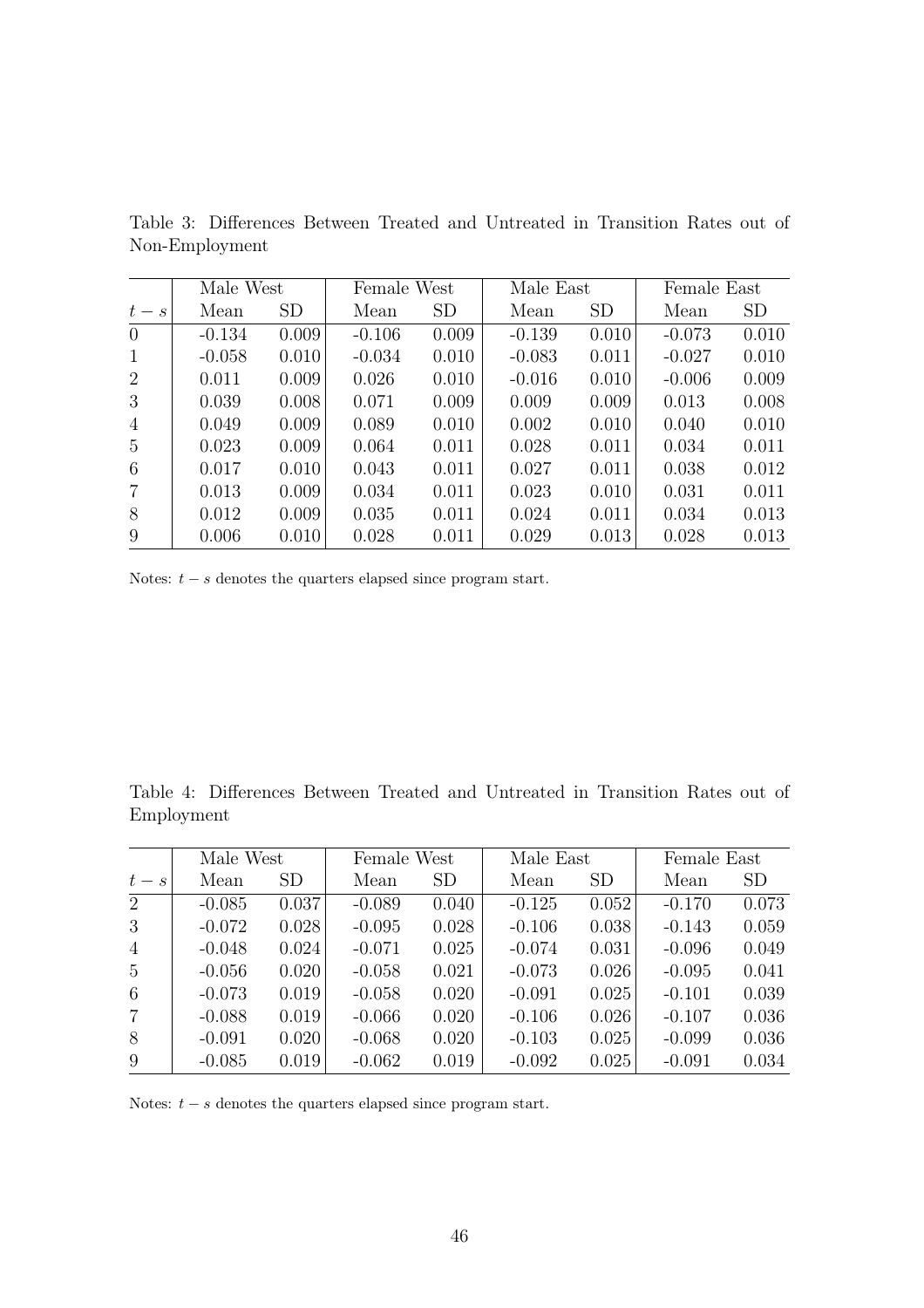# Appendix

# A Detailed Information on the Data

This study uses data from the IEBS Version 4.02. A German description of the IEBS Version 3.01 can be found in Zimmermann et al. (2007). Information in English can be found on the website of the Research Data Center of the Federal Employment Agency (http://fdz.iab.de/en.aspx). The website also describes the conditions under which researchers may obtain access to the IEBS.

The first of the four administrative data sources included in the IEBS, the IAB Employment History, consists of social insurance register data for employees subject to contributions to the public social security system. It covers the time period from 1990 to 2004. The main feature of these data is detailed daily information on the employment status of each recorded individual. For each employment spell, in addition to start and end dates, data from the Employment History contain information on personal as well as job and firm characteristics such as wage, industry or occupation.

The IAB Benefit Recipient History, the second data source, includes daily spells of unemployment benefit, unemployment assistance and subsistence allowance payments the individuals received between January 1990 and June 2005. In addition to the sort of the payment and the start and end dates of periods of transfer receipt the spells contain further information like sanctions, periods of disqualification from benefit receipt and personal characteristics. Furthermore, the information in the Employment and the Benefit Recipient History allows one to calculate the individual entitlement periods to unemployment benefits.<sup>27</sup>

The third data source included in the IEBS is the so–called Data on Job Search Originating from the Applicants Pool Database, which contains rich information on individuals searching for jobs. It contains all the records starting January 2000 to June 2005 and partly also those beginning before 2000 if the person in question keeps the same client number throughout. The database includes a rich variety of information on personal characteristics (in particular education, family status and health condition), information related to placement fields (e.g. qualification and experience in the target profession), and regional information.

The Participants–in–Measures Data, the fourth data source, contains diverse information on participation in public sector sponsored labor market programs, for example training programs, job-creation measures, integration subsidies, business start-up allowances covering the period January 2000 to July 2005. Comparing the

 $27$  For the calculation of the claims, the present study relies on Plaßmann (2002) that contains a summary of the different regulations.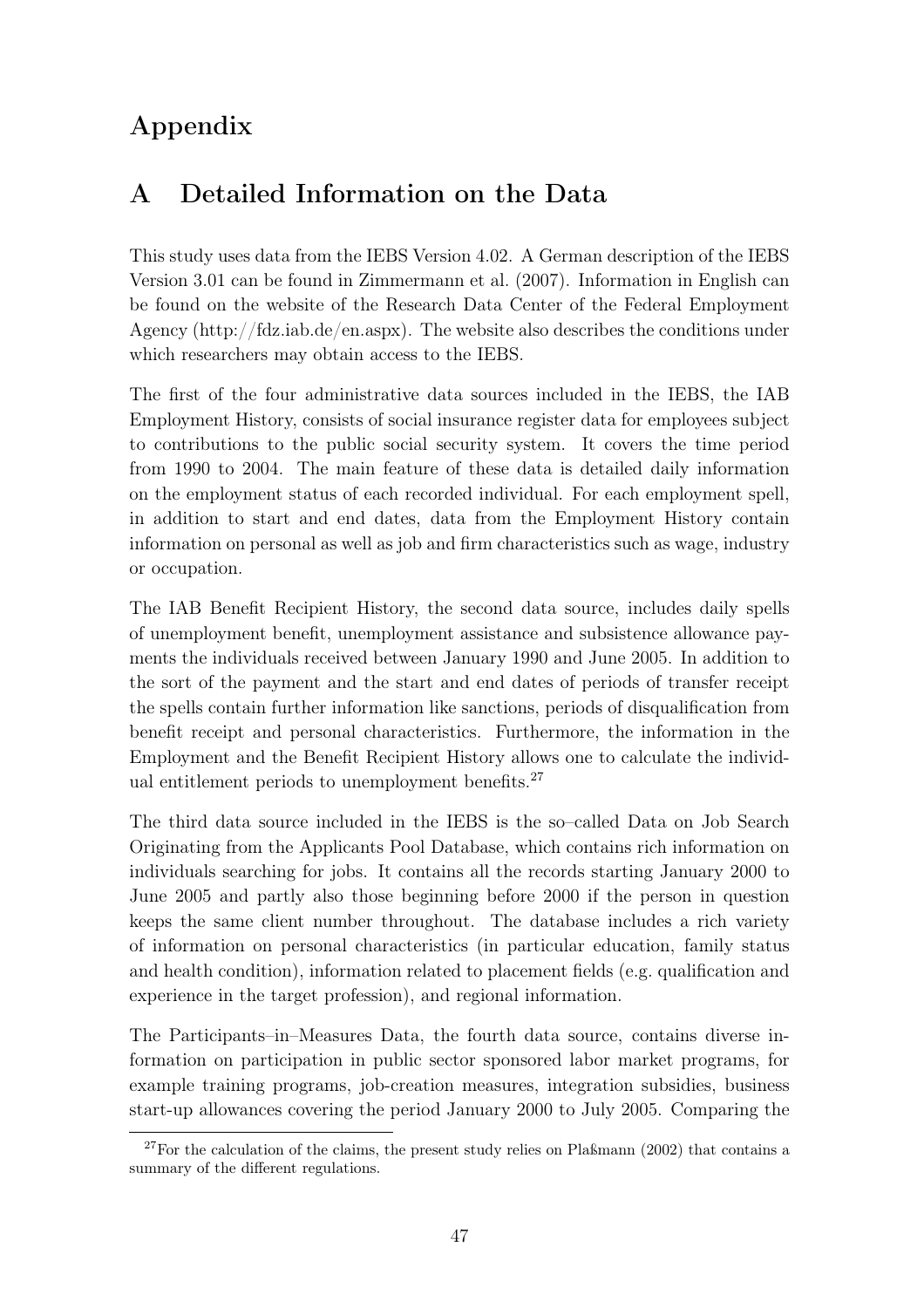entries into different programs in 1999 with the figures for later years shows that information on programs starting in 1999 seems to be already complete for most active labor market programs. Furthermore, this database allows to distinguish subsidized employment in the context of active labor market policy from regular employment. Similar to the other sources, information comes in the form of spells indicating the start and end dates at the daily level, the type of the program as well as additional information on the program such as the planned end date or if the program ends with a certificate.

# B Algorithm for the MCMC Estimation

The posterior distribution combines the likelihood and the priors. We set the following independent priors: the prior distributions of the coefficients  $\eta_E$  are given by independent normal priors with distribution  $\mathcal{N}(b_{E,0}, B_{E,0})$ .  $\mathcal{N}(\cdot)$  denotes the normal distribution. Setting very large values for the variance  $B_{E,0}$ , we use extremely diffuse priors. The same is done for the elements of the coefficient vector  $\eta_{\scriptscriptstyle\rm O}$ , whose prior distributions are given by  $\mathcal{N}(b_{\scriptscriptstyle\rm Q,0},B_{\scriptscriptstyle\rm Q,0})$ . The prior distribution of the random effects is  $\mathcal{N}(0, \Sigma)$ . The hyperparameter  $\Sigma^{-1}$  follows the prior distribution  $W^{-1}(H_0, h_0)$ , where  $H_0$  is the inverse scale matrix and  $h_0$  denotes the degrees of freedom.  $\mathcal{W}^{-1}$  denotes the inverse Wishart distribution. In order to set a diffuse prior, we choose a small value for  $h_0$ . The diagonal elements of  $H_0$  are set to the individual level variances of separate Maximum Likelihood estimations of the two equations multiplied by  $h_0$ , and the off-diagonal elements are set to zero.

- Step 0: Set starting values for the coefficient vectors  $\eta_E$  and  $\eta_Q$ , the random effects  $(\alpha_{E,i}, \alpha_{Q,i})$ , and the variance covariance matrix of the random effects Σ.
- Step 1a: Sample  $E_{it}^*$  from truncated  $\mathcal{N}(z_{E,it}\eta_E + \alpha_{E,i}, 1)$  with support  $(0, \infty)$ if  $E_{it} = 1$  and with support  $(-\infty, 0]$  if  $E_{it} = 0$ .
- Step 1b: Sample  $Q_{it}^*$  from truncated  $\mathcal{N}(z_{Q,it}\eta_Q + \alpha_{Q,i}, 1)$  with support  $(0, \infty)$ if  $Q_{it} = 1$  and with support  $(-\infty, 0]$  if  $Q_{it} = 0$  (using only the time periods in which the training equation is to be estimated).
- Step 2: Sample  $(\alpha_{E,i}, \alpha_{Q,i})'$  from its bivariate normal conditional posterior distribution  $\mathcal{N}(\boldsymbol{\mu}, V_{\alpha_i})$ , where  $\boldsymbol{\mu} = V_{\alpha_i} \cdot \begin{pmatrix} T_{E,i} & 0 \\ 0 & T_{-i} \end{pmatrix}$ Tate norm<br>  $\begin{pmatrix} E, i & 0 \ 0 & T_{Q,i} \end{pmatrix}$  $\cdot \left( (\bar{E}^*_i - \bar{z}_{E,i} \eta_E) \right)$  $\begin{pmatrix} (\overline{Q}_i^* - \overline{\overline{z}}_{Q,i} \boldsymbol{\eta}_Q) \\ (\overline{Q}_i^* - \overline{\overline{z}}_{Q,i} \boldsymbol{\eta}_Q) \end{pmatrix}$  and  $V_{\alpha_i} = \begin{pmatrix} \sum^{-1} + \begin{pmatrix} T_{E,i} & 0 \\ 0 & T_{-} \end{pmatrix} \end{pmatrix}$ µ µ  $\begin{pmatrix} C_{E,i} & 0 \ 0 & T_{Q,i} \end{pmatrix}$ , a bar over a variable denotes its mean across time,  $T_{E,i}$  the number of observations for person i, and  $T_{Q,i}$  the number of observations for person  $i$  for which the training equation is to be estimated.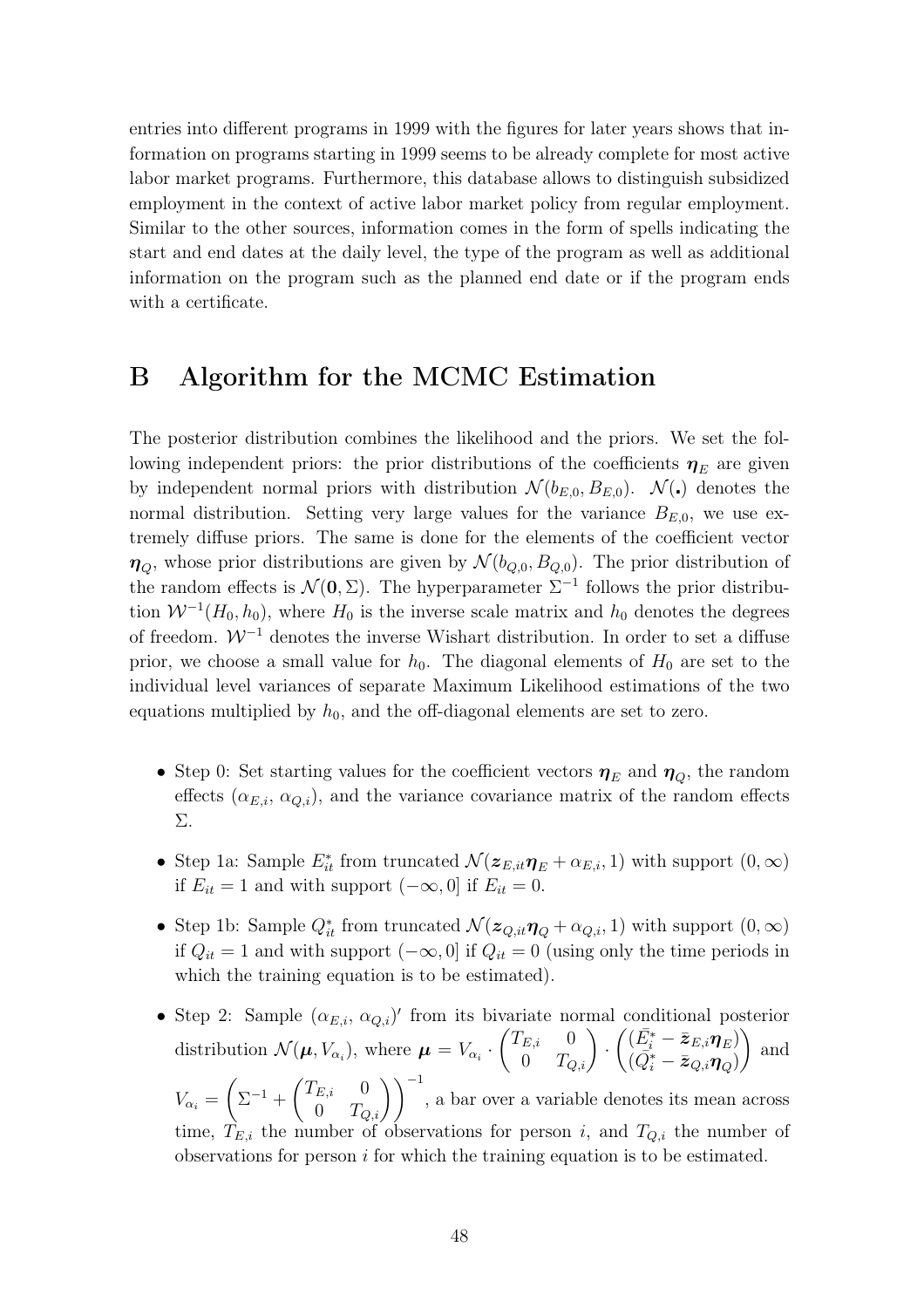- Step 3a: Sample the  $\eta_E$  vector from its multivariate normal conditional posterior distribution  $\mathcal{N}(M_E, V_E)$ , where  $M_E = V_E(B_{E,G}^{-1})$  $\bar{b}^{-1}_{E,0}b_{E,0}+\sum_{i=1}^{N}$  $i=1$ лиции $\bigtriangledown^{T_{E,i}}$  $\frac{T_{E,i}}{t=1}$   $\boldsymbol{z}'_{E,it}(E^*_{it} (\alpha_{E,i})$ ) and  $V_E = (B_{E,0}^{-1} +$  $\sum_{N=1}^{N}$  $i=1$  $\sum_{i} T_{E,i}$  $\sum_{t=1}^{T_{E,i}} z'_{E,it} z_{E,it}$  = 1. N is the number of persons in the data.
- Step 3b: Using only the time periods in which the training equation is to be estimated, sample the  $\eta_{\scriptscriptstyle O}$  vector from its multivariate normal conditional posterior distribution  $\mathcal{N}(M_Q, V_Q)$ , where  $M_Q = V_Q(B_{Q,Q}^{-1})$  $\bar{Q}_{Q,0}^{-1}b_{Q,0}+\sum_{i=1}^{N}$  $i=1$  $\sum_{i}^{T_{Q,i}}$  $_{t=1}^{T_{Q,i}}$   $\boldsymbol{z}^{\prime}_{Q,it}(Q_{it}^* (\alpha_{Q,i})$  and  $V_Q = (B_{Q,0}^{-1} +$  $\mathcal{L}^{N}$  $i=1$  $\overline{\Gamma_{Q,i}}$  $_{t=1}^{T_{Q,i}}\bm{z}_{Q,it}^{\prime}\bm{z}_{Q,it})^{-1}.$
- Step 4: Sample  $\Sigma^{-1}$  from its conditional posterior distribution

$$
\mathcal{W}^{-1}\left(\begin{pmatrix} \sum_{i=1}^{N} \alpha_{E,i}^{2} & \sum_{i=1}^{N} \alpha_{E,i} \alpha_{Q,i} \\ \sum_{i=1}^{N} \alpha_{E,i} \alpha_{Q,i} & \sum_{i=1}^{N} \alpha_{Q,i}^{2} \\ \sum_{i=1}^{N} \alpha_{E,i} \alpha_{Q,i} & \sum_{i=1}^{N} \alpha_{Q,i}^{2} \end{pmatrix} + H_{0}, N + h_{0}\right).
$$
 Go to Step 1. Always use

the current parameter values.

# C Detailed Estimation Results

|                                                           | Male West                      |       | Female West         |       | Male East                                     |                    | Female East                       |       |
|-----------------------------------------------------------|--------------------------------|-------|---------------------|-------|-----------------------------------------------|--------------------|-----------------------------------|-------|
| Name                                                      | Mean                           | SD    | Mean                | SD    | Mean SD                                       |                    | Mean SD                           |       |
|                                                           | <b>Employment Equation</b>     |       |                     |       |                                               |                    |                                   |       |
| $Q_{t-1}$                                                 | $-0.478$                       |       | $0.064$ -0.300      |       |                                               |                    | $0.079$ -0.761 0.080 -0.351 0.112 |       |
| $[Q_{t-1} = 1] \times $                                   |                                |       |                     |       |                                               |                    |                                   |       |
| $\overline{\ldots [Q_{t-2} = 1] \times [Q_{t-3} = 0]}$    | 0.320                          |       | $0.078 \mid 0.323$  |       | 0.088 0.474                                   | 0.097 0.120        |                                   | 0.147 |
| $\ldots [Q_{t-3} = 1] \times [Q_{t-4} = 0]$               | 0.681                          |       | 0.091 0.844         |       | $0.096 \mid 0.776$                            |                    | $0.108 \mid 0.526$                | 0.143 |
| $[Q_{t-4} = 1] \times [Q_{t-5} = 0]$                      | 1.222                          |       | 0.111 1.418         |       | 0.120   0.834                                 | $0.124 \mid 0.996$ |                                   | 0.148 |
| $\ldots \sum [Q_{t-j} = 1 \times Q_{t-7} = 0]$            | 0.666                          |       | 0.137 1.012         |       | $0.132 1.090 \quad 0.121 0.711$               |                    |                                   | 0.171 |
| $\ldots \sum_{j=7}^{16} [Q_{t-j} = 1]$                    | 0.596                          |       | 0.131   0.373       |       | $0.084 \mid 0.919 \quad 0.158 \mid 0.216$     |                    |                                   | 0.293 |
| $\ldots \tau_{Q,t} \times \text{unskilled}$               | 0.013                          |       | $0.032$ -0.035      |       |                                               |                    | $0.036   0.079   0.060   -0.075$  | 0.097 |
| $\ldots \tau_{Q,t} \times$ high school                    | $-0.041$                       |       | $0.031$ -0.004      |       | $0.033$ -0.039 0.037 0.013                    |                    |                                   | 0.047 |
| $\ldots \tau_{Q,t} \times$ health probl.                  | 0.052                          |       | $0.044 \, \, 0.090$ |       | $0.049$ -0.077 0.090 0.089                    |                    |                                   | 0.108 |
| $\ldots \tau_{Q,t} \times \text{age} \geq 50$             | 0.043                          |       | $0.051$ -0.127      |       |                                               |                    | $0.058$ -0.021 0.045 -0.142 0.062 |       |
| $\boxed{[Q_{t-1} = 0] \times [E_{t-1} = 0] \times \dots}$ |                                |       |                     |       |                                               |                    |                                   |       |
| $\ldots D_t$                                              | 0.125                          | 0.134 | $-0.008$            | 0.162 |                                               |                    | $-0.599$ 0.161 $-0.602$ 0.236     |       |
| $\ldots D_t \times (t-s)$                                 | $-0.095$                       | 0.027 | $-0.026$            | 0.031 | $\begin{array}{ l} 0.083 & 0.035 \end{array}$ |                    | 0.109                             | 0.050 |
| $\ldots D_t \times (t-s)^2$                               | 0.008                          |       | $0.002 \mid 0.004$  | 0.002 | $\vert$ -0.003 0.002 $\vert$                  |                    | $-0.001$                          | 0.003 |
| $\ldots D_t \times \tau_{Q,t}$                            | 0.362                          |       | $0.068 \mid 0.432$  |       | $0.076 \mid 0.303 \quad 0.077 \mid 0.307$     |                    |                                   | 0.098 |
| $\ldots D_t \times \tau_{Q,t}^2$                          | 0.001                          |       | $0.009$ -0.002      |       | $0.011$ -0.012 0.011 0.018                    |                    |                                   | 0.014 |
| $\ldots D_t \times (t-s) \times \tau_{Q,t}$               | $-0.029$<br>المستنبذ والمستحدث |       | $0.005$ -0.030      |       |                                               |                    | $0.006$ -0.009 0.006 -0.033       | 0.008 |

Table 5: Means and Standard Deviations of Parameters from MCMC Estimation

<continued on next page>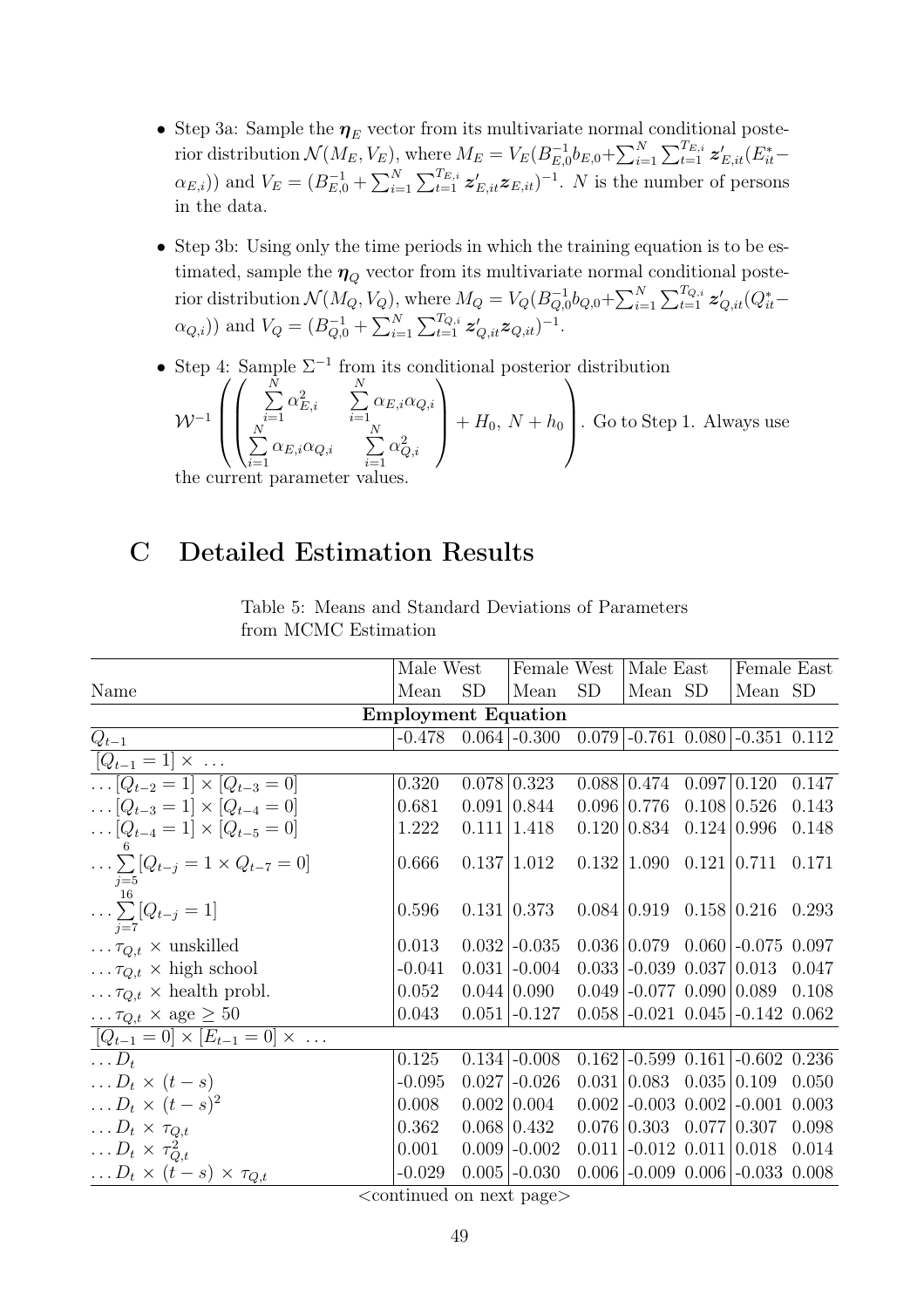|                                                              | Male West   |                | Female West   Male East |                 |                                           |                    | Female East                                            |       |
|--------------------------------------------------------------|-------------|----------------|-------------------------|-----------------|-------------------------------------------|--------------------|--------------------------------------------------------|-------|
| Name                                                         | Mean        | SD <sub></sub> | Mean                    | SD <sub>.</sub> | Mean SD                                   |                    | Mean SD                                                |       |
| $\ldots D_t \times$ unskilled                                | $-0.205$    |                | $0.111$ -0.093          |                 | $0.139 \mid 0.238$                        |                    | $0.208 \,   \, 0.394$                                  | 0.341 |
| $\ldots D_t \times$ high school                              | $-0.228$    |                | $0.150$ -0.322          |                 | $0.183 \mid 0.514$                        | $0.206 \mid 0.539$ |                                                        | 0.234 |
| $\ldots D_t \times$ health problems                          | $-0.275$    |                | $0.168$ -0.074          |                 | $0.229$ -0.295 0.316 0.607                |                    |                                                        | 0.334 |
| $\ldots D_t \times \text{age} \geq 50$                       | 0.099       |                | 0.177 0.004             |                 | $0.191$ -0.283 0.192                      |                    | $-0.616$ $0.262$                                       |       |
| $\ldots D_t \times \tau_{Q,t} \times$ unskilled              | 0.035       |                | $0.045 \mid 0.011$      |                 |                                           |                    | $0.054$ $-0.078$ $0.080$ $-0.293$ $0.131$              |       |
| $\ldots D_t \times \tau_{Q,t} \times$ high school            | 0.047       |                | 0.049 0.062             |                 |                                           |                    | $0.063$ -0.199 0.058 -0.114 0.066                      |       |
| $\ldots D_t \times \tau_{Q,t} \times \text{health problems}$ | 0.045       |                | $0.065$ -0.040          |                 |                                           |                    | $0.095$ -0.080 0.100 -0.039 0.112                      |       |
| $\ldots D_t \times \tau_{Q,t} \times \text{age} \geq 50$     | $-0.038$    |                | $0.071$ -0.080          |                 | $0.075 \mid 0.030 \quad 0.058 \mid 0.105$ |                    |                                                        | 0.072 |
| $[Q_{t-1} = 0] \times [E_{t-1} = 1] \times \dots$            |             |                |                         |                 |                                           |                    |                                                        |       |
| $\ldots D_t$                                                 | 0.107       |                | $0.167 \mid 0.349$      |                 | $0.213$ -0.018 $0.215$ 0.650              |                    |                                                        | 0.348 |
| $\ldots D_t \times (t-s)$                                    | 0.025       |                | $0.033$ -0.044          |                 | 0.039 0.051                               | $0.043 \mid 0.041$ |                                                        | 0.065 |
| $\ldots D_t \times (t-s)^2$                                  | $-0.3^{-4}$ |                | 0.002   0.002           |                 |                                           |                    | $0.002$ -0.002 0.003 -0.003 0.004                      |       |
| $\ldots D_t \times \tau_{Q,t}$                               | 0.203       |                | $0.082 \mid 0.220$      |                 | $0.090 \mid 0.123$                        |                    | $0.097$ -0.170 0.169                                   |       |
| $\ldots D_t \times \tau_{Q,t}^2$                             | $-0.011$    |                | $0.011$ -0.004          |                 | 0.011 0.001                               | 0.013   0.040      |                                                        | 0.026 |
| $\ldots D_t \times (t-s) \times \tau_{Q,t}$                  | $-0.006$    |                | $0.006$ -0.001          |                 | $0.007$ -0.003 $0.007$ 0.001              |                    |                                                        | 0.010 |
| $\ldots D_t \times$ unskilled                                | $-0.169$    |                | 0.133   0.172           |                 | $0.162 \mid 0.502$                        | 0.299              | 0.723                                                  | 0.536 |
| $\ldots D_t \times$ high school                              | $-0.140$    |                | $0.173 \mid 0.146$      |                 | $0.202 \mid 0.133$                        | 0.221              | $-0.152$ 0.277                                         |       |
| $\ldots D_t \times$ health problems                          | $-0.442$    |                | $0.200$ -0.118          |                 | $0.260\, \,1.523$                         |                    | $0.650$ -0.478 0.495                                   |       |
| $\ldots D_t \times \text{age} \geq 50$                       | $-0.692$    |                | $0.226$ -0.166          |                 |                                           |                    | $0.215$ -0.255 0.234 -0.316 0.342                      |       |
| $\ldots D_t \times \tau_{Q,t} \times$ unskilled              | 0.006       |                | $0.055$ -0.081          |                 |                                           |                    | $0.062$ -0.146 0.114 -0.288 0.205                      |       |
| $\ldots D_t \times \tau_{Q,t} \times$ high school            | $-0.028$    |                | $0.055$ -0.077          |                 | $0.065$ -0.086 $0.065$  0.006             |                    |                                                        | 0.084 |
| $\ldots D_t \times \tau_{Q,t} \times \text{health prob.}$    | 0.206       |                | $0.075 \, \, 0.096$     |                 | $0.093$ -0.987 0.322 0.521                |                    |                                                        | 0.165 |
| $\ldots D_t \times \tau_{Q,t} \times \text{age} \geq 50$     | 0.206       |                | $0.094 \mid 0.022$      |                 | $0.084 \mid 0.058$                        | 0.083 0.094        |                                                        | 0.108 |
| $\overline{E_{t-1}}$                                         | 1.913       |                | $0.129 \mid 2.027$      |                 | 0.152 1.721                               | $0.204 \mid 2.342$ |                                                        | 0.280 |
| $E_{t-2}$                                                    | $-0.220$    |                | $0.032$ -0.316          |                 |                                           |                    | $0.044$ -0.267 0.046 -0.359 0.075                      |       |
| $E_{t-3}$                                                    | $-0.278$    |                | $0.034$ -0.293          | 0.047           | $-0.272$ 0.049                            |                    | $-0.279$                                               | 0.081 |
| $\frac{E_{t-4}}{8}$                                          | 0.425       |                | $0.014 \mid 0.277$      |                 | $0.021   0.268 \quad 0.021   0.290$       |                    |                                                        | 0.035 |
|                                                              |             |                |                         |                 |                                           |                    |                                                        |       |
| $\sum_{j=5}^{8} E_{t-j}$                                     | $-0.178$    |                | $0.007$ -0.212          |                 |                                           |                    | $0.009$ -0.141 0.010 -0.250 0.015                      |       |
| 12                                                           |             |                |                         |                 |                                           |                    |                                                        |       |
|                                                              | $-0.123$    |                | $0.008$ -0.128          |                 |                                           |                    | $0.010$ -0.070 0.011 -0.138 0.018                      |       |
|                                                              |             |                |                         |                 |                                           |                    |                                                        |       |
| $\sum_{j=9}^{12} E_{t-j}$ $\sum_{j=13}^{16} E_{t-j}$         | $-0.220$    |                | $0.012$ -0.229          |                 |                                           |                    | $0.017$ -0.197 0.018 -0.284 0.031                      |       |
| t > 1                                                        | 0.327       |                | 0.022   0.396           |                 |                                           |                    | $0.028 \mid 0.348$ $0.031 \mid 0.430$ $0.048$          |       |
| $t>2\,$                                                      | 0.041       |                | 0.021 0.078             |                 | $0.026 \mid 0.046$                        | 0.030   0.091      |                                                        | 0.046 |
| t > 3                                                        | $-0.154$    |                | $0.021$ -0.052          |                 |                                           |                    | $0.027$ -0.114 $0.030$ -0.146 0.047                    |       |
| t > 4                                                        | 0.286       |                | 0.021   0.233           |                 | 0.027 0.294                               |                    | 0.030   0.297                                          | 0.048 |
| t > 5                                                        | 0.035       |                | 0.020   0.076           |                 | 0.025 0.004                               | $0.028 \mid 0.120$ |                                                        | 0.044 |
| t > 9                                                        | 0.207       |                | 0.019 0.192             |                 | $0.025 \mid 0.187$                        | $0.027 \mid 0.231$ |                                                        | 0.042 |
| t > 13                                                       | 0.244       |                | 0.021 0.200             |                 | 0.026 0.164                               | 0.030   0.246      |                                                        | 0.045 |
| $E_{t-1} \times t$                                           | 0.079       |                | $0.045 \mid 0.014$      |                 | $0.064$   -0.068 0.065                    |                    | $-0.070$ 0.109                                         |       |
| $E_{t-2} \times t$                                           | $-0.003$    |                | $0.048$ -0.001          |                 |                                           |                    | $0.068 \mid 0.076 \quad 0.069 \mid -0.114 \quad 0.113$ |       |
|                                                              |             |                |                         |                 |                                           |                    |                                                        |       |

Means and Standard deviations of Parameters from MCMC Estimation  $<$ continued $>$ 

<continued on next page>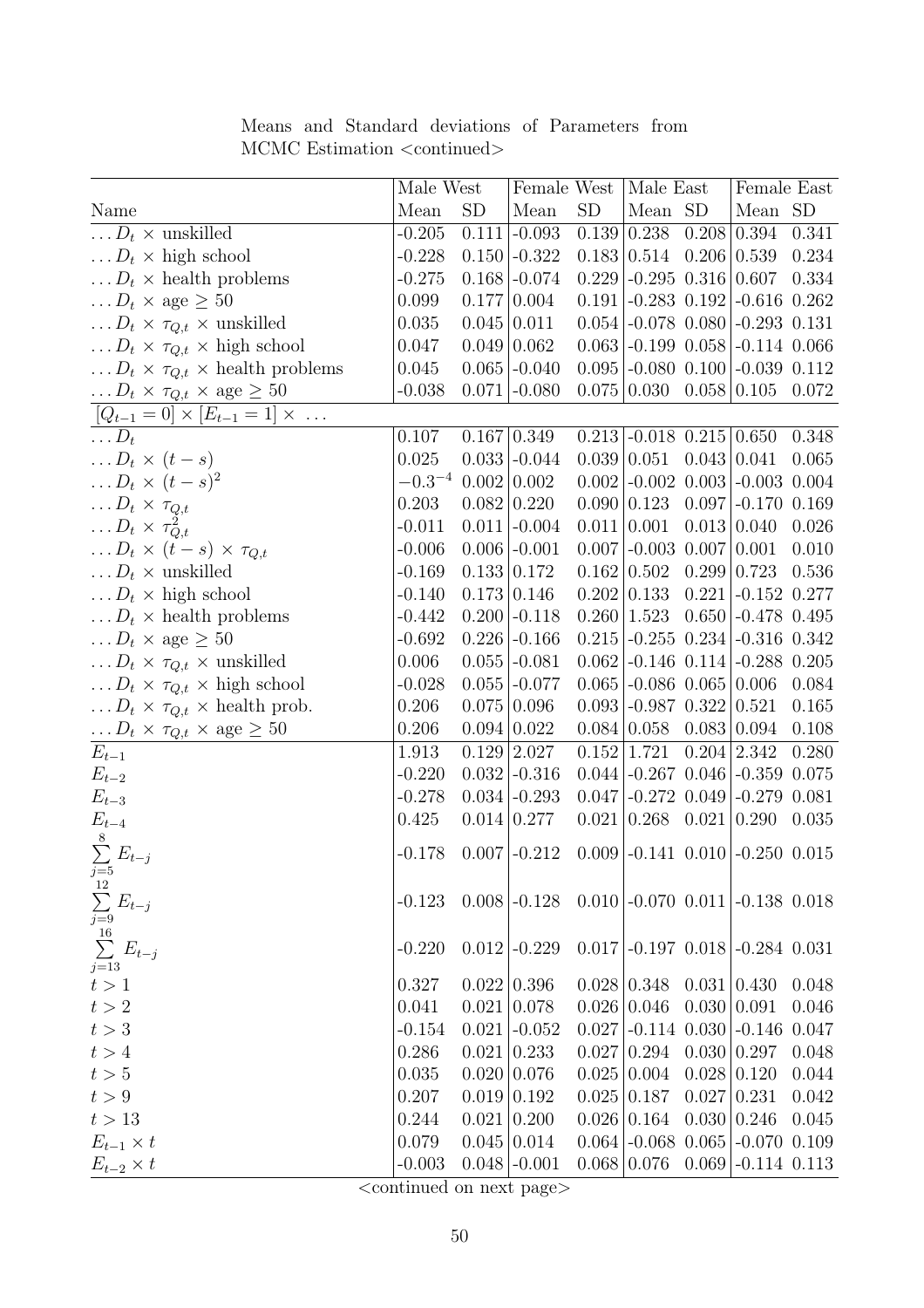|                                              | Male West<br>Female West<br>Male East |                    | Female East        |                    |                      |                    |                                                   |       |
|----------------------------------------------|---------------------------------------|--------------------|--------------------|--------------------|----------------------|--------------------|---------------------------------------------------|-------|
| Name                                         | Mean                                  | <b>SD</b>          | Mean               | <b>SD</b>          | Mean SD              |                    | Mean SD                                           |       |
| $E_{t-3} \times t$                           | 0.482                                 |                    | $0.049 \mid 0.412$ | 0.070              | 0.407                | 0.073              | 0.462                                             | 0.118 |
| $\tau_{E,t} \times [E_{t-1} = 0]$            | 0.101                                 | 0.019              | $-0.121$           | 0.020              | 0.028                |                    | $0.029$ -0.116 0.034                              |       |
| $\tau_{E,t} \times [E_{t-1} = 1]$            | 0.002                                 |                    | $0.023$ -0.039     | 0.027              | 0.088                |                    | $0.036$ -0.105 0.051                              |       |
| $\tau_{E,t}^2 \times [E_{t-1} = 0]$          | 0.003                                 |                    | 0.001   0.006      | 0.001              | 0.004                | 0.001   0.003      |                                                   | 0.001 |
| $\tau_{E,t}^2 \times [E_{t-1} = 1]$          | 0.005                                 |                    | 0.001   0.001      | 0.001              | 0.000                | 0.001 0.001        |                                                   | 0.002 |
| last job: assisting workers                  | $-0.096$                              | 0.023   0.017      |                    | 0.044              | $-0.149$ $0.032$     |                    | $-0.096$ $0.079$                                  |       |
| last job: jobs in service                    | $-0.097$                              |                    | 0.035   0.057      | 0.038              |                      |                    | $-0.081$ $0.057$ $-0.077$ $0.065$                 |       |
| last job: office or business job             | $-0.077$                              |                    | $0.038 \mid 0.082$ | 0.042              |                      |                    | $-0.199$ $0.068$ $-0.039$ $0.073$                 |       |
| last job: technician or related              | $-0.032$                              |                    | $0.039 \mid 0.054$ | 0.047              |                      |                    | $-0.068$ $0.058$ $-0.050$ $0.084$                 |       |
| last job: academic or managers               | $-0.050$                              | $0.044 \mid 0.092$ |                    | 0.049              |                      |                    | $-0.109$ $0.066$ $-0.043$ $0.090$                 |       |
| share last wages censored                    | 0.860                                 |                    | 0.136 0.303        | 0.199              | 0.647                | 0.262              | 1.105                                             | 0.378 |
| log last average real wage                   | 0.202                                 |                    | $0.042 \mid 0.148$ |                    | $0.054 \mid 0.168$   | 0.140 0.242        |                                                   | 0.118 |
| log last average real wage squared           | 0.017                                 |                    | $0.006$ -0.007     |                    | $0.008 \mid 0.022$   |                    | $0.020$ -0.009 0.017                              |       |
| last job: whitecollar job                    | $-0.077$                              |                    | $0.032$ -0.037     | 0.035              |                      |                    | $-0.128$ $0.050$ $-0.017$ $0.060$                 |       |
| last job: seasonal worker                    | 0.198                                 |                    | 0.031   0.215      | 0.038              | 0.202                | $0.040\, \,0.305$  |                                                   | 0.062 |
| last job: parttime worker                    | $-0.069$                              |                    | $0.039$ -0.107     | 0.031              | $-0.044$ 0.067       |                    | $-0.009$                                          | 0.055 |
| $\frac{days}{91}$ employed last 3 years      | 0.125                                 |                    | $0.014 \mid 0.128$ | 0.019              | 0.061                | $0.021 \mid 0.085$ |                                                   | 0.034 |
| $\frac{days}{91}$ employed last 3 years squ. | $-0.006$                              |                    | $0.001$ -0.008     | 0.001              | $-0.001$ 0.001       |                    | $-0.005$ $0.002$                                  |       |
| $\rm age/100$                                | $-0.650$                              |                    | 0.136 0.846        | 0.183              |                      |                    | $-0.720$ $0.187$ $-0.571$ $0.327$                 |       |
| no vocational degree                         | $-0.104$                              |                    | 0.021   0.072      | 0.028              |                      |                    | $-0.014$ $0.042$ $-0.220$ $0.071$                 |       |
| no schooling degree                          | $-0.047$                              | 0.022              | $-0.193$           | 0.038              |                      |                    | $-0.200$ $0.046$ $-0.074$ $0.094$                 |       |
| high school (Abitur)                         | $-0.275$                              |                    | $0.034$ -0.039     | 0.036              |                      |                    | $-0.147$ $0.054$ $-0.154$ $0.072$                 |       |
| health problems                              | $-1.467$                              |                    | $0.039$ -1.280     | 0.051              |                      |                    | $-1.328$ 0.069 $-1.825$ 0.133                     |       |
| at least one child                           | 0.084                                 |                    | $0.014 \mid 0.259$ | 0.019              |                      |                    | $\left[-0.050\ 0.020\right]\right[-0.044\ 0.032]$ |       |
| region with bad conditions                   | $-0.042$                              | 0.069 0.094        |                    | 0.100              |                      |                    | $-0.379$ $0.053$ $-1.021$ $0.087$                 |       |
| urban region with high unempl.               | $-0.145$                              | 0.023              | $-0.060$           | 0.032              |                      |                    | $-0.494$ $0.057$ $-1.010$ $0.095$                 |       |
| unemployment rate in community               | $-0.001$                              | 0.002              | $-0.5^{-4}$        | 0.003              | $-0.010$ 0.003 0.008 |                    |                                                   | 0.004 |
| winter (Jan.-Mar.)                           | 0.033                                 |                    | $0.015 \mid 0.017$ | 0.018              | $-0.089$ 0.022       |                    | $-0.032$ $0.033$                                  |       |
| spring $(Apr.-Jun.)$                         | 0.502                                 |                    | $0.013 \mid 0.215$ |                    | $0.016 \, \, 0.483$  | $0.018 \mid 0.290$ |                                                   | 0.028 |
| summer (Jul.–Sept.)                          | 0.362                                 |                    | $0.012 \mid 0.110$ |                    | $0.015 \mid 0.420$   |                    | 0.017 0.190 0.026                                 |       |
| year 1999 or 2000                            | 0.477                                 |                    | 0.057 0.208        | $0.072 \mid 0.365$ |                      |                    | $0.081$ $-0.108$ 0.130                            |       |
| year 2001                                    | 0.331                                 |                    | $0.044 \mid 0.165$ | $0.056 \mid 0.257$ |                      |                    | $0.063$ -0.075 0.101                              |       |
| year $2002$                                  | 0.211                                 |                    | 0.033   0.120      | $0.042 \mid 0.120$ |                      |                    | $0.048$ $-0.069$ 0.075                            |       |
| year 2003                                    | 0.201                                 |                    | $0.022 \mid 0.086$ |                    | $0.028 \mid 0.139$   |                    | $0.032$ $-0.029$ 0.049                            |       |
| $\text{age}/100 \times E_{t-1}$              | $-0.591$                              |                    | $0.158$ -0.994     |                    | $0.212 \mid 0.023$   |                    | $0.230$ -1.512 0.383                              |       |
| low skilled $\times E_{t-1}$                 | $-0.099$                              |                    | $0.026$ -0.354     | 0.037              |                      |                    | $-0.105$ 0.057 $-0.037$ 0.095                     |       |
| high school (Abitur) $\times E_{t-1}$        | 0.577                                 |                    | 0.043   0.168      |                    | $0.046 \mid 0.540$   |                    | $0.070\, 0.439$                                   | 0.090 |
| health problems $\times E_{t-1}$             | $-0.076$                              |                    | $0.054$ -0.190     |                    | $0.073 \mid 0.033$   |                    | $0.099$ -0.001 0.199                              |       |
| share last wages censored $\times E_{t-1}$   | $-0.201$                              |                    | $0.158$ -0.828     |                    |                      |                    | $0.219$ -0.925 0.225 -1.709 0.386                 |       |
| log last average real wage $\times E_{t-1}$  | $-0.147$                              |                    | $0.028$ -0.091     |                    |                      |                    | $0.030$ -0.166 $0.045$ -0.158 0.061               |       |
| $\text{age}/100 \times \tau_{E,t}$           | $-0.282$                              |                    | $0.022$ -0.055     |                    |                      |                    | $0.024$ -0.213 0.033 -0.021 0.042                 |       |
| low skilled $\times \tau_{E,t}$              | $-0.003$                              |                    | $0.004$ -0.014     |                    |                      |                    | $0.004$ -0.015 0.008 -0.008 0.011                 |       |

Means and Standard deviations of Parameters from MCMC Estimation  $<$ continued $>$ 

 $\overline{\left\langle\text{continued on next page}\right\rangle}$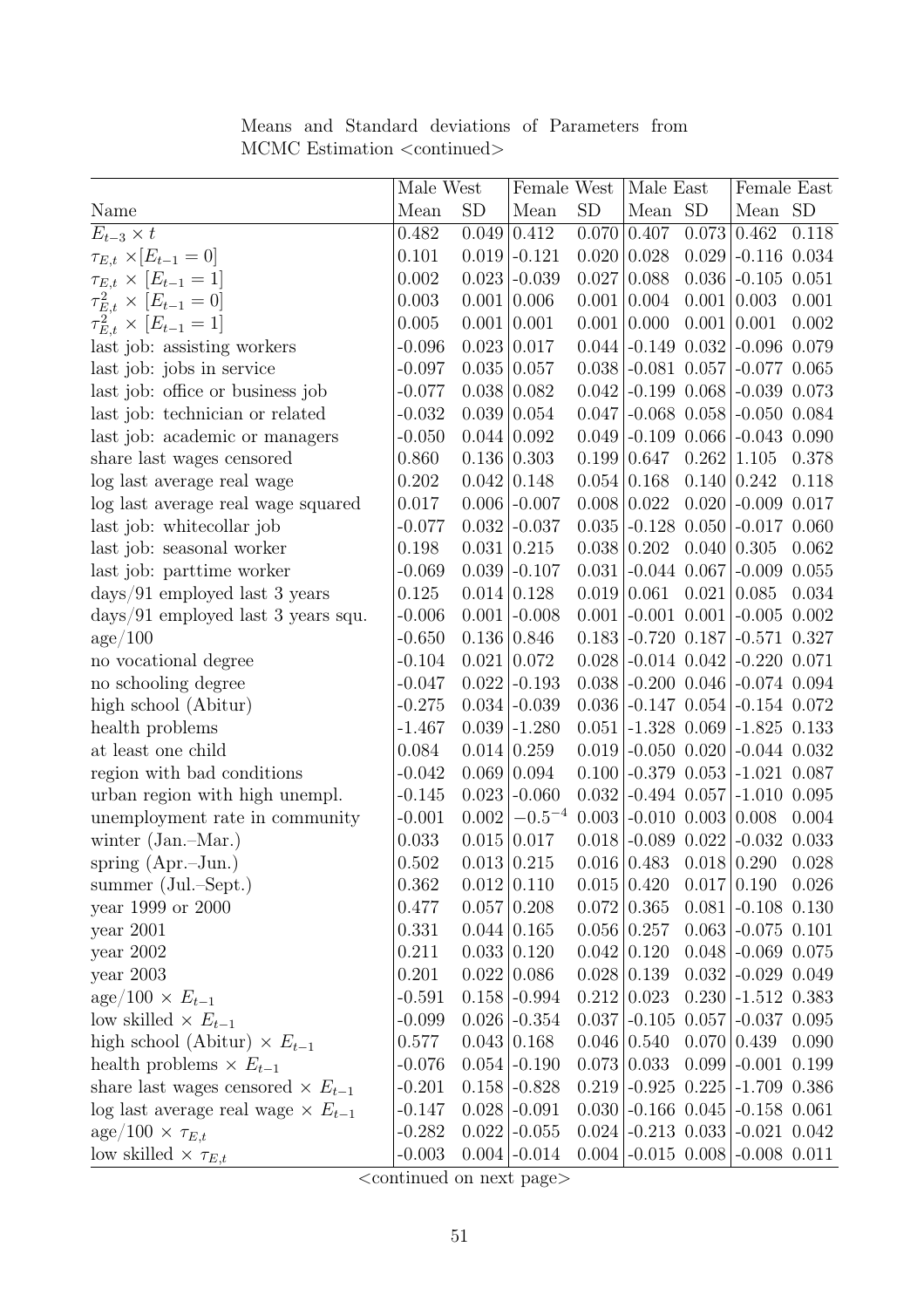|                                                           | Male West              |               | Female West           |                    | Male East              |                    | Female East                               |       |
|-----------------------------------------------------------|------------------------|---------------|-----------------------|--------------------|------------------------|--------------------|-------------------------------------------|-------|
| Name                                                      | Mean                   | <b>SD</b>     | Mean                  | <b>SD</b>          | Mean SD                |                    | Mean SD                                   |       |
| high skilled $\times \tau_{E,t}$                          | 0.032                  |               | $0.005 \,   \, 0.012$ | 0.005              | 0.025                  | 0.008              | 0.016                                     | 0.010 |
| health problems $\times \tau_{E,t}$                       | 0.043                  |               | 0.007 0.015           | 0.008              | $\vert 0.038 \vert$    | 0.011              | 0.066                                     | 0.016 |
| share last wages censored $\times \tau_{E,t}$             | $-0.122$               |               | $0.020$ -0.051        | 0.025              | $-0.057$ 0.027         |                    | $-0.065$ $0.048$                          |       |
| log last average real wage $\times \tau_{E,t}$            | $-0.029$               |               | $0.003$ -0.012        | 0.003              | $-0.021$ 0.006         |                    | $-0.004$ $0.006$                          |       |
| $\text{age}/100 \times \tau_{E,t} \times E_{t-1}$         | 0.274                  |               | $0.034 \mid 0.245$    |                    | $0.040 \mid 0.128$     | 0.050              | 0.262                                     | 0.077 |
| low skilled $\times \tau_{E,t} \times E_{t-1}$            | 0.027                  |               | $0.006 \mid 0.043$    | 0.007              | 0.054                  | 0.013              | 0.009                                     | 0.020 |
| high school (Abitur) $\times \tau_{E,t} \times E_{t-1}$   | $-0.029$               |               | $0.008$ -0.024        | 0.008              | $-0.021$ $0.013$       |                    | $-0.066$ $0.016$                          |       |
| health problems $\times \tau_{E,t} \times E_{t-1}$        | $-0.012$               |               | 0.011 0.025           |                    | $0.014$ -0.013 0.019   |                    | $-0.064$ $0.042$                          |       |
| share last wages cens. $\times \tau_{E,t} \times E_{t-1}$ | 0.126                  |               | 0.032   0.140         |                    | $0.044 \mid 0.118$     | 0.047              | 0.355                                     | 0.091 |
| log last av. real wage $\times \tau_{E,t} \times E_{t-1}$ | 0.028                  |               | 0.006 0.020           |                    | $0.006 \mid 0.020$     | 0.009              | 0.032                                     | 0.012 |
| constant                                                  | $-2.667$               |               | $0.141$ -2.665        |                    | $0.180$ -1.900 $0.304$ |                    | $-1.393$ $0.340$                          |       |
|                                                           | Participation Equation |               |                       |                    |                        |                    |                                           |       |
| $\tau_{Q,t}$                                              | 0.038                  |               | $0.048 \mid 0.071$    | 0.060   0.060      |                        | 0.056              | 0.230                                     | 0.080 |
| $Q_{t-1}$                                                 | 0.663                  |               | $0.138 \mid 0.688$    |                    | $0.157 \mid 0.429$     | 0.162              | $-0.534$ $0.247$                          |       |
| planned end missing                                       | 1.458                  |               | $0.108 \mid 0.892$    | 0.151              | 1.482                  | 0.185              | 0.942                                     | 0.329 |
| $\frac{days}{91}$ to pl. end if enough dur. left          | 1.852                  |               | $0.061$   2.009       |                    | $0.070$  2.206         | 0.075              | 2.523                                     | 0.100 |
| days/91 to pl. end if $\dots$ squ.                        | $-0.175$               |               | $0.007$ -0.168        |                    | $0.008$ -0.206 0.010   |                    | $-0.214$ $0.011$                          |       |
| inflow quarter                                            | 0.035                  |               | $0.044 \mid 0.012$    | 0.047              | $-0.211$ $0.058$       |                    | $-0.178$ 0.079                            |       |
| $\frac{days}{91}$ elapsed unempl. duration                | 0.061                  |               | $0.014$ -0.036        |                    | 0.016 0.092            | 0.019              | 0.046                                     | 0.021 |
| $\frac{days}{91}$ elapsed unempl. duration sq.            | $-0.008$               |               | 0.001   0.001         | 0.001              | $-0.010$ $0.001$       |                    | $-0.006$ $0.002$                          |       |
| days inflow to end quarter if $t=0$                       | $-0.009$               |               | $0.001$ -0.009        | 0.001              | $-0.009$ $0.001$       |                    | $-0.009$ $0.002$                          |       |
| repeated inflow                                           | $-0.031$               |               | $0.043 \mid 0.022$    | 0.062              | $-0.005$ 0.056         |                    | $-0.057$ $0.088$                          |       |
| winter $(Jan.-Mar.)$                                      | 0.206                  | 0.032   0.301 |                       | 0.037              | 0.254                  | 0.041              | 0.339                                     | 0.051 |
| spring $(Apr.-Jun.)$                                      | 0.134                  |               | 0.032   0.176         |                    | $0.036 \mid 0.194$     | 0.040              | 0.375                                     | 0.048 |
| summer (Jul.–Sept.)                                       | 0.117                  |               | 0.031   0.147         | 0.035              | 0.124                  | 0.041              | 0.207                                     | 0.050 |
| year 1999 or 2000                                         | 0.559                  |               | $0.108 \mid 0.590$    |                    | $0.124 \mid 0.706$     | 0.156              | 0.415                                     | 0.187 |
| year 2001                                                 | 0.379                  |               | $0.099 \mid 0.382$    | 0.111 0.639        |                        | $0.144 \mid 0.452$ |                                           | 0.173 |
| year $2002$                                               | 0.338                  |               | $0.093 \mid 0.232$    | 0.099 0.601        |                        | 0.137              | 0.401                                     | 0.158 |
| year 2003                                                 | 0.111                  |               | $0.094 \,   \, 0.033$ |                    | $0.095 \mid 0.293$     | 0.137 0.029        |                                           | 0.152 |
| younger than 30                                           | 0.037                  |               | $0.039$ -0.169        |                    | 0.050   0.038          | 0.057              | $-0.041$ $0.074$                          |       |
| $30-34$ years old                                         | $-0.022$               |               | $0.035$ -0.154        | $0.042 \mid 0.001$ |                        | 0.049              | $-0.043$ $0.061$                          |       |
| $40-44$ years old                                         | 0.021                  |               | 0.037 0.083           |                    | $0.044$ -0.018 0.049   |                    | 0.074                                     | 0.059 |
| $45-49$ years old                                         | $-0.067$               |               | $0.042 \mid 0.057$    |                    | $0.047$ -0.051 0.050   |                    | $-0.015$ $0.064$                          |       |
| 50 years or more                                          | $-0.263$               |               | $0.047$ -0.218        |                    | $0.055$ -0.165 0.058   |                    | $-0.079$ $0.068$                          |       |
| no schooling degree                                       | 0.028                  |               | $0.040$ -0.263        |                    | $0.074$ -0.194 0.081   |                    | $-0.234$ $0.126$                          |       |
| high school (Abitur)                                      | 0.224                  |               | 0.036 0.045           |                    | 0.037 0.160            | $0.054 \mid 0.036$ |                                           | 0.052 |
| no vocational degree                                      | $-0.007$               |               | $0.028$ -0.039        |                    |                        |                    | $0.036$ $-0.065$ $0.054$ $-0.136$ $0.070$ |       |
| last job: office or business jobs                         | 0.183                  |               | $0.046 \mid 0.368$    |                    | 0.039 0.038            | 0.077              | 0.128                                     | 0.046 |
| last job: technician or related                           | 0.164                  |               | 0.047 0.029           |                    | $0.048 \mid 0.086$     | 0.069              | 0.159                                     | 0.062 |
| last job: whitecollar job                                 | 0.132                  |               | 0.038   0.070         | $0.043 \mid 0.209$ |                        | 0.055              | 0.265                                     | 0.055 |
| last job: seasonal worker                                 | $-0.231$               |               | $0.052$ -0.088        |                    | $0.057$ -0.226 0.065   |                    | $-0.133$ 0.067                            |       |
| last job: parttime worker                                 | 0.078                  |               | $0.053$ -0.042        |                    | $0.043 \mid 0.002$     | $0.088 \mid 0.140$ |                                           | 0.055 |

Means and Standard deviations of Parameters from MCMC Estimation  $<$ continued $>$ 

 $\overline{\left\langle\text{continued on next page}\right\rangle}$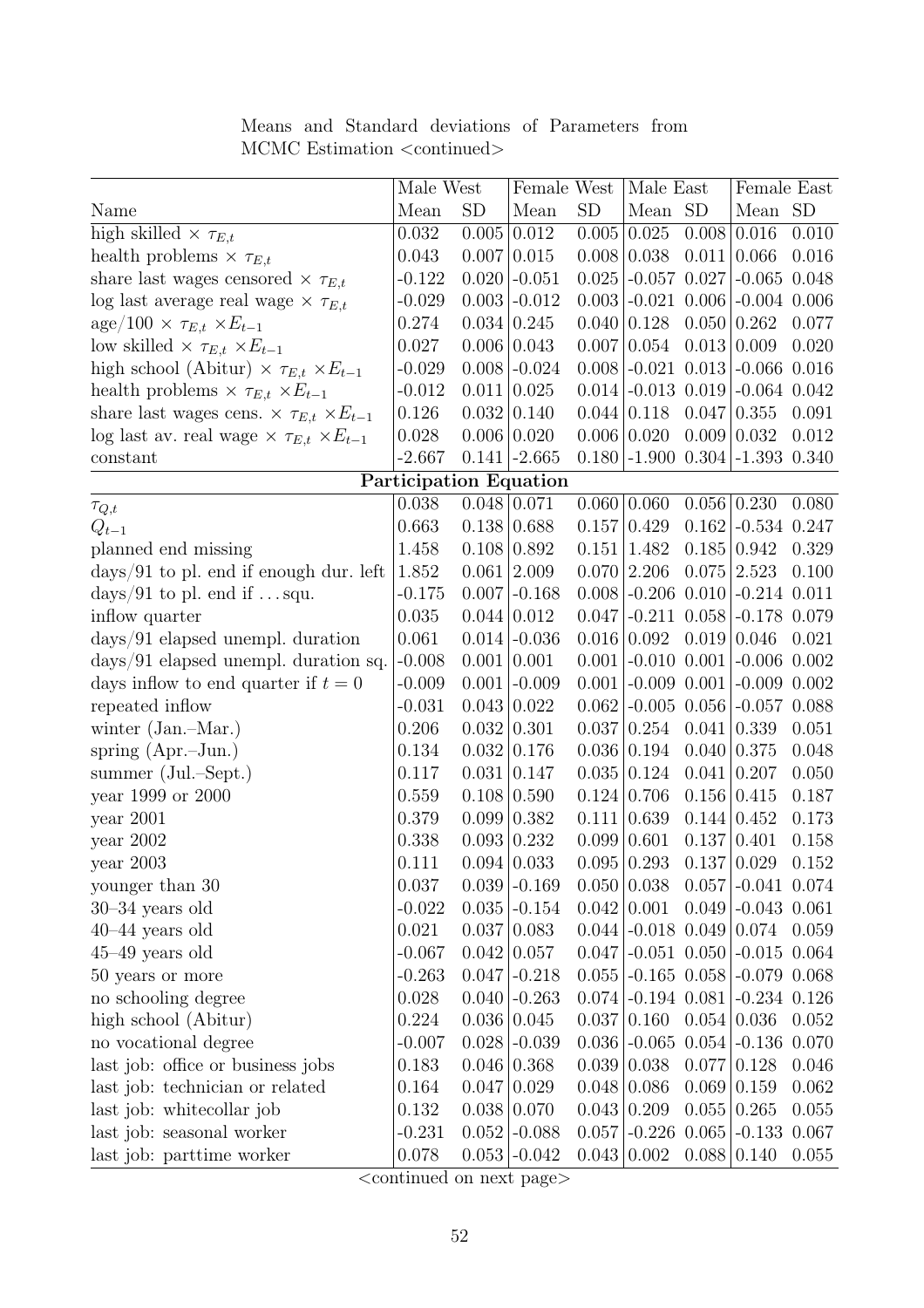|                                                              | Male West |                    | Female West         |                    | Male East              |       | Female East                         |           |
|--------------------------------------------------------------|-----------|--------------------|---------------------|--------------------|------------------------|-------|-------------------------------------|-----------|
| Name                                                         | Mean      | SD                 | Mean                | SD                 | Mean SD                |       | Mean                                | <b>SD</b> |
| log last average real wage                                   | 0.068     | 0.019              | $\vert 0.013 \vert$ | 0.025              | 0.056                  | 0.027 | 0.093                               | 0.034     |
| health problems                                              | 0.112     | 0.039              | 0.201               | 0.050              | $-0.067$ 0.061         |       | 0.051                               | 0.075     |
| at least one child                                           | 0.135     | 0.027              | 0.197               | 0.034              | 0.150                  | 0.034 | 0.266                               | 0.045     |
| $\frac{days}{91}$ employed last 3 years                      | $-0.008$  | 0.022              | $-0.020$            | 0.027              | $-0.038$ $0.031$       |       | $-0.081$                            | 0.037     |
| $\frac{days}{91}$ employed last 3 years squ.                 | 0.001     | 0.001              | 0.002               | 0.002              | 0.003                  | 0.002 | 0.006                               | 0.002     |
| entitled to unempl. compensation                             | 0.169     |                    | $0.046 \mid 0.112$  | 0.061              | 0.122                  | 0.063 | 0.300                               | 0.086     |
| unemployment rate in community                               | 0.005     |                    | $0.004 \mid 0.005$  | $0.005 \mid 0.012$ |                        | 0.005 | $-0.002$                            | 0.006     |
| younger than 30 $\times \tau_{Q,t}$                          | $-0.325$  |                    | $0.165$ -0.143      | 0.212              | $-0.322$ $0.250$ 0.924 |       |                                     | 0.348     |
| 30–34 years old $\times \tau_{Q,t}$                          | $-0.066$  | 0.146              | $-0.079$            | 0.193              | $-0.282$ 0.200         |       | 0.894                               | 0.293     |
| 40–44 years old $\times \tau_{Q,t}$                          | 0.382     |                    | $0.165 \mid 0.107$  |                    | 0.180   0.350          | 0.220 | 0.824                               | 0.305     |
| 45–49 years old $\times \tau_{Q,t}$                          | 0.264     | 0.172              | $-0.363$            | $0.184 \mid 0.171$ |                        | 0.230 | 0.804                               | 0.306     |
| 50 years or more $\times \tau_{Q,t}$                         | 0.446     |                    | $0.206$ -0.104      |                    | 0.237   0.466          | 0.261 | 1.242                               | 0.337     |
| no vocat. degree $\times \tau_{Q,t}$                         | $-0.183$  | 0.103              | $-0.292$            | 0.127              | $-0.669$ $0.218$       |       | $-0.142$ 0.268                      |           |
| younger than 30 $\times$ $Q_{t-1}$                           | 0.138     |                    | $0.079 \mid 0.041$  |                    |                        |       | $0.093$ -0.025 0.110 -0.242 0.123   |           |
| 30–34 years old $\times Q_{t-1}$                             | 0.053     |                    | 0.060   0.068       |                    | $0.085 \mid 0.002$     | 0.079 | $-0.172$ 0.104                      |           |
| 40–44 years old $\times Q_{t-1}$                             | $-0.197$  |                    | $0.074$ -0.075      | 0.079              | $-0.167$ 0.084         |       | $-0.203$ 0.112                      |           |
| 45–49 years old $\times$ $Q_{t-1}$                           | $-0.033$  | $0.072 \mid 0.099$ |                     | 0.077              | $-0.143$ 0.088         |       | $-0.192$ $0.110$                    |           |
| 50 years or more $\times Q_{t-1}$                            | $-0.116$  | 0.103              | $-0.059$            | 0.121              | $-0.229$ 0.097         |       | $-0.318$ $0.117$                    |           |
| no vocational degree $\times Q_{t-1}$                        | 0.054     | $0.046 \mid 0.061$ |                     |                    | 0.055   0.247          | 0.099 | 0.158                               | 0.099     |
| constant                                                     | $-3.477$  |                    | $0.186$ -3.223      |                    | $0.219$ -3.483 0.261   |       | $-3.424$ 0.306                      |           |
| <b>Individual Level Variances and Covariances</b>            |           |                    |                     |                    |                        |       |                                     |           |
| $\text{Var}(\alpha_E)$                                       | 0.617     | $0.028 \mid 0.880$ |                     | $0.047 \mid 0.553$ |                        | 0.039 | 1.047                               | 0.087     |
| $Var(\alpha_Q)$                                              | 0.286     | $0.065 \mid 0.451$ |                     | $0.089 \mid 0.356$ |                        | 0.073 | 0.292                               | 0.072     |
| $Cov(\alpha_E, \alpha_Q)$                                    | $-0.046$  |                    | $0.026$ -0.003      | 0.042              | $-0.053$ 0.032         |       | $-0.122$                            | 0.057     |
| $Var(\alpha_E)/(Var(\alpha_E)+1)$                            | 0.381     |                    | 0.011 0.468         | $0.013 \mid 0.356$ |                        | 0.016 | 0.511                               | 0.021     |
| $\text{Var}(\alpha_Q)/(\text{Var}(\alpha_Q)+1)$              | 0.221     | 0.039              | 0.308               | 0.042              | 0.261                  | 0.039 | 0.224                               | 0.042     |
| $Corr(\alpha_E + \epsilon_{E,t}, \alpha_Q + \epsilon_{Q,t})$ | $-0.032$  |                    | $0.018$ -0.002      |                    | $0.025$ -0.036 0.021   |       | $-0.075$                            | 0.034     |
| $Corr(\alpha_E, \alpha_Q)$                                   | $-0.109$  |                    | $0.060$ -0.004      |                    |                        |       | $0.067$ -0.120 $0.069$ -0.220 0.096 |           |

Means and Standard deviations of Parameters from MCMC Estimation <continued>

Notes:  $t = 0, \ldots, 16$  indexes the quarters since the inflow.  $E_t$  indicates the employment status and  $Q_t$  the training status in period t.  $\tau_{E,t}$  and  $\tau_{Q,t}$  indicate the elapsed duration in employment/unemployment and training, respectively.  $D_t$  is a dummy equal to one if a participation in training occurred during any previous quarter since the inflow.  $(t - s)$  denotes the elapsed time since the beginning of the program.  $\alpha_E$  ( $\alpha_Q$ ) denotes the individual specific effect in the employment (qualification) equation,  $\epsilon_{E,t}$  ( $\epsilon_{Q,t}$ ) the idiosyncratic error term in the employment (qualification) equation.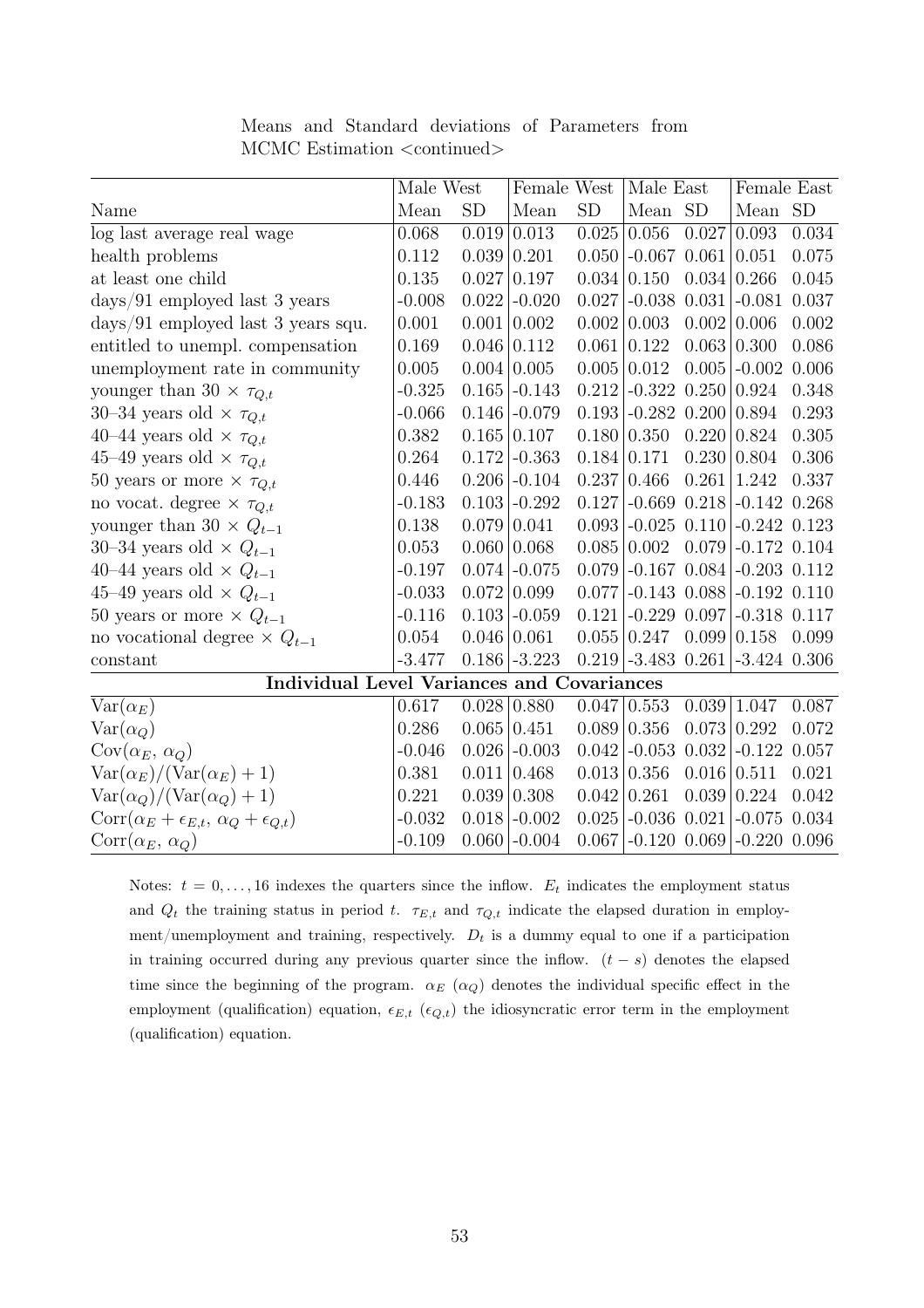|                 | Male West |       | Female West |           | Male East |           | Female East |           |
|-----------------|-----------|-------|-------------|-----------|-----------|-----------|-------------|-----------|
| $t-s$           | Mean      | SD    | Mean        | <b>SD</b> | Mean      | <b>SD</b> | Mean        | <b>SD</b> |
| $\overline{0}$  | $-0.134$  | 0.009 | $-0.106$    | 0.009     | $-0.139$  | 0.010     | $-0.073$    | 0.010     |
| -1              | $-0.141$  | 0.012 | $-0.107$    | 0.013     | $-0.169$  | 0.014     | $-0.076$    | 0.014     |
| 2               | $-0.073$  | 0.014 | $-0.047$    | 0.016     | $-0.116$  | 0.015     | $-0.049$    | 0.015     |
| 3               | $-0.002$  | 0.014 | 0.040       | 0.018     | $-0.051$  | 0.016     | $-0.010$    | 0.017     |
| $\overline{4}$  | 0.046     | 0.015 | 0.115       | 0.020     | $-0.019$  | 0.017     | 0.038       | 0.018     |
| $5\overline{)}$ | 0.066     | 0.016 | 0.154       | 0.021     | 0.023     | 0.018     | 0.073       | 0.021     |
| 6               | 0.084     | 0.017 | 0.173       | 0.022     | 0.060     | 0.019     | 0.106       | 0.022     |
| 7               | 0.099     | 0.017 | 0.187       | 0.023     | 0.090     | 0.019     | 0.132       | 0.022     |
| 8               | 0.114     | 0.017 | 0.202       | 0.023     | 0.113     | 0.019     | 0.154       | 0.024     |
| 9               | 0.119     | 0.018 | 0.210       | 0.023     | 0.133     | 0.021     | 0.170       | 0.025     |

Table 6: Classical ATT Aligned to Program Start

Notes:  $t - s$  denotes the quarters elapsed since program start.

Table 7: Predicted Participation Rate of Participants if Postponing Participation (Aligned to Start of Program)

|                | Male West |           | Female West |           | Male East |           | Female East |           |
|----------------|-----------|-----------|-------------|-----------|-----------|-----------|-------------|-----------|
| $t-s$          | $Q_{t-s}$ | $Q_{t-s}$ | $Q_{t-s}$   | $Q_{t-s}$ | $Q_{t-s}$ | $Q_{t-s}$ | $Q_{t-s}$   | $Q_{t-s}$ |
| $\overline{0}$ | 0.000     | 1.000     | 0.000       | 1.000     | 0.000     | 1.000     | 0.000       | 1.000     |
| 1              | 0.270     | 0.650     | 0.175       | 0.708     | 0.337     | 0.729     | 0.220       | 0.742     |
| $\overline{2}$ | 0.317     | 0.413     | 0.192       | 0.464     | 0.374     | 0.533     | 0.221       | 0.619     |
| 3              | 0.292     | 0.226     | 0.165       | 0.229     | 0.333     | 0.349     | 0.189       | 0.432     |
| $\overline{4}$ | 0.241     | 0.074     | 0.132       | 0.064     | 0.269     | 0.142     | 0.151       | 0.195     |
| $\overline{5}$ | 0.177     | 0.020     | 0.095       | 0.025     | 0.197     | 0.024     | 0.107       | 0.029     |
| 6              | 0.132     | 0.020     | 0.072       | 0.021     | 0.141     | 0.014     | 0.073       | 0.021     |
| $\overline{7}$ | 0.099     | 0.019     | 0.053       | 0.018     | 0.097     | 0.010     | 0.052       | 0.018     |
| 8              | 0.078     | 0.006     | 0.043       | 0.011     | 0.071     | 0.006     | 0.039       | 0.012     |
| 9              | 0.060     | 0.001     | 0.035       | 0.008     | 0.050     | 0.000     | 0.028       | 0.002     |
| Total          | 0.687     |           | 0.523       |           | 0.767     | 1         | 0.626       | 1         |

Notes:  $t-s$  denotes the quarters elapsed since program start.  $\overline{Q}_{t-s}$  is the mean of the participation dummy of participants as observed in data,  $\hat{Q}_{t-s}$  the mean as predicted under the waiting scenario. The row labeled "Total" gives the share of those who ever enrol into a program.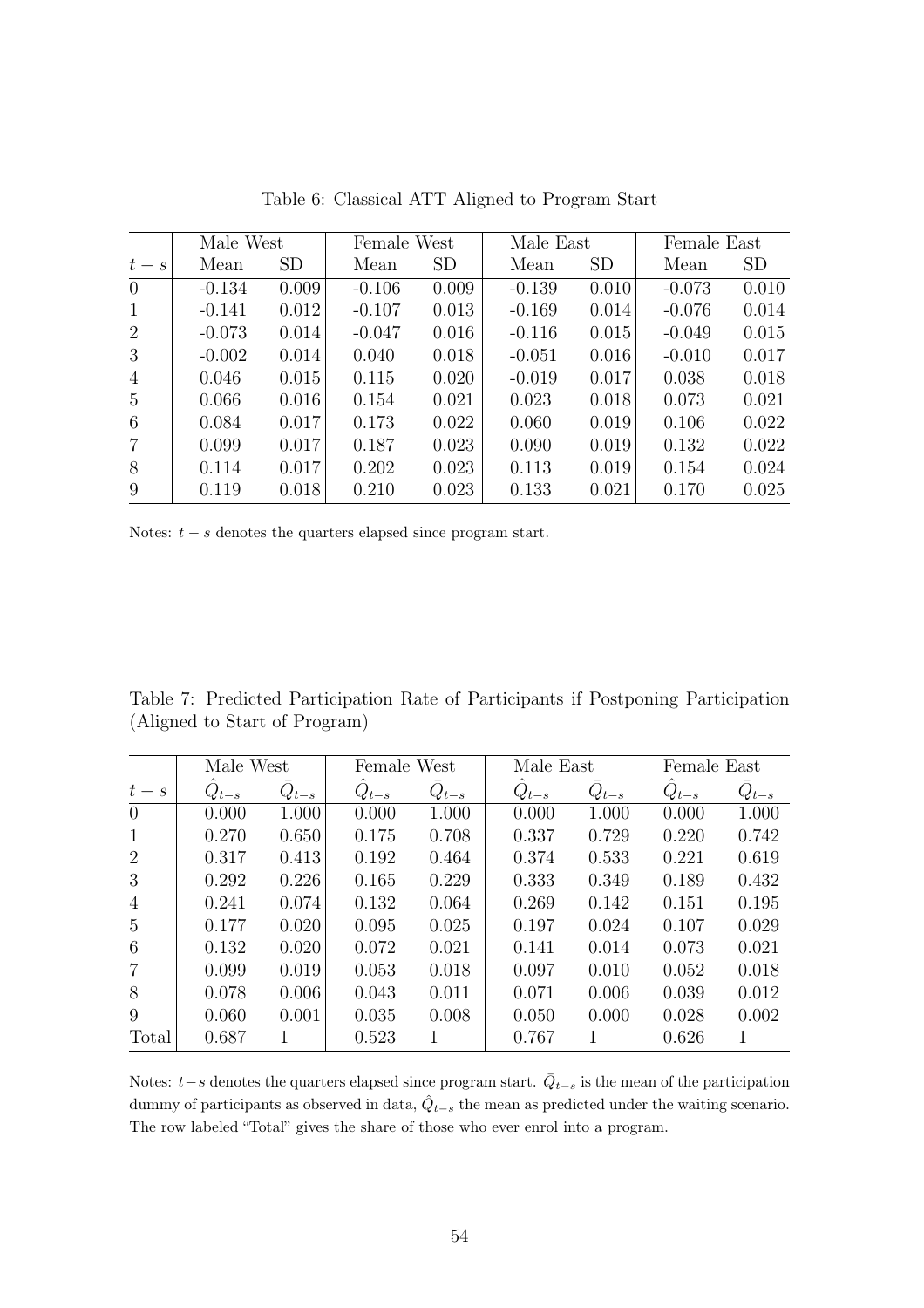|                 | Male West |           | Female West |           | Male East<br>Female East |           |          |           |
|-----------------|-----------|-----------|-------------|-----------|--------------------------|-----------|----------|-----------|
| $t-s$           | Mean      | <b>SD</b> | Mean        | <b>SD</b> | Mean                     | <b>SD</b> | Mean     | <b>SD</b> |
| $\overline{0}$  | $-0.134$  | 0.009     | $-0.106$    | 0.009     | $-0.139$                 | 0.010     | $-0.073$ | 0.010     |
| -1              | $-0.141$  | 0.012     | $-0.107$    | 0.014     | $-0.169$                 | 0.014     | $-0.076$ | 0.014     |
| 2               | $-0.058$  | 0.013     | $-0.041$    | 0.015     | $-0.090$                 | 0.015     | $-0.044$ | 0.015     |
| 3               | 0.014     | 0.012     | 0.044       | 0.016     | $-0.020$                 | 0.014     | $-0.003$ | 0.015     |
| $\overline{4}$  | 0.051     | 0.012     | 0.108       | 0.017     | 0.007                    | 0.014     | 0.042    | 0.015     |
| $5\overline{)}$ | 0.051     | 0.012     | 0.130       | 0.018     | 0.039                    | 0.013     | 0.070    | 0.017     |
| 6               | 0.058     | 0.013     | 0.138       | 0.019     | 0.062                    | 0.014     | 0.094    | 0.018     |
| $\overline{7}$  | 0.062     | 0.013     | 0.141       | 0.019     | 0.068                    | 0.016     | 0.111    | 0.020     |
| 8               | 0.068     | 0.013     | 0.147       | 0.020     | 0.076                    | 0.016     | 0.124    | 0.022     |
| 9               | 0.065     | 0.013     | 0.148       | 0.020     | 0.080                    | 0.018     | 0.129    | 0.025     |

Table 8: ATT of Training versus Waiting Aligned to Program Start

Notes:  $t - s$  denotes the quarters elapsed since program start.

Table 9: Predicted Participation and Employment Rates for Different Planned Program Durations: Male, West

|                | One quarter |           | Two quarters |           |           | Three quarters |           | Four quarters |  |
|----------------|-------------|-----------|--------------|-----------|-----------|----------------|-----------|---------------|--|
| $t-s$          | $Q_{t-s}$   | $E_{t-s}$ | $Q_{t-s}$    | $E_{t-s}$ | $Q_{t-s}$ | $E_{t-s}$      | $Q_{t-s}$ | $E_{t-s}$     |  |
| $\overline{0}$ | 1.000       | 0.000     | 1.000        | 0.000     | 1.000     | 0.000          | 1.000     | 0.000         |  |
| $\mathbf{1}$   | 0.399       | 0.079     | 0.793        | 0.079     | 0.904     | 0.079          | 0.918     | 0.079         |  |
| 2              | 0.086       | 0.187     | 0.286        | 0.165     | 0.706     | 0.159          | 0.812     | 0.158         |  |
| 3              | 0.024       | 0.246     | 0.061        | 0.244     | 0.246     | 0.232          | 0.617     | 0.229         |  |
| $\overline{4}$ | 0.007       | 0.267     | 0.017        | 0.290     | 0.050     | 0.311          | 0.198     | 0.326         |  |
| $\overline{5}$ | 0.003       | 0.296     | 0.006        | 0.329     | 0.015     | 0.365          | 0.043     | 0.387         |  |
| 6              | 0.001       | 0.316     | 0.002        | 0.348     | 0.005     | 0.390          | 0.013     | 0.422         |  |
| $\overline{7}$ | 0.001       | 0.323     | 0.001        | 0.358     | 0.002     | 0.399          | 0.005     | 0.435         |  |
| 8              | 0.000       | 0.328     | 0.001        | 0.365     | 0.001     | 0.410          | 0.003     | 0.448         |  |
| 9              | 0.000       | 0.344     | 0.000        | 0.383     | 0.001     | 0.429          | 0.001     | 0.467         |  |

Notes:  $t - s$  denotes the quarters elapsed since program start.  $\hat{Q}_{t-s}$  and  $\hat{E}_{t-s}$  are the simulated means of the participation and employment probability, respectively.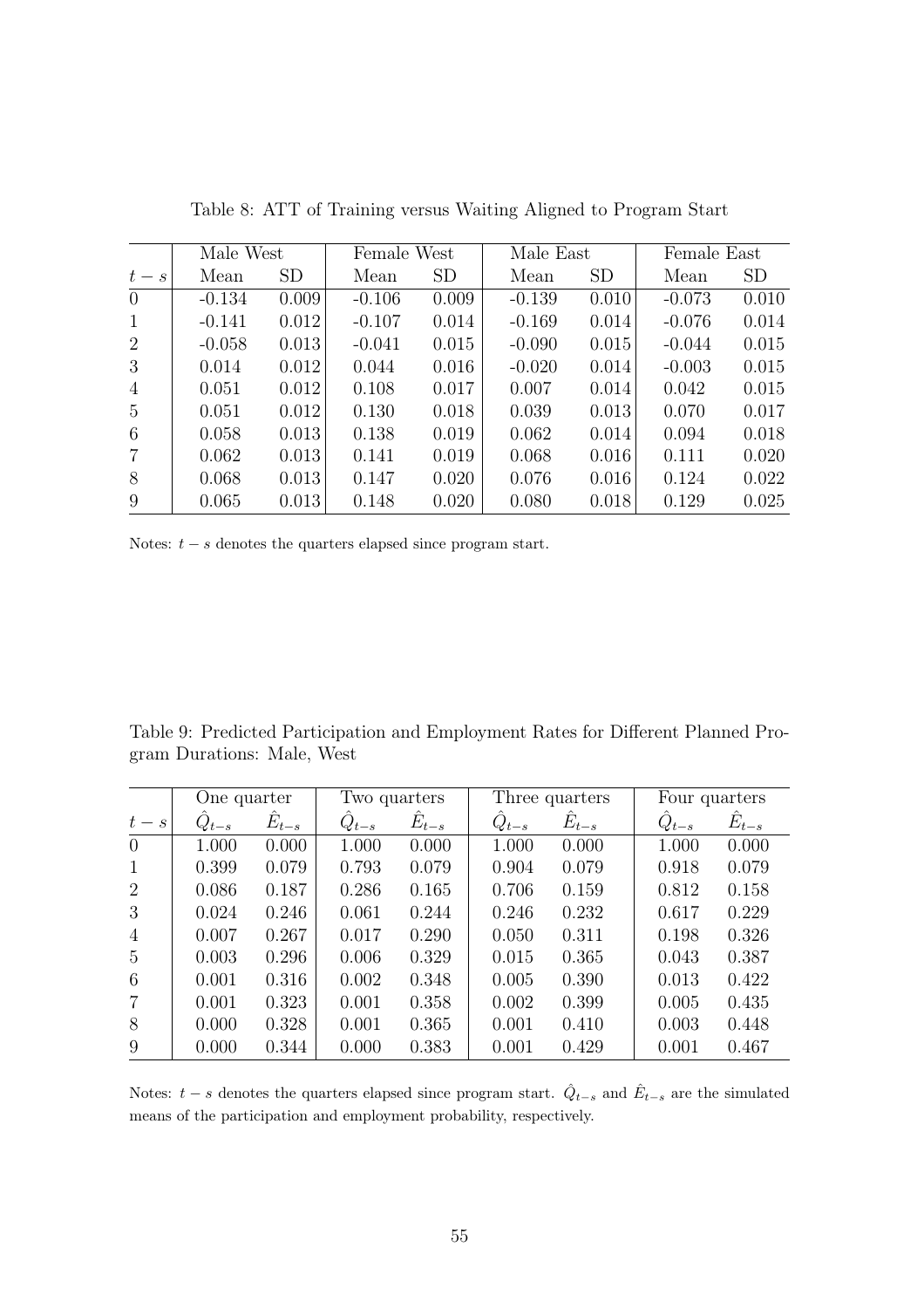|                | One quarter |           | Two quarters |           |           | Three quarters |           | Four quarters |  |
|----------------|-------------|-----------|--------------|-----------|-----------|----------------|-----------|---------------|--|
| $t-s$          | $Q_{t-s}$   | $E_{t-s}$ | $Q_{t-s}$    | $E_{t-s}$ | $Q_{t-s}$ | $E_{t-s}$      | $Q_{t-s}$ | $E_{t-s}$     |  |
| $\overline{0}$ | 1.000       | 0.000     | 1.000        | 0.000     | 1.000     | 0.000          | 1.000     | 0.000         |  |
| 1              | 0.416       | 0.070     | 0.825        | 0.070     | 0.922     | 0.070          | 0.931     | 0.070         |  |
| 2              | 0.099       | 0.166     | 0.311        | 0.151     | 0.748     | 0.147          | 0.836     | 0.147         |  |
| 3              | 0.030       | 0.246     | 0.071        | 0.253     | 0.269     | 0.249          | 0.647     | 0.248         |  |
| $\overline{4}$ | 0.011       | 0.292     | 0.021        | 0.325     | 0.059     | 0.357          | 0.219     | 0.377         |  |
| 5              | 0.005       | 0.328     | 0.008        | 0.372     | 0.019     | 0.422          | 0.051     | 0.452         |  |
| 6              | 0.002       | 0.350     | 0.004        | 0.398     | 0.007     | 0.456          | 0.016     | 0.501         |  |
| $\overline{7}$ | 0.001       | 0.364     | 0.002        | 0.415     | 0.004     | 0.475          | 0.007     | 0.524         |  |
| 8              | 0.001       | 0.375     | 0.001        | 0.428     | 0.002     | 0.490          | 0.005     | 0.540         |  |
| 9              | 0.001       | 0.386     | 0.001        | 0.440     | 0.002     | 0.501          | 0.003     | 0.552         |  |

Table 10: Predicted Participation and Employment Rates for Different Planned Program Durations: Female, West

Notes:  $t - s$  denotes the quarters elapsed since program start.  $\hat{Q}_{t-s}$  and  $\hat{E}_{t-s}$  are the simulated means of the participation and employment probability, respectively.

Table 11: Predicted Participation and Employment Rates for Different Planned Program Durations: Male, East

|                | One quarter |                 | Two quarters |           |           | Three quarters  |           | Four quarters |  |
|----------------|-------------|-----------------|--------------|-----------|-----------|-----------------|-----------|---------------|--|
| $t-s$          | $Q_{t-s}$   | $\hat{E}_{t-s}$ | $Q_{t-s}$    | $E_{t-s}$ | $Q_{t-s}$ | $\hat{E}_{t-s}$ | $Q_{t-s}$ | $E_{t-s}$     |  |
| $\overline{0}$ | 1.000       | 0.000           | 1.000        | 0.000     | 1.000     | 0.000           | 1.000     | 0.000         |  |
| 1              | 0.455       | 0.048           | 0.869        | 0.048     | 0.946     | 0.048           | 0.952     | 0.048         |  |
| 2              | 0.096       | 0.127           | 0.333        | 0.117     | 0.798     | 0.115           | 0.873     | 0.115         |  |
| 3              | 0.027       | 0.178           | 0.068        | 0.177     | 0.295     | 0.171           | 0.723     | 0.171         |  |
| $\overline{4}$ | 0.009       | 0.214           | 0.020        | 0.227     | 0.062     | 0.229           | 0.264     | 0.215         |  |
| 5              | 0.004       | 0.256           | 0.007        | 0.279     | 0.018     | 0.296           | 0.052     | 0.294         |  |
| 6              | 0.001       | 0.281           | 0.003        | 0.308     | 0.006     | 0.336           | 0.013     | 0.353         |  |
| $\overline{7}$ | 0.001       | 0.291           | 0.001        | 0.321     | 0.003     | 0.352           | 0.006     | 0.374         |  |
| 8              | 0.000       | 0.308           | 0.001        | 0.341     | 0.001     | 0.374           | 0.003     | 0.398         |  |
| 9              | 0.000       | 0.339           | 0.000        | 0.373     | 0.001     | 0.408           | 0.001     | 0.434         |  |

Notes:  $t - s$  denotes the quarters elapsed since program start.  $\hat{Q}_{t-s}$  and  $\hat{E}_{t-s}$  are the simulated means of the participation and employment probability, respectively.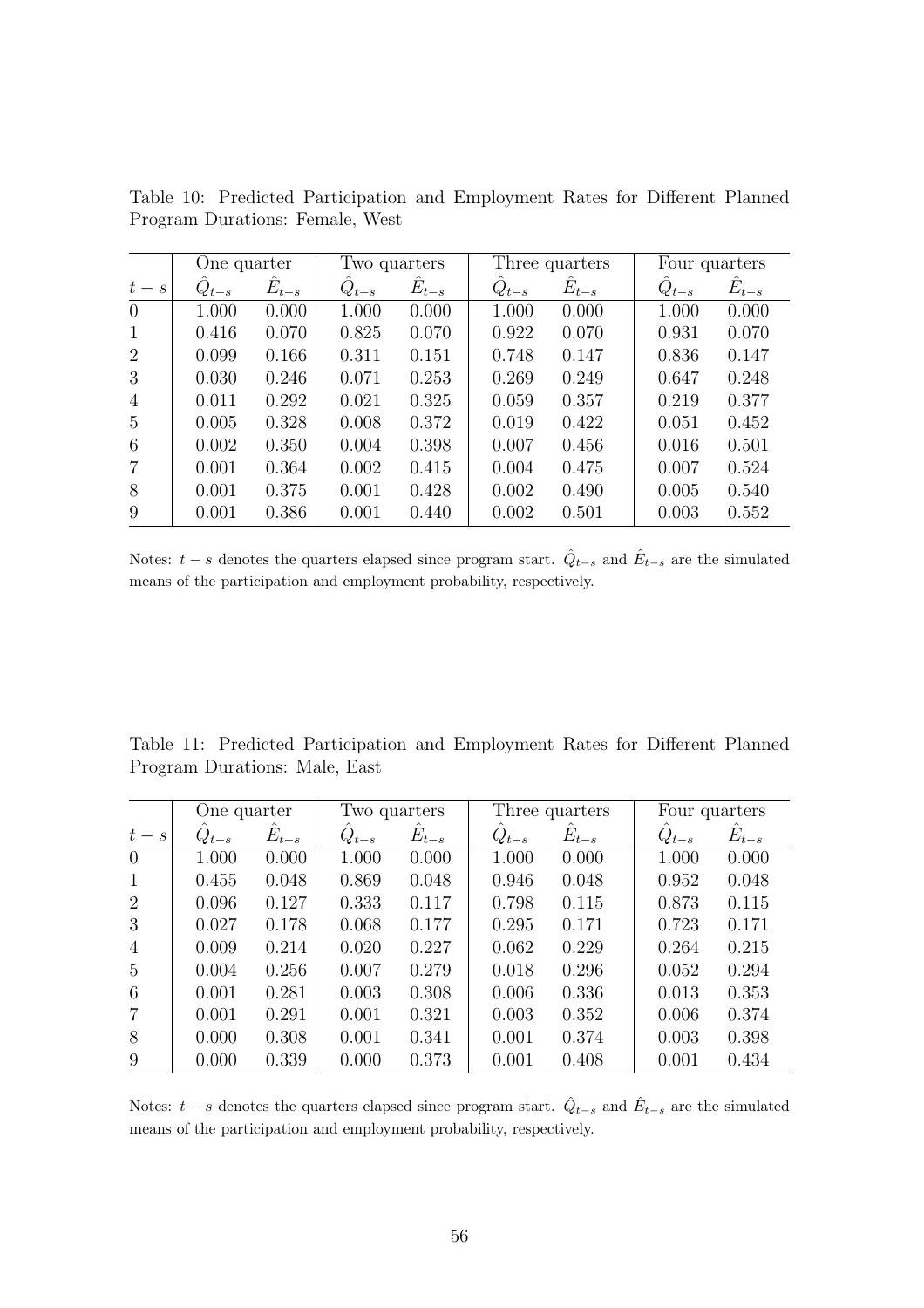|                | One quarter |           | Two quarters |           |           | Three quarters |           | Four quarters |  |
|----------------|-------------|-----------|--------------|-----------|-----------|----------------|-----------|---------------|--|
| $t-s$          | $Q_{t-s}$   | $E_{t-s}$ | $Q_{t-s}$    | $E_{t-s}$ | $Q_{t-s}$ | $E_{t-s}$      | $Q_{t-s}$ | $E_{t-s}$     |  |
| $\overline{0}$ | 1.000       | 0.000     | 1.000        | 0.000     | 1.000     | 0.000          | 1.000     | 0.000         |  |
| 1              | 0.443       | 0.039     | 0.899        | 0.039     | 0.959     | 0.039          | 0.961     | 0.039         |  |
| 2              | 0.075       | 0.083     | 0.352        | 0.076     | 0.866     | 0.074          | 0.919     | 0.074         |  |
| 3              | 0.019       | 0.123     | 0.062        | 0.123     | 0.345     | 0.119          | 0.823     | 0.119         |  |
| $\overline{4}$ | 0.006       | 0.159     | 0.016        | 0.175     | 0.064     | 0.191          | 0.323     | 0.198         |  |
| 5              | 0.002       | 0.195     | 0.006        | 0.219     | 0.018     | 0.249          | 0.064     | 0.260         |  |
| 6              | 0.001       | 0.217     | 0.002        | 0.242     | 0.007     | 0.279          | 0.019     | 0.309         |  |
| $\overline{7}$ | 0.001       | 0.237     | 0.001        | 0.263     | 0.003     | 0.302          | 0.008     | 0.340         |  |
| 8              | 0.000       | 0.263     | 0.001        | 0.290     | 0.002     | 0.330          | 0.005     | 0.373         |  |
| 9              | 0.000       | 0.287     | 0.001        | 0.314     | 0.002     | 0.354          | 0.003     | 0.398         |  |

Table 12: Predicted Participation and Employment Rates for Different Planned Program Durations: Female, East

Notes:  $t - s$  denotes the quarters elapsed since program start.  $\hat{Q}_{t-s}$  and  $\hat{E}_{t-s}$  are the simulated means of the participation and employment probability, respectively.

| Table 13: ATT of Planned Program Duration of One Quarter versus Two Quarters |  |
|------------------------------------------------------------------------------|--|
|------------------------------------------------------------------------------|--|

|                | Male West |           | Female West |       | Male East |           | Female East |           |
|----------------|-----------|-----------|-------------|-------|-----------|-----------|-------------|-----------|
| $t-s$          | Mean      | <b>SD</b> | Mean        | SD    | Mean      | <b>SD</b> | Mean        | <b>SD</b> |
| $\overline{0}$ | 0.000     | 0.000     | 0.000       | 0.000 | 0.000     | 0.000     | 0.000       | 0.000     |
| 1              | 0.000     | 0.000     | 0.000       | 0.000 | 0.000     | 0.000     | 0.000       | 0.000     |
| 2              | 0.022     | 0.006     | 0.016       | 0.006 | 0.011     | 0.006     | 0.007       | 0.007     |
| 3              | 0.002     | 0.006     | $-0.007$    | 0.007 | 0.001     | 0.007     | $-0.000$    | 0.008     |
| $\overline{4}$ | $-0.023$  | 0.007     | $-0.033$    | 0.008 | $-0.013$  | 0.007     | $-0.016$    | 0.009     |
| 5              | $-0.033$  | 0.007     | $-0.045$    | 0.008 | $-0.023$  | 0.008     | $-0.024$    | 0.010     |
| 6              | $-0.033$  | 0.007     | $-0.049$    | 0.009 | $-0.027$  | 0.008     | $-0.025$    | 0.011     |
| $\overline{7}$ | $-0.034$  | 0.007     | $-0.051$    | 0.009 | $-0.030$  | 0.009     | $-0.026$    | 0.011     |
| 8              | $-0.037$  | 0.007     | $-0.053$    | 0.009 | $-0.033$  | 0.009     | $-0.027$    | 0.011     |
| 9              | $-0.039$  | 0.008     | $-0.054$    | 0.009 | $-0.035$  | 0.009     | $-0.026$    | 0.012     |

Notes:  $t - s$  denotes the quarters elapsed since program start.